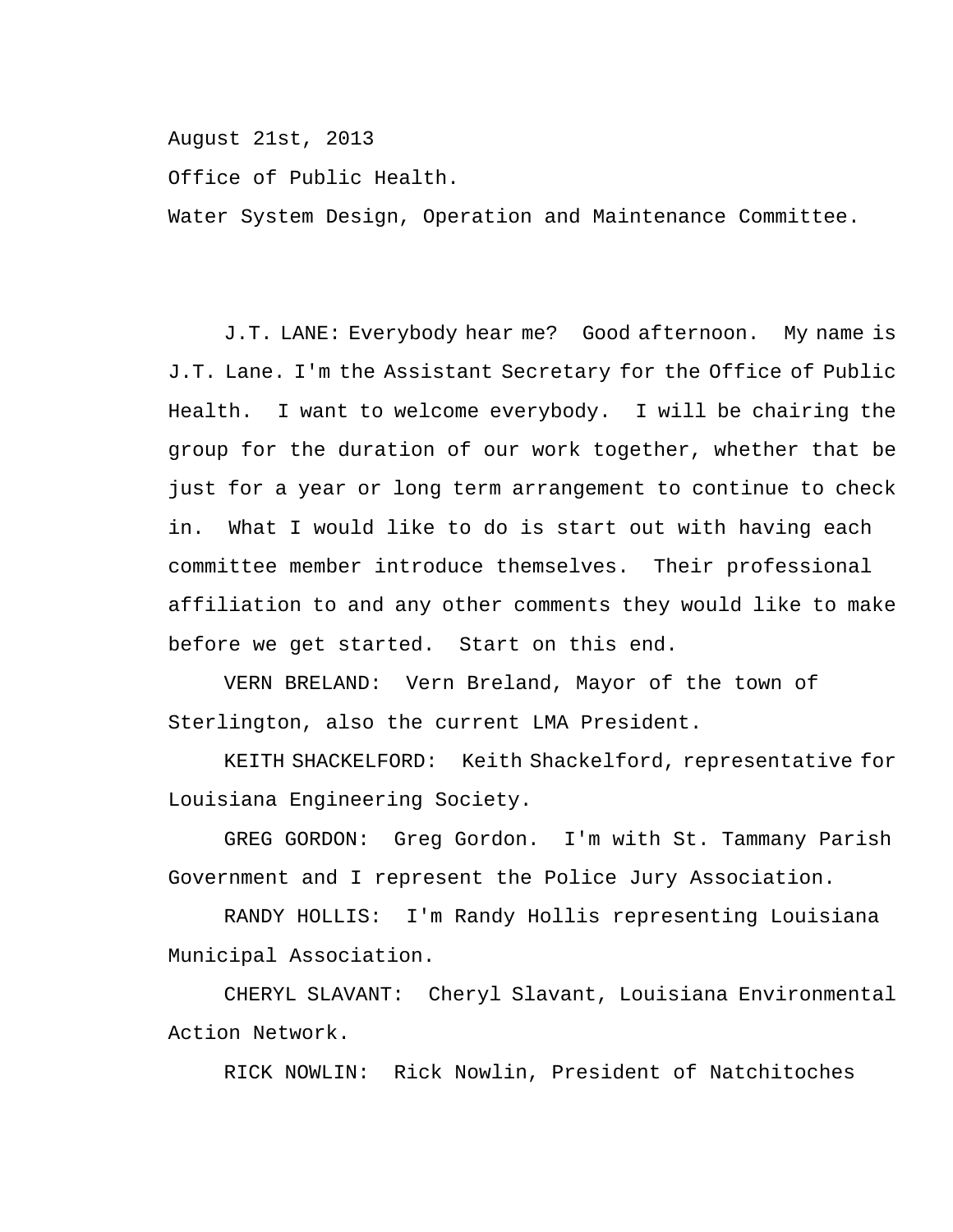Parish, representing Police Jury Association of Louisiana. Former state rep for over 30 years.

JIMMY GUIDRY: Jimmy Guidry, State Health Officer and Medical Director for Department of Health and Hospitals.

BEN BRIDGES: Ben Bridges, Southwest Section Water Works representing water system.

CHRIS RICHARD: Chris Richard, Louisiana Engineering Society.

JIM HAGAN: Jim Hagan with Balar Engineers in Shreveport representing American Society of Civil Engineers.

DIRK BARRIOS: Dirk Barrios representing Southwest Section.

ROBERT BROU: Robert Brou. I'm with St. Charles Parish Department of Water Works and I'm representing Louisiana Rural Water.

J.T. LANE: I asked four members of our staff to be heavily involved in helping the committee and serving the committee throughout this process to be sure that we update all the information that we need to make the best decisions and have the best discussion possible and I'll have each of the four of them acknowledged. Sheree Taillon from the Office of Public Health, who is our special projects director and the water committee will be one of her big special projects for the next 14 months probably. David McCay, who is our public health attorney within DHH legal services. Obviously, again, I will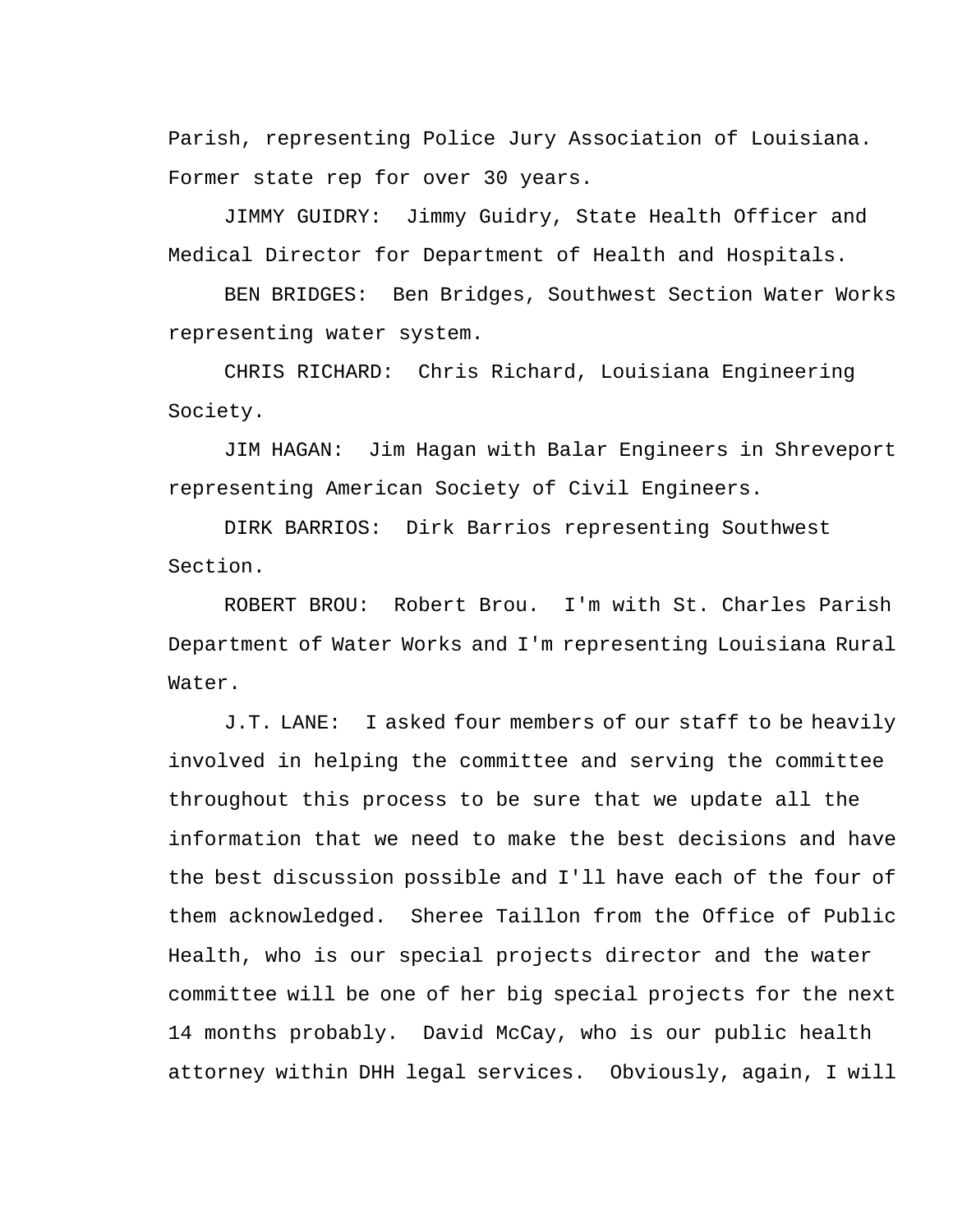say that every committee member is free to do whatever research that they need do on their behalf, but David is here as a resource for all of us if we need any regulations or state law or any other research on the federal or state level, again to help with the discussion. Jake Causey who is the chief engineer for the state drinking water program and engineering services and public health. Caryn Benjamin, who is the deputy chief engineer. They both will be available to provide the committee with whatever support they need.

I want to start out with some very brief remarks; a lot to cover today. Make sure y'all have plenty of time to talk. I'm looking forward to the work that we have to get done in the next year. I think that this process-- Monday I had the good fortune to spend time with several officials in St. Tammany at their water system. I was commenting about how beneficial lots of things got us to this place today. Really been a positive activity for me because it's helped identify other areas within our organization that we can improve and streamline to make life easier on all of us, including ourselves and those that we interact with on a daily basis. This has been a really productive process thus for. I look forward to getting it better. We do have a lot to cover in today's agenda. Sort of left it, I think not too specific, because I wanted, we have some ideas about how we can probably streamline our workload because we do have a lot to cover. And so we left it open enough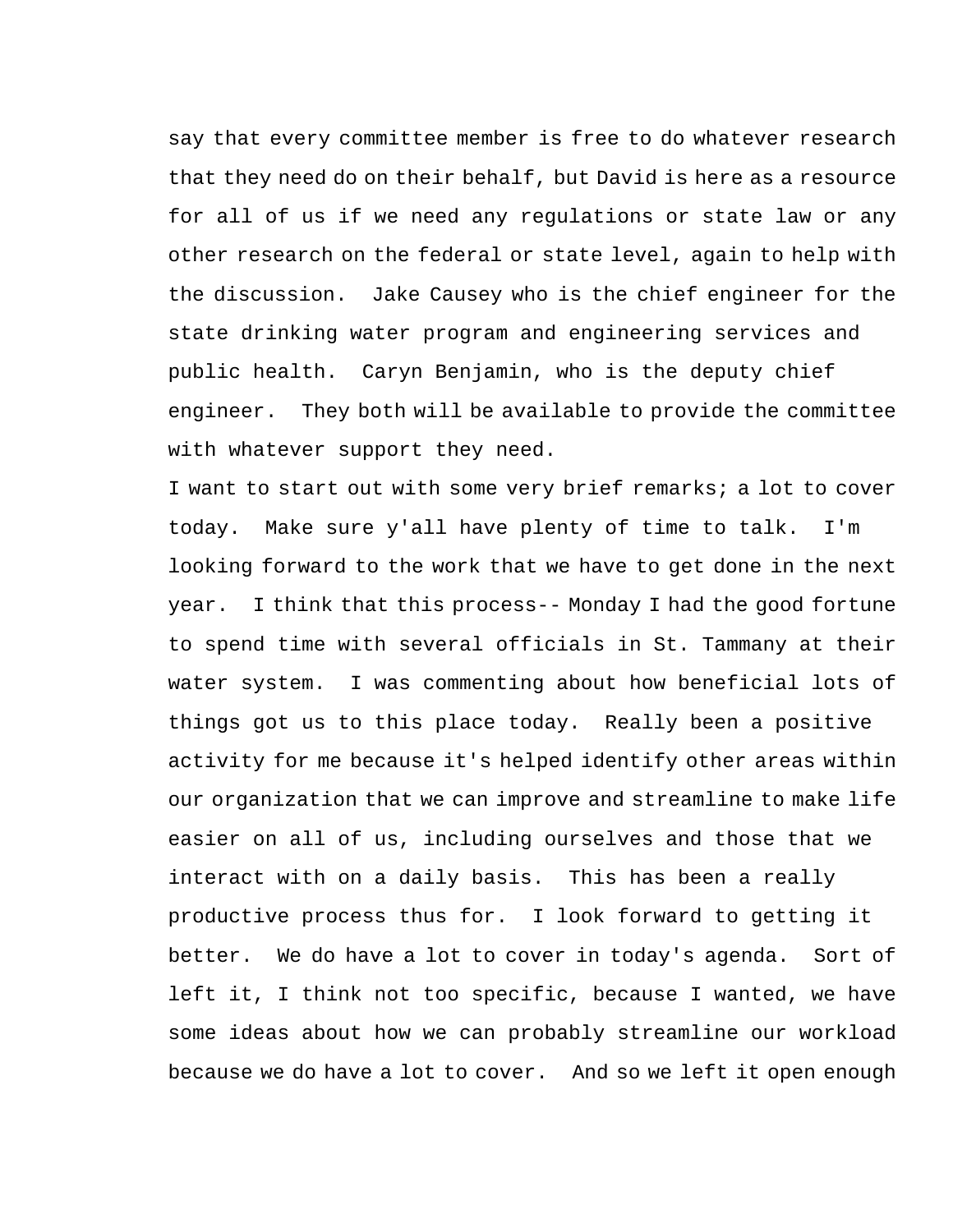to have a dialogue before any decisions are made about how we structure and that sort of thing. And so like I said, I'm very excited about it. At the end of the day a positive thing for all of us and a positive thing for ultimately the residents who are getting water, safe water, as a result. The collective work of all of us. With that I'll ask Dr. Guidry if he wants to make any opening remarks.

JIMMY GUIDRY: I certainly think this is an important topic judging from the people that left work today and had to come to this meeting, so I really appreciate the fact that y'all are taking this seriously. It is going to be complicated and difficult going forward trying to decide what protects health and not. There's a lot of rules and regs developed over the years based on science, based on federal government sending us laws that we had to enforce and work with local government to also enforce these laws to protect public water systems. Something we keep learning about. How do you do that? How do you make sure people are not going to get sick and not going to be pointing fingers? If you caught the news in the last week they have linked the copper in your copper pipes for years it's perhaps a source of what's causing Alzheimer's and dementia. You might think for years we're doing the right thing. We really don't know what it means 30-40 years of exposure to copper. You need copper in your body to metabolize, but if you have too much copper it affects your brain cells. If you're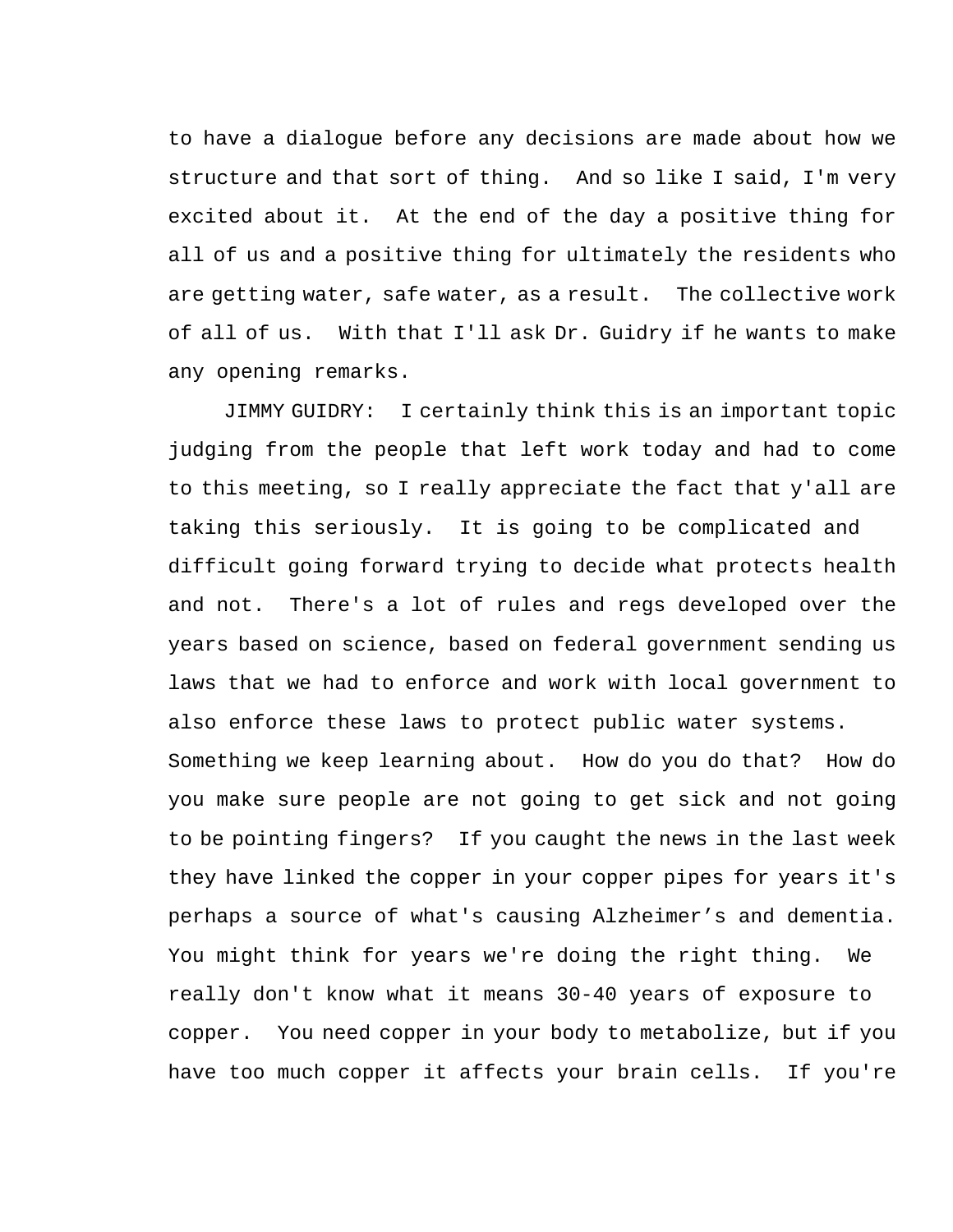having a memory loss just blame it on copper. The thing is we have a lot of things in place that have protected people for years. Not like we're having a huge problem. The rules keep getting more and more. Part of that is because we're living closer and closer together and it's getting harder and harder to preserve systems and maintain systems when the economy tanks or not enough funding. Realize the cost of doing business. How do you keep protected? They expect to drink water that's not going to get them sick and not willing to pay what it cost to do that. Same thing with everything. People are questioning what they pay and what they get. Pay a 1.00, 1.25 for a bottle a water. Probably not as safe as the water coming out of your pipe. That Dollar and a quarter going into a new system might be better spent. I guess the water industry might not agree with me. At the same time, our job is to make sure whatever we do, whatever we come up with we don't put people at risk. Wouldn't take very long to figure it out. As you know, the water system serves a large number of people and if something contaminates the system we are all going to be answering how that happened and why they are getting sick. If you haven't noticed in the news there's a boil water notice just about every day. There's a water bank that's been compromised. There's a lot of systems out there that are difficult to maintain. Getting older and are going to be a lot of notices to people boil your water. It's not safe to drink. So as we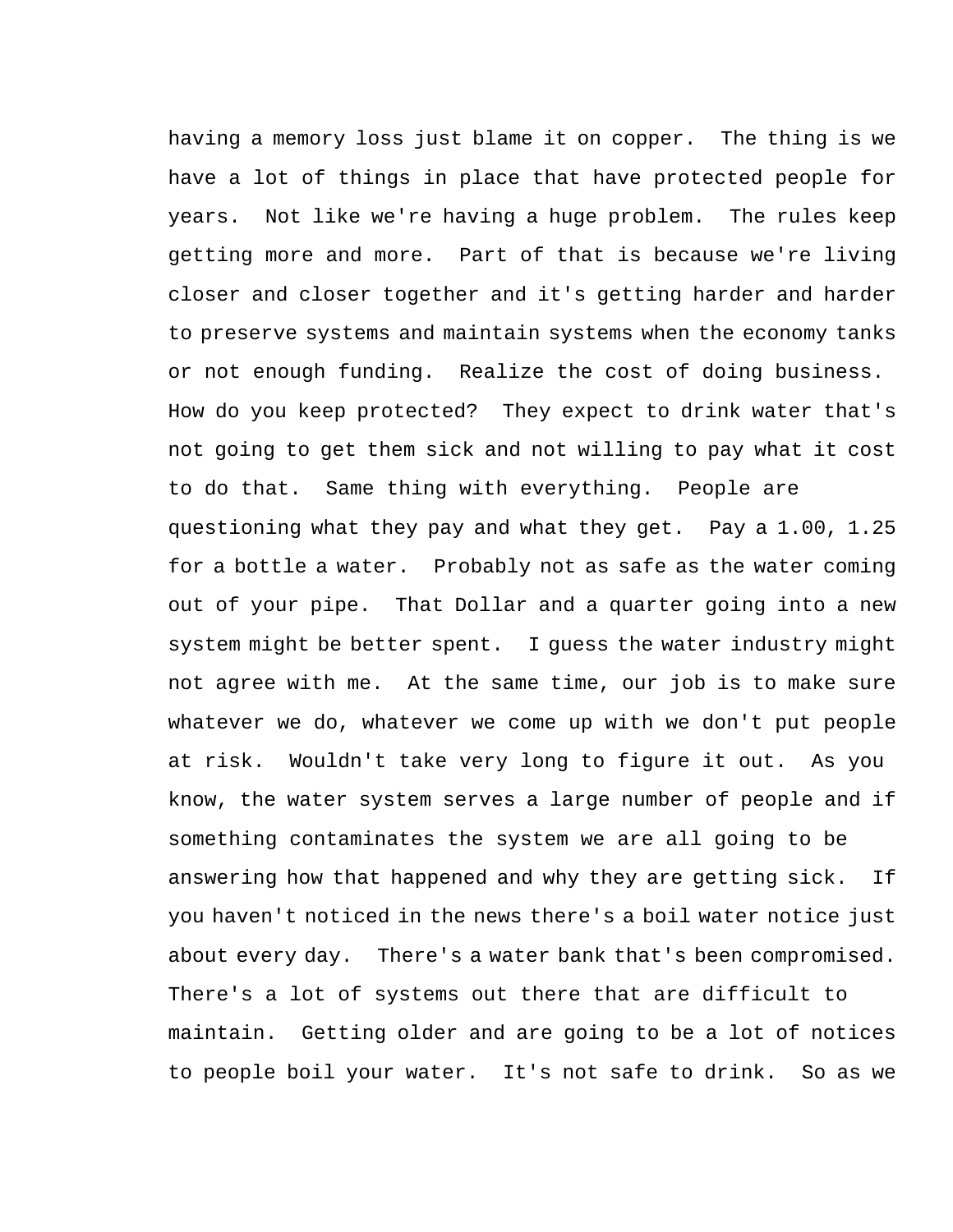go forward what I ask is that we use good judgment and realize that as we try to enforce do our job-- there's no incentive to me personally other than to protect human health. Not trying to make more, just trying to make sure whoever is drinking that water is safe. Not trying to make it cost more. Want to be reasonable. Some things we're going to have to enforce regardless of the new law we have to enforce and protect. As we work through this, I ask for your understanding and this is not going to be an easy job to figure out what we have to do, what we need to do, and what we can recommend. Please, as we go through this process understand that a lot of stuff in place already has protected us for years. We don't want to change that dramatically. New things that we need to look at and maintenance issues on a lot of old systems. I share that with you and I certainly look forward to working with all of you.

J.T. LANE: I would echo that for sure. I'll tell you when we started the process certainly I tried to do a little bit of homework to see what other states have gone through, similar process like this and there weren't a lot of examples. So again, I'll be honest and up front this is just as new to us as it is to many of you. Again, if there's any suggestions you have in this meeting or you want to share offline that we can do to improve the process please let us know. We want this to be as effective as it possibly can be. It's good that we always have the lawyer in the room to remind me to adhere to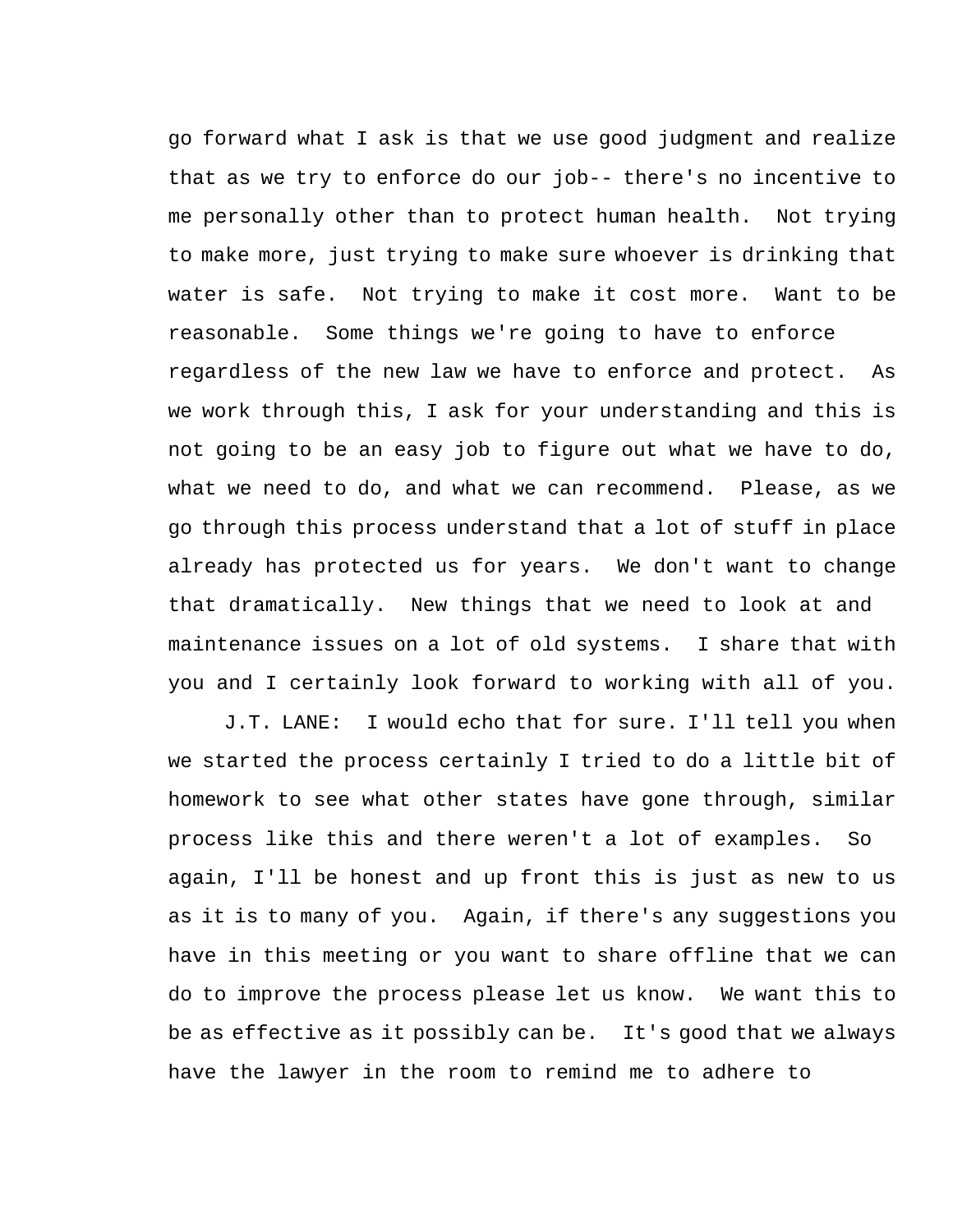administrator procedures acts and Sheree is going to take an official roll count even though we have already introduced ourselves to determine that we officially have a quorum.

SHEREE TAILLON: Dirk Barrios, Vern Breland, Ben Bridges, Robert Brou, Jeffrey Duplantis, Greg Gordon, Jimmy Guidry, Jimmy Hagan, Randy Hollis, Patrick Kerr, J.T. Lane, Rick Nowlin, William Reeves, Chris Richard, Keith Shackelford, Cheryl Slavant, Delos Williams. We do have a quorum.

J.T. LANE: The next item on the agenda was to establish just some general rules of order and so as we talk about this agenda item, obviously the first fall back is Robert's Rules of Order. Given that even though we are officially termed a committee, I felt like the work we are doing here is really that of a workgroup. I think David has that topic on the stack of papers right there and it's quite thick. As an effort to make all our lives easier I didn't think necessarily we wanted to adopt an entire book that we would have to memorize. I think to make things simple what we did was provide all of you in the packet of information that we have a two page synapses from Robert's Rules website that would be possibly ideal for us to use. We want to get your feedback on that. In terms of the work committee, two principal areas that we would want to follow would be insuring that we have a quorum and have rules in place to regulate the discussion, basically. We wanted to know, again, if that was something that would be okay with all of you,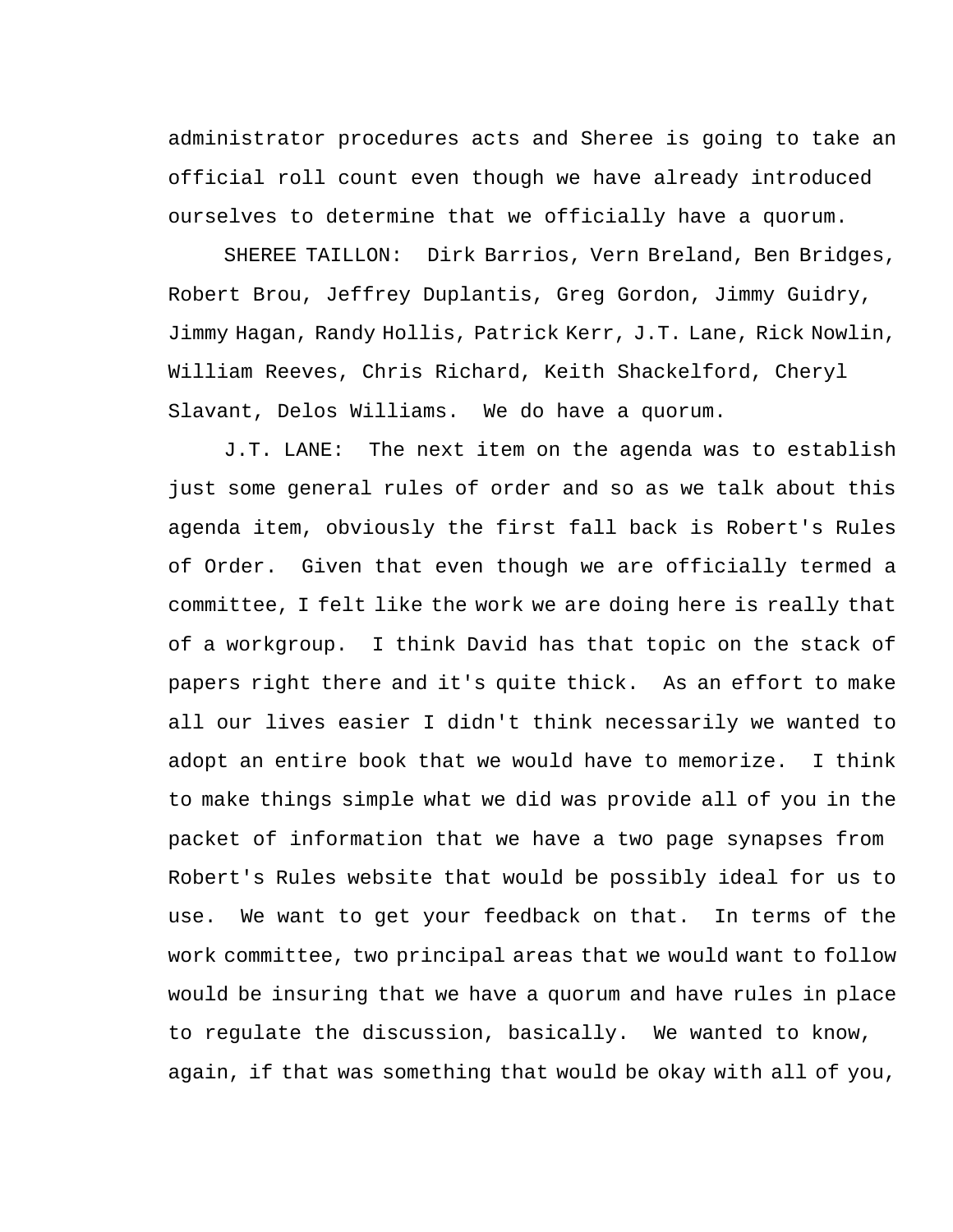or if you had any other ideas you would like us to explore to potentially adopt for the work committee. Leave it open with anyone who might have input or comment.

RANDY HOLLIS: If we get into a discussion where it takes interaction can we suspend the rules for a certain period of time?

J.T. LANE: Absolutely. I think that would be more effective. I think it's really more of a formality than accepting and maintaining votes and certain policies and such as that. David, to suspend the rules when we need to have open discussion?

DAVID MCCAY: Right now or at the time that you want to suspend them. I think anyone can just make a motion to suspend the rules and take a vote on that.

J.T. LANE: Simple majority or two-thirds?

DAVID MCCAY: Nothing else in the statue or anywhere else and I'm not aware that there's any such requirement typically in Robert's Rules of Order. Simple majority. And when I say I'm not aware, I'm not a parliamentary or an expert on everything on this. I'll work my way through it the best I can.

J.T. LANE: Does anyone have any general comments or any points that you think we're going to need, rules to help guide the discussion?

GREG GORDON: I work at a parish government and often times at our public meetings before we take a vote on something the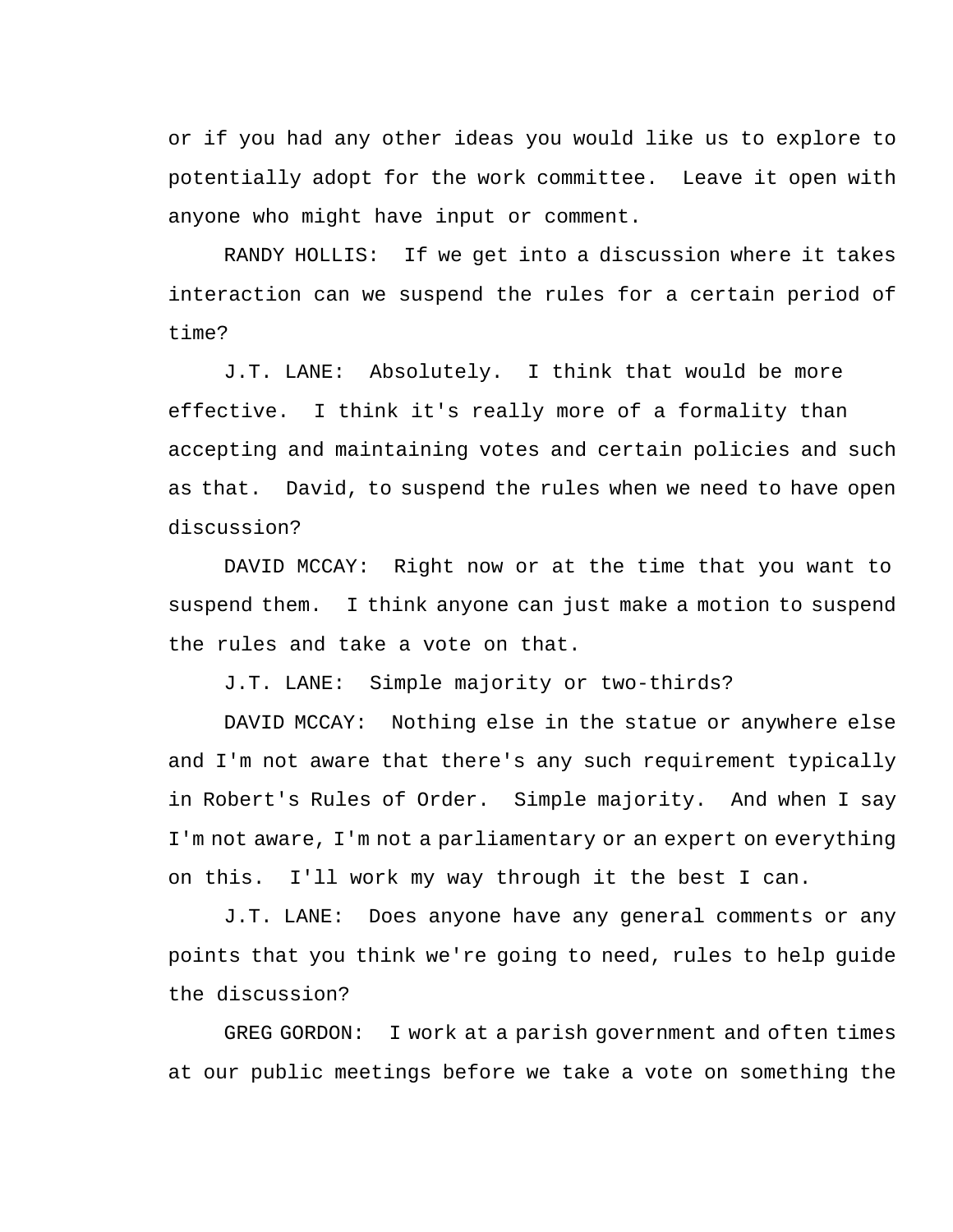council usually asks for some kind of public comment.

DAVID MCCAY: That's in the open meetings law. Allow public comment prior to action on agenda item upon which vote is taking. And I'm reading directly from 42:14. I think that's a good point. Before we take a vote on anything on the agenda, we must open up for public comment.

J.T. LANE: Okay. For the purposes of this meeting David do you want us to take a vote to adopt some of these things, or send them out to committee and take a vote at the next meeting?

DAVID MCCAY: I think something like this, establishing rules of order, open it for public comment and then vote now on it. Get it over with.

J.T. LANE: Do I have a motion? A second?

DAVID MCCAY: The statue says allow public to comment prior to any vote on the agenda. I don't think there would be much on something like this, but--

J.T. LANE: Does anyone else have any input?

SHEREE TAILLON: All right. I'll take a vote. Dirk Barrios, Vern Breland, Ben Bridges, Robert Brou, Greg Gordon, Jimmy Guidry, Jimmy Hagan, Randy Hollis, J.T. Lane, Rick Nowlin, William Reeves, Chris Richard, Keith Shackelford, Cheryl Slavant. Unopposed.

J.T. LANE: Any other comments on rules of order? So David I'm asking for your guidance on this. If we're going to make some amendments to any specific areas can we draft something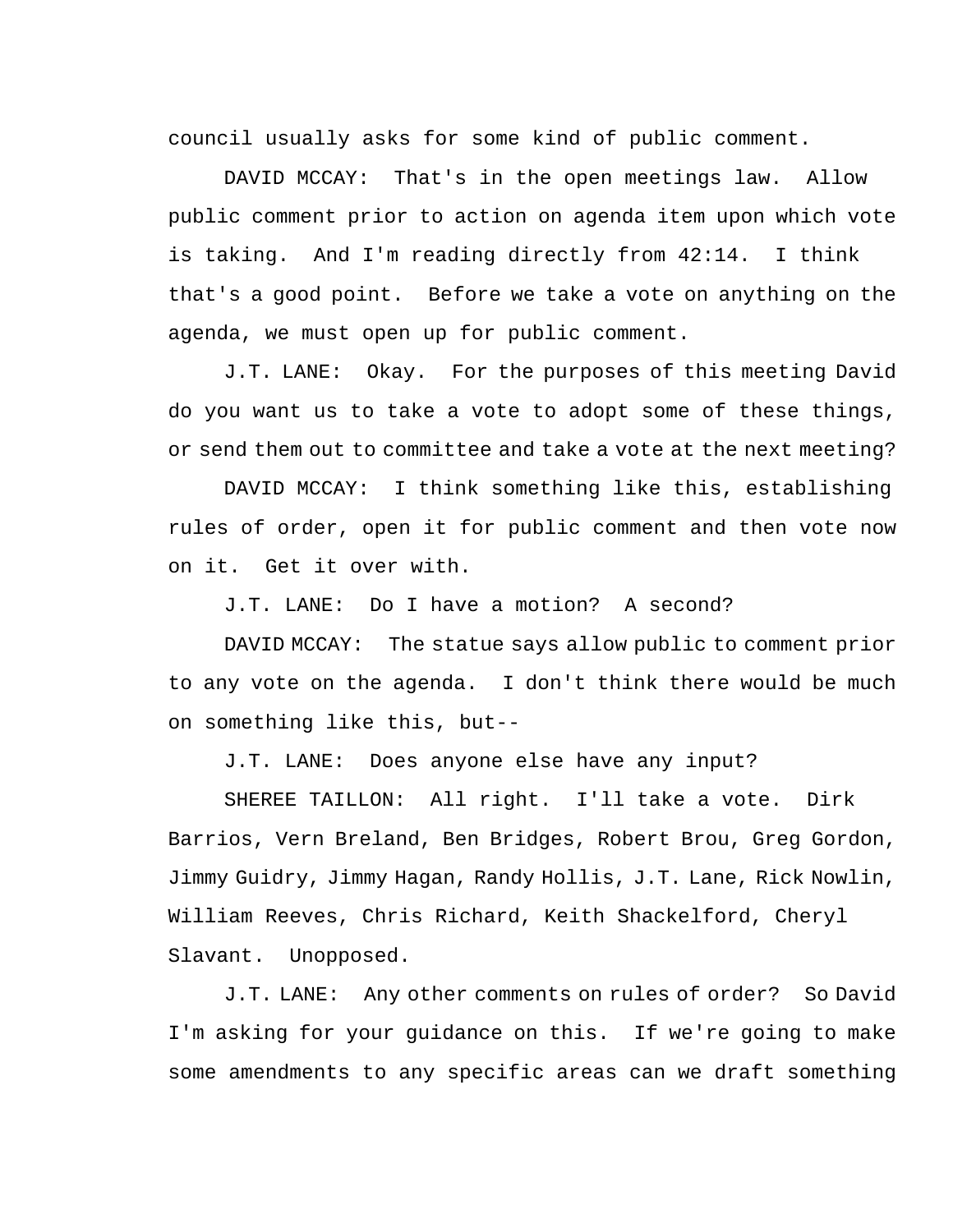and send it to the committee to formally adopt for the actual Robert's Rules that we're going to follow?

DAVID MCCAY: Sure. I think at any time you can vote in a meeting to amend the rules that you previously have adopted if that was your question.

ROBERT BROU: I understood your question differently. You asked do you want to write something more formal. I don't think it's necessary. I think the papers that David handed out and then the fact even it talks about being able to suspend the rules. I think it's covered. I think we're good to go. If we feel the need to change at a future date, that's easy.

J.T. LANE: Make a motion?

ROBERT BROU: We just adopted the rules. I'm just clarifying your question. I don't think we need to.

J.T. LANE: So move on to, again, I just want to make some brief comments based on the purpose of the committee. I think we all know that, but I just wanted to make some general-- we have 1400 water systems in the state and so the purpose we're trying to take here is to outline the future rules and regulations that we're going to follow to design, operate and maintain the states 1400 water systems and possibly including even how the department handles the compliance process. Standards as we know are key to protecting public health. We want to keep-- I think one of the good things too is that we'll be able to take a good look at how we keep up with federal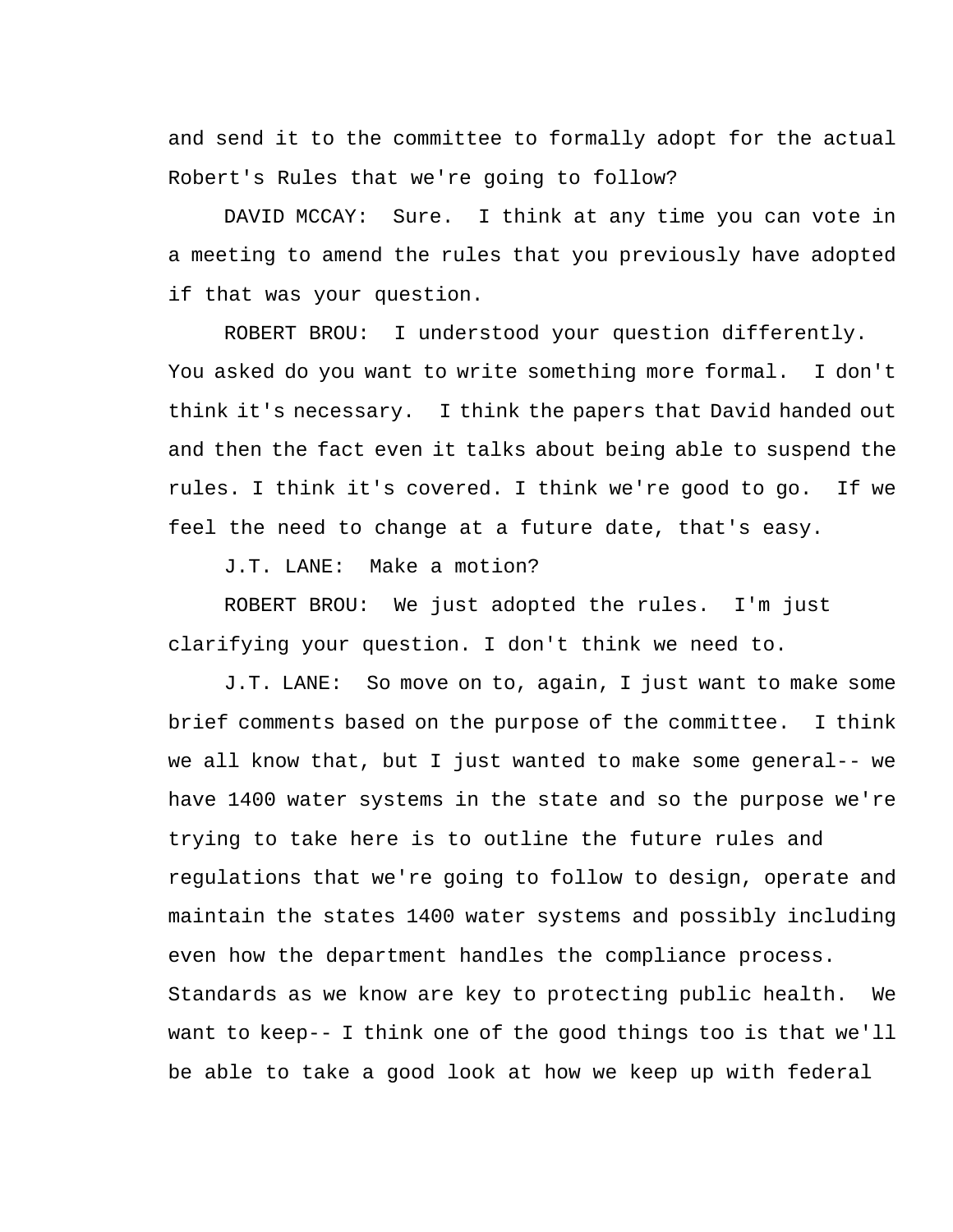regulations. No secret to all of us I think we have a lot of rules that sometimes take us a while to get through the federal level and state level, cognizant about the impact that takes place locally and understanding that more. Not only modernizing our regulations, but modernizing public health as an organization to be an organization that is doing what it needs to protect health, but also more responsive to the needs locally and understanding of what either, mayors, locally elected officials and water system operators face all across the state. Something I have tried to get out as much as I can, something that we need to do a better job. Continue to be a priority. That's really all I had to say. Wanted to make sure you heard that from us. Any other comments or questions about why we're here outside of what's specified in the act? Any public comments?

CHERYL SLAVANT: My question was, the 1400 water systems, do they have numbers that break down municipal, investor owned and co-opt so we can get a better picture of what we're looking at?

JAKE CAUSEY: We have private, local government, state government and federal government. We definitely have a break down between private and public for sure.

J.T. LANE: We can explore options and report back to you either before the next meeting or in the meantime. What we thought we would do very quickly is just to do a quick run through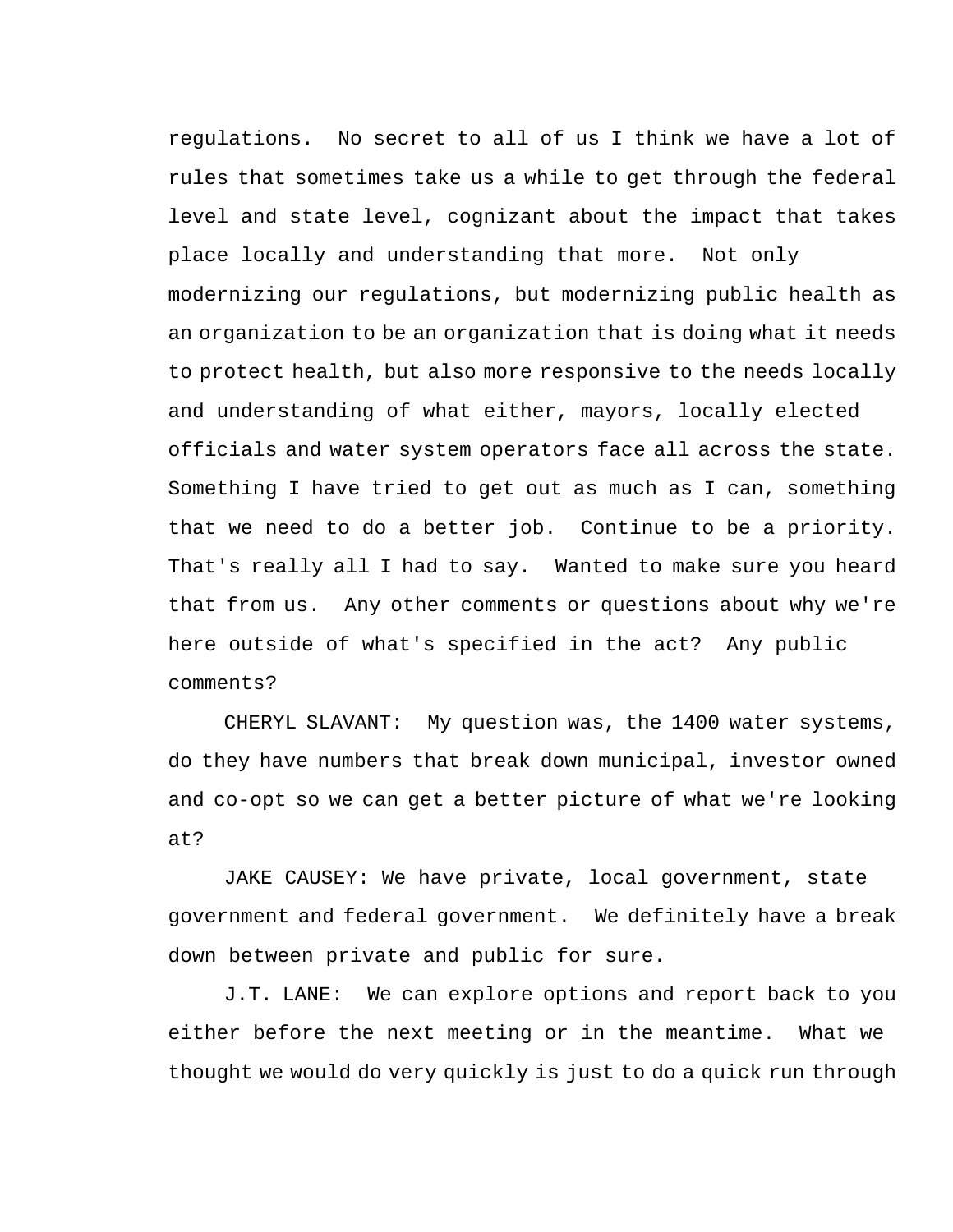just the history of the state's regulations, where we started all the way up to today. I didn't want to assume that we all had the same formal picture of that, so I thought Jake would give a brief overview to all of you of where we've been since the beginning of our regulation of this. You all have a handout that spells some of this out as well, but Jake if you would proceed.

JAKE CAUSEY: Basically, we did some research and prior history as far back as we could find information, to be quite honest. With respect to our design standards for water supplies that are adopted in our state sanitary code. Basically, able to find 1974 our state sanitary code had language that stated permits shall be issued in accordance with latest addition of the ten state standards. Which at that time was the 1968 edition. Provide a little information. I imagine most people are aware of the ten state standards. They were created in 1953 by the Great Lakes Upper Mississippi River Board of State and Public Health Managers. In 1977 DHH obtained primacy for the state water act. In 1976 from EPA and looking back into our primacy package submitted to EPA we reference ten state standards as a basis for our design review and permitting to ensure public water systems to meet the national drinking water regulations. In 1984 there was a rule change in the sanitary code to update it to the 1982 addition and in 2004 there was a rule change to update that to the 2003 addition. In 2013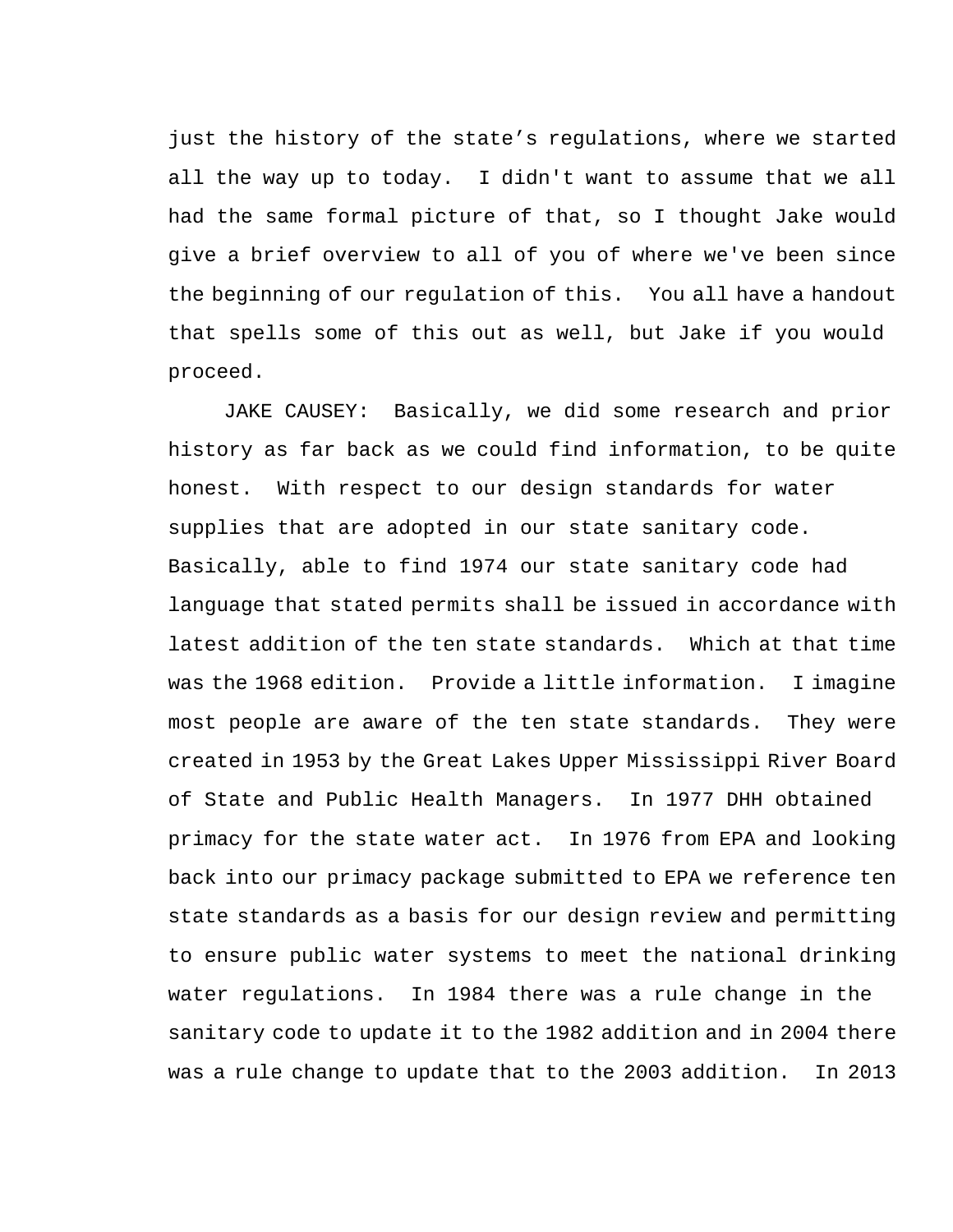January, we had after a couple of work group meetings, proposed a rule change to make some specific exemptions in rules for existing systems from some of the requirements in the ten state standards. That rulemaking was basically delayed and postponed and I guess I would say we are where we are today.

J.T. LANE: Do you want to cover the EPA verses state roles so that everyone is clear on that? As I was digging into this even when I started that was one thing from a federal prospective having to unravel where the federal mandates come in that we have to try to implement mandates on the state, just like they do with anything else; highway funds, Medicaid, etc. A lot of mandates placed on us we try to phase in as much as we can that they hold us accountable for so we can maintain primacy and maintain all the federal money we get for programs like the safe drinking water loan fund that funds many systems across the state and things like that. So we thought it would be helpful for everyone to sort of better understand what the EPA's role is in all of this and then what the state's role is as well.

JAKE CAUSEY: Again, that information is in your handout. So EPA propagates the federal drinking water regulation and basically they supervise our enforcement, our administration enforcement of the safe drinking water act regulations that we have primacy for from EPA. Primacy basically means primary enforcement authority. As part of that we currently have monthly conference calls with EPA, yearly end of year reviews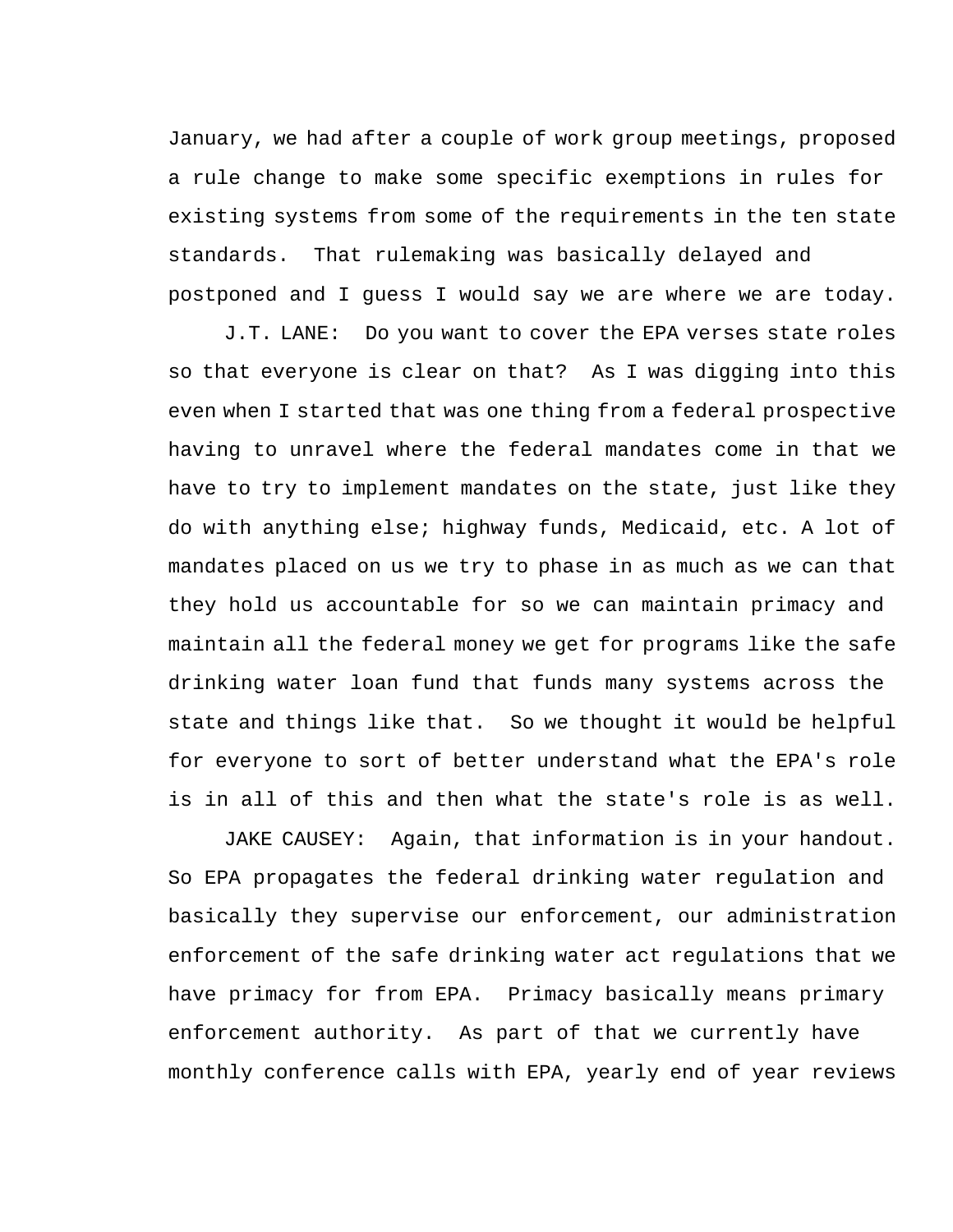and then typically three year data audits. DHH was granted primacy in 1977 to administer for the safe drinking act, regulation of Louisiana and so DHH must adopt and request primacy for each new drinking water regulation that is propagated by EPA thereafter, which as we all know are many. So currently, let's see, we do have primacy for all of the state drinking water act for regulations, Louisiana does, except for the ground water rule and they just published revised in December of 2012. We only have interim primacy for the stage two, by products rule, the long term and copper short term revisions. We just received that interim primacy on July 2nd, 2013. There is a process of a notification of the federal register that has to take place before we can obtain prime primacy for those three rules. So EPA maintains primacy for the ground water rule and so currently, basically DHH we're serving as the, I guess, sort of implementation arm for EPA. We're doing a compliance monitoring, compliance determinations and reporting that information to EPA. We do not take any formal enforcement actions with respect to the ground water rule, because we do not have primacy for it. Those actions would be taken by EPA. We worked similarly with the previous rule that we just obtained interim primacy for. So as part of that we are required to conduct sanitary surveys and determine efficiency in accordance with the ground water rule, as well as a service water treatment rule. And again, report that back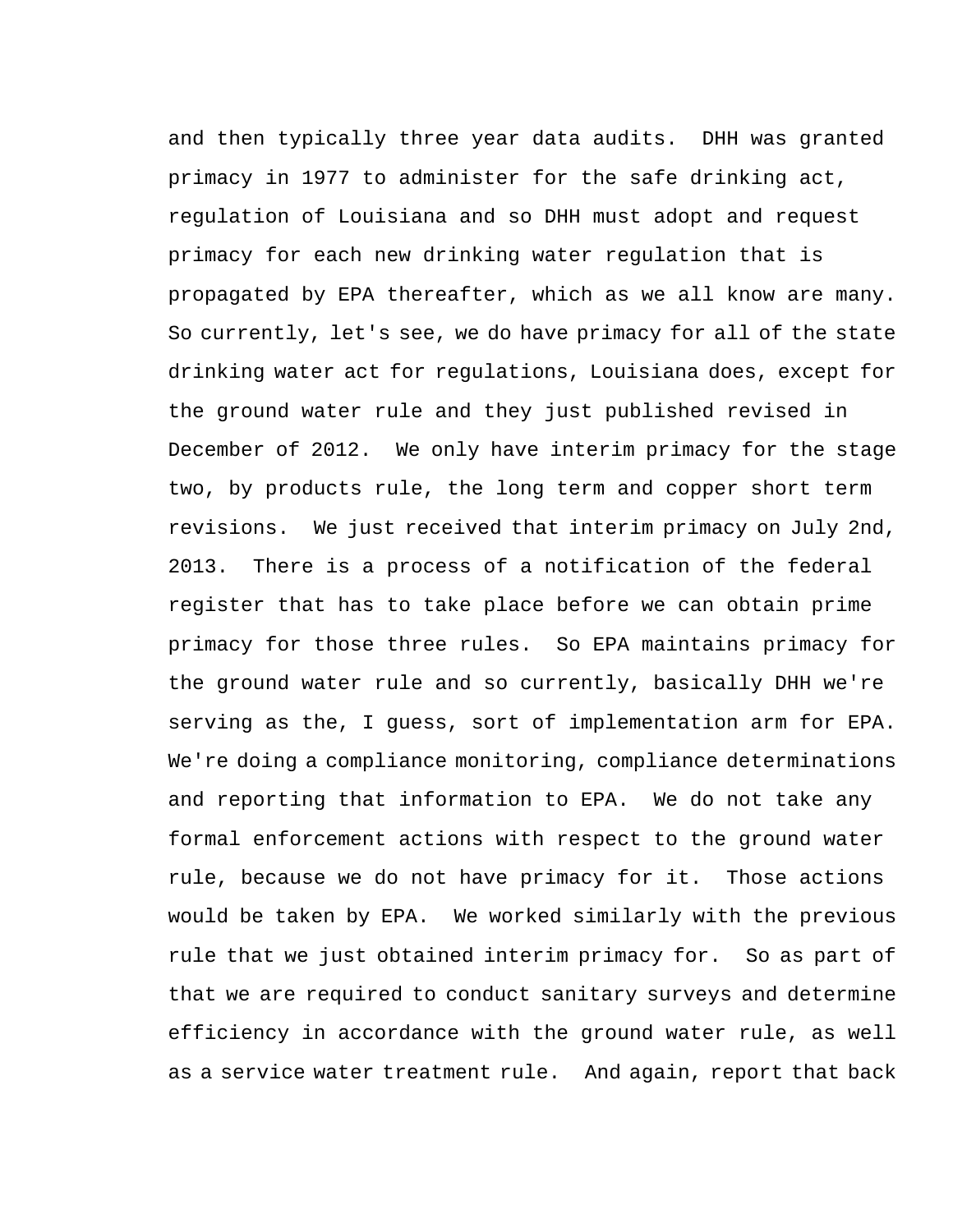to EPA on a routine basis. Federal drinking water regulations are mandatory as a state. We cannot be less restrictive than the federal requirements. If so, EPA would revoke primacy. We would lose funding and all of our water systems would be regulated by EPA out of Dallas. And I guess the last little note published February 13th, 2013 and that complies April 1st, 2016. Yet another rule we'll get to work with water systems on trying to implement and be ready for in about three years or so.

J.T. LANE: All right, any questions?

SPEAKER: I'm just curious. I am assuming y'all have applied for primacy for the ground water rule?

JAKE CAUSEY: We have not yet applied for primacy for the ground water rule. We would have to first propagate our own state regulations and our traditional-- very few regulations we've written our own state version. We typically just adopt our reference. Some states like to get extravagant on things. All of the past three regulations we adopted by reference, probably three or four before that. I would envision us doing the same thing with the ground water rule and the revised unless there were some I haven't got to look at as a whole lot. So we would adopt the state regulations and once we had that as a rule then we can submit a primacy package to EPA to obtain primacy.

GREG GORDON: Thank you for putting this together.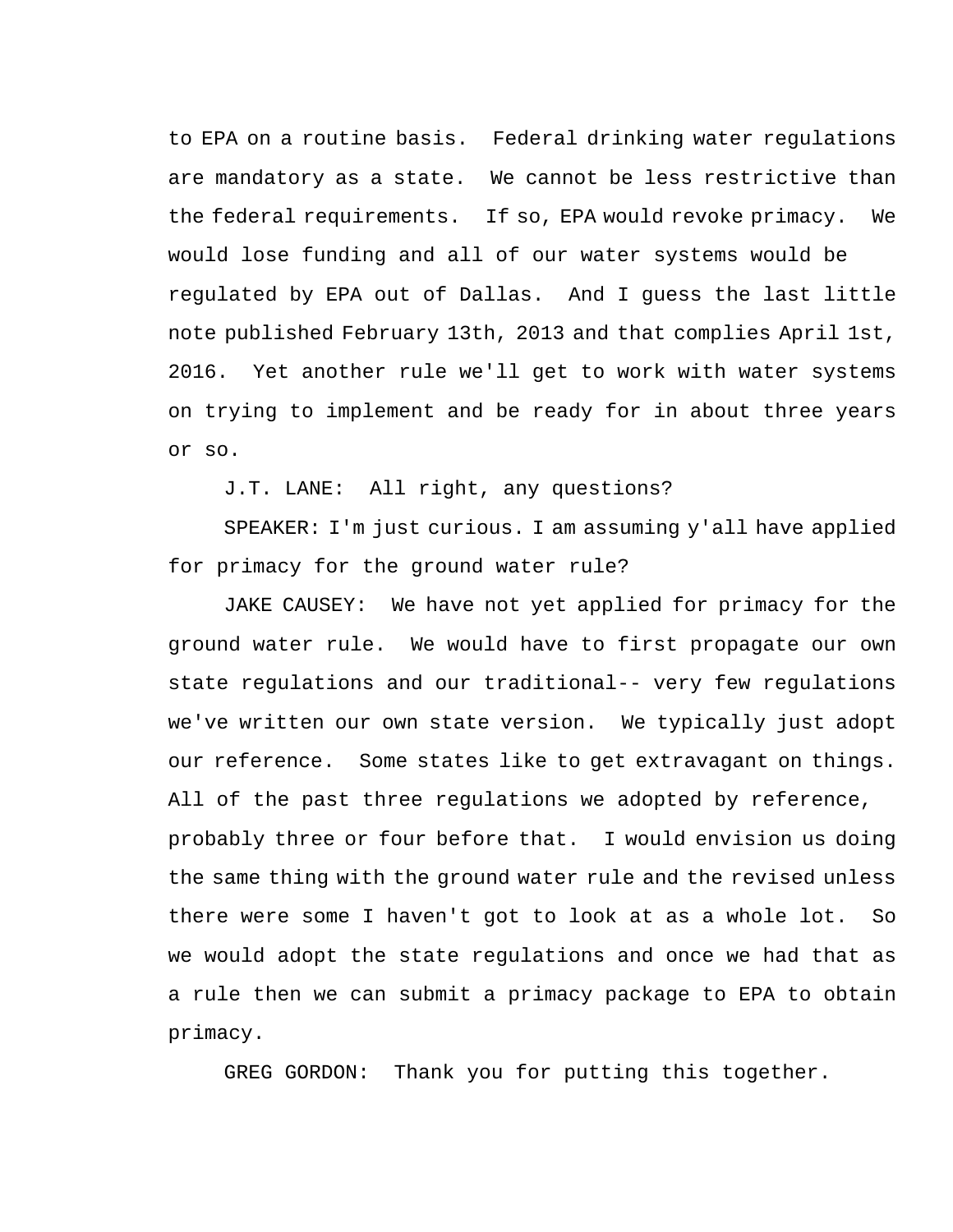J.T. LANE: Any other questions? We can answer those in this meeting or any time throughout the process. What about anyone in the audience have a question about Jake's comments?

RYAN HARRIS: Ryan Harris, Louisiana Municipal Association. Could I have a little bit more explanation of the in 2013 the second to last bullet point under the history where it says first time ever rulemaking to provide exemptions from ten state standards that are not anticipated compromising supply of drinking water for Louisiana. That was adopted or?

J.T. LANE: I guess it was last fall when we had our three work group meetings on the rule that we were going to move forward originally. We had a group that came together. We had a list of exemptions, but that was back in the ten state standards days, that we for the first time going to include that list based on--

SPEAKER: Wasn't it 2012? If it was last fall, that might be the confusion. It says in 2013.

JAKE CAUSEY: It was January 2013 Louisiana register.

J.T. LANE: It started in 12, right and that was when we were going to add feedback from the committee at that time going to add those exemptions from what was currently in statue. Next, one thing that is sort of been spent a lot of time talking about how we go about doing our work during the process of this committee. Not in a way that is forcing ten state standards. How do we as a department-- we know we need to change and we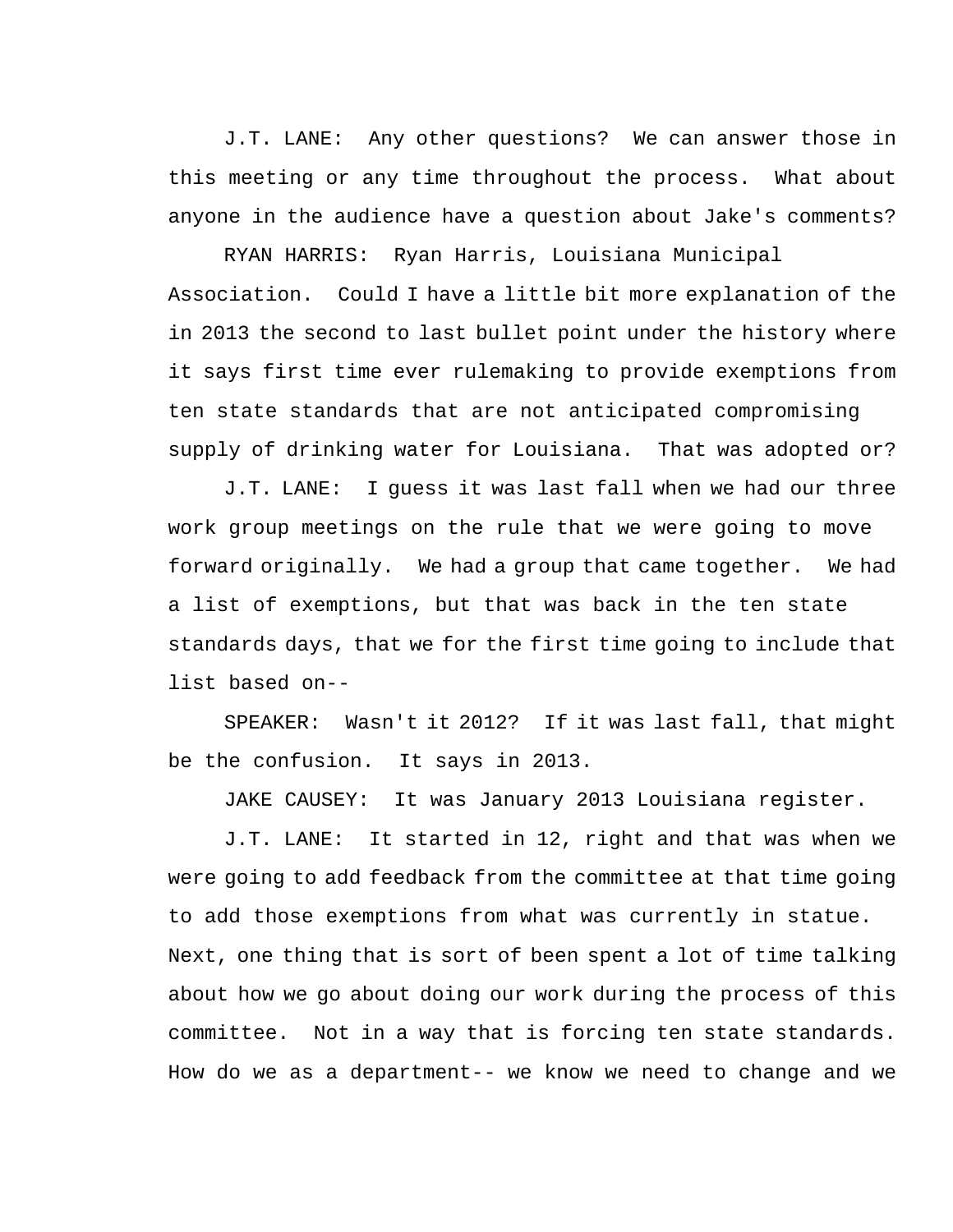know you can't be business as usual so what we did was spend a lot of time talking about we have a year as a committee to deliberate and decide and form the state standards and then rules based for that agreement. After September next year, and the rule making process can take four to six months, and so we're looking at a year and a half before the standards are actually in place. How do we as a department continue to try to do our job to insure the safety of public health and the public's health, but not do it the old way? An interim approach to how we do what we do based on a lot of the feedback we receive and then implementing a new approach by which the committee has formed because we can't, for lack of a better word, we can't do nothing, but we have to do something. We know it has to be different. When we first started the conversation I met with David, Jake and Dr. Guidry, started going through the codes and all the deficiencies that we currently have listed in our system- five hundred fifty-one different deficiencies that could be cited in a survey. Sort of go through each and every one of them. Five hundred fifty-one and decide from, my prospective, we have a year and a half to form the new rules for the state. So what is it in a A) let's talk about we're going to take out the exceptions we were going to make originally in 2013, but then B) how do we go through the rest of the deficiencies and decide, you know, we started out by dividing what poses a short term, possibly immediate threat to public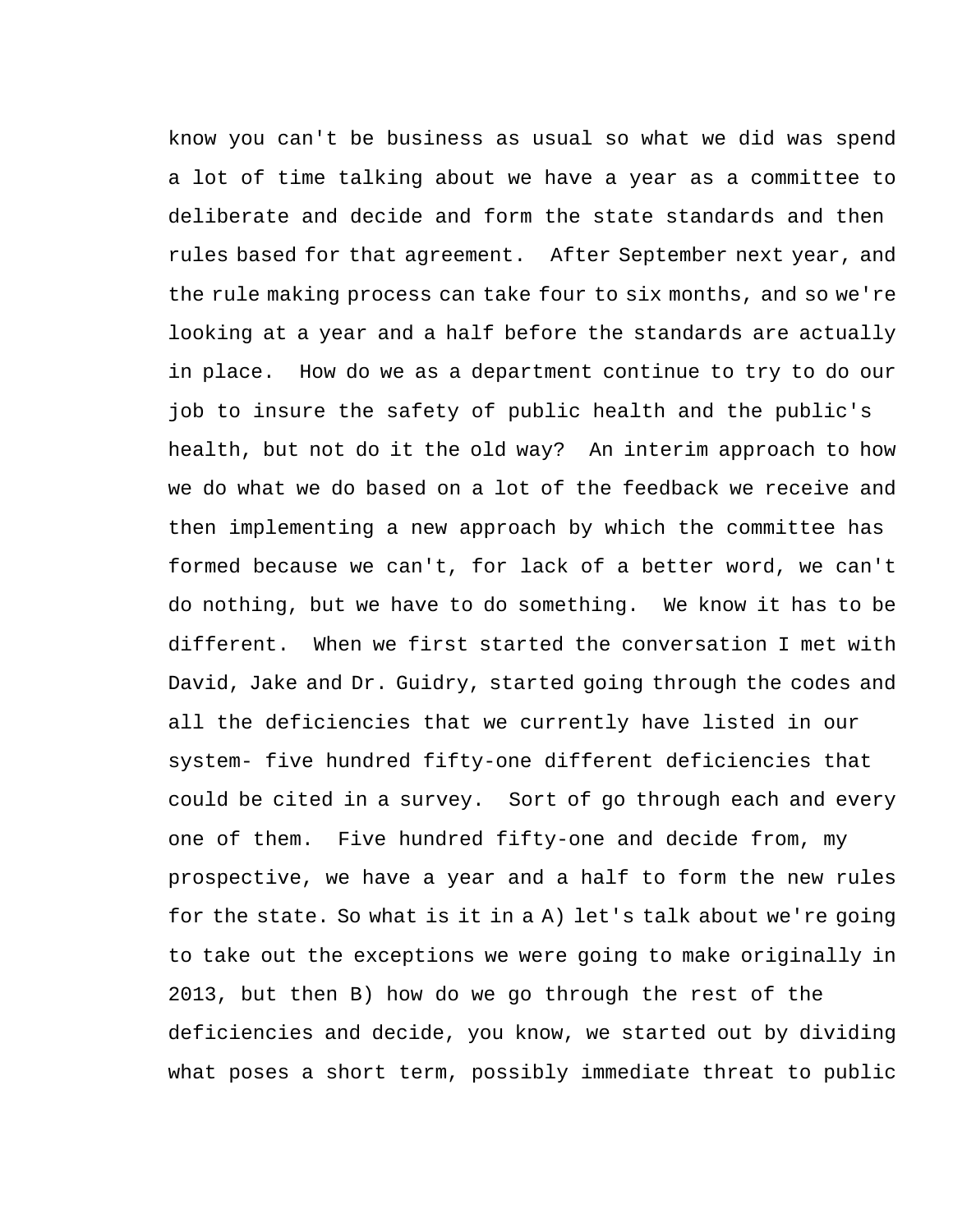health. What are more long term issues? May have to do with maintenance or things like that. So we know maintenance is good, but the effect of certain things may not really happen to the long term. If we sort of back off on those things there is not an immediate threat to public health. Those would then be covered by the work committee, and of course whatever the committee decides. Finally, complete our work next September that is then what comes to play once the rules are finalized and propagated. So that's where we were and so what we did was go through them all and change the whether or not they are significant, minor or recommended. We changed the classification on quite a bit of them. You all have the stats in front of you on your handout. And before we move forward with anything, because-- and I'll tell you we got a lot of calls from a lot of people saying, well ACT 292 has passed. Why are we still trying to do ten state standards? We knew we had to do something different. Some rules in place in the meantime and so that's sort of what we did. What we really felt strongly that we need that's going to be tied to public health and then make that list and then so before we move forward with it we wanted to get past this approach by all of you and get your feedback before we again try to work through this. I imagine that this will be-- I don't anticipate this will be flawless. And please know that you have my commitment of the department and the staff that we will continue to work through these issues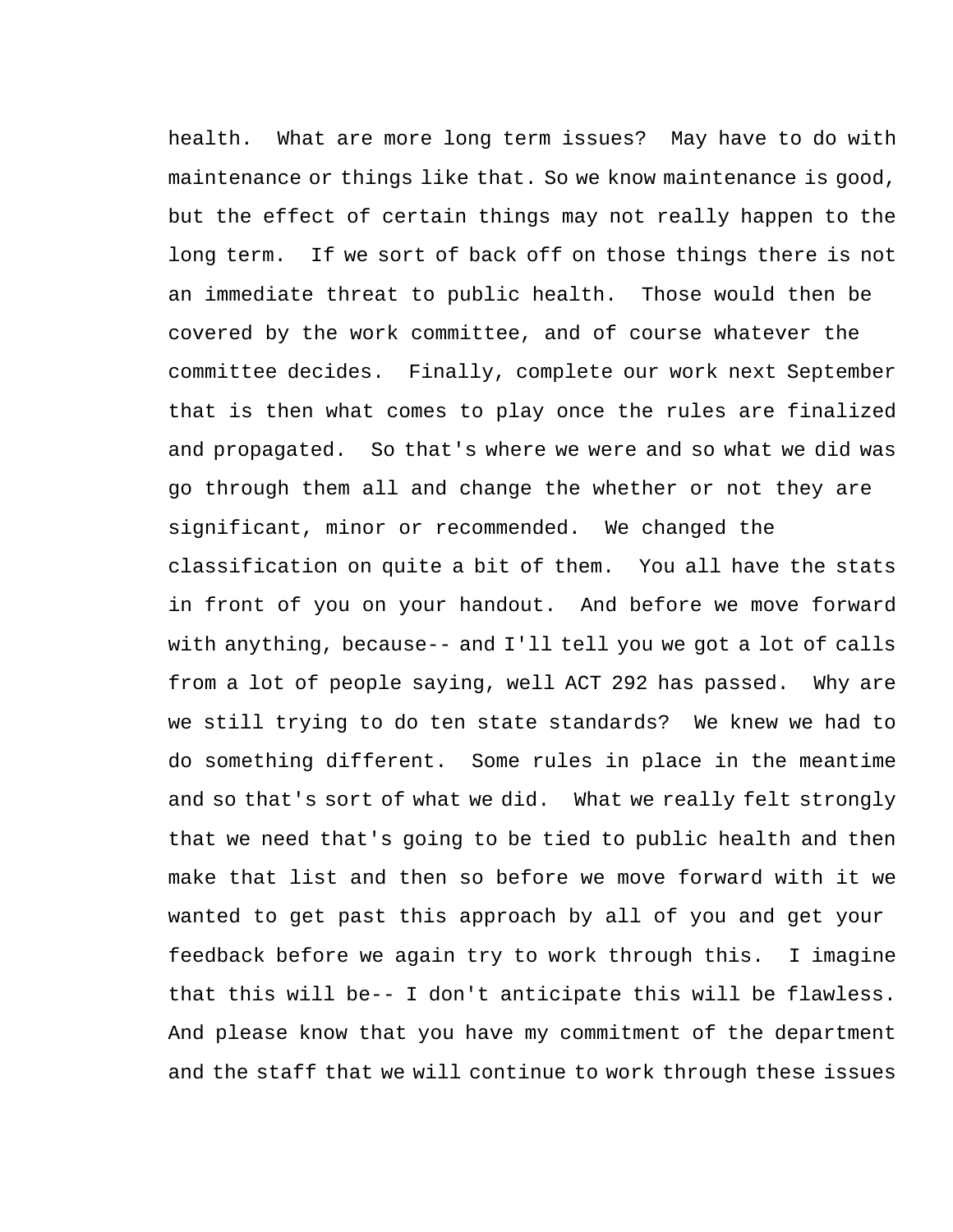going forward. As much as I want to make as perfect as possible, it won't be. Please know the lines of communication are open. As we have dealt and heard any issues in the field we have dealt with them as quickly as possible. In many cases get a different outcome once we examine the situation. With that being said, I would be interested to hear your comments on that approach. What do you think, I guess for going forward? What else should we consider? What are the chief issues, so that we can be more responsive the next year and a half in helping on how we really can make this guaranteed to people that we are doing our job, but also doing it in a much different way. That we all feel confident, all of us as public health professionals, cause we all are, and to keep people safe. Since we have a new member joining us I'll let him introduce himself.

PATRICK KERR: I'm Patrick Kerr, CEO of the Baton Rouge Water Company. I'm representing the National Association of Water Companies.

J.T. LANE: Jake do you want to go through anything specific on this before we--

JAKE CAUSEY: Yeah. At least mention a few points. And you do also have the list with you too. We emailed it out earlier so you can take that with you and look at it. The other comment I would make, and I would anticipate would be a question the proposed changes that we have, so many of those, for example, the proposed exceptions presented in January mostly related to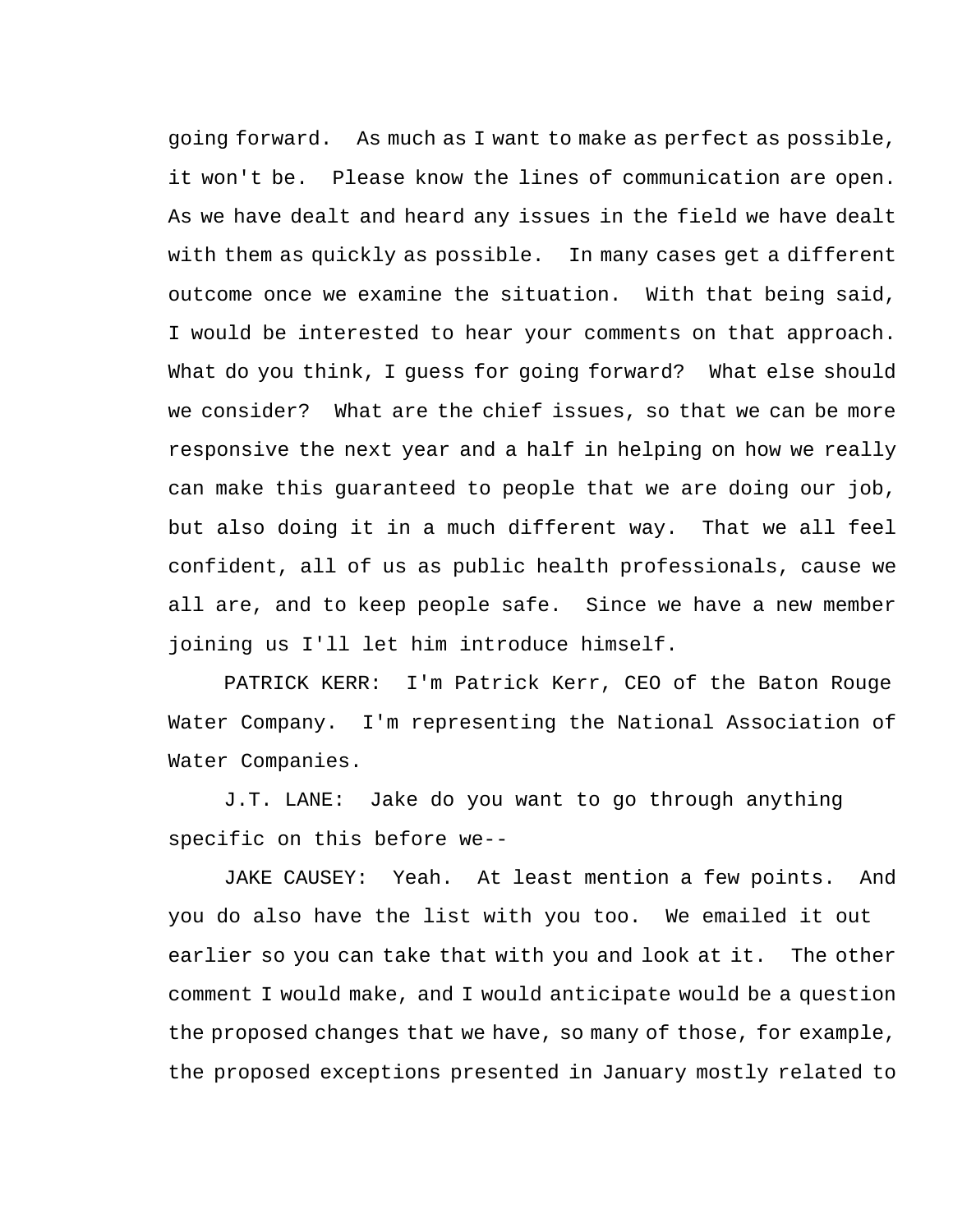the enclosure requirements for hydro chemicals. We had already implemented those. I guess if you want to call it retroactively in our data base, as far as modifying it from not being significant deficiency, meaning having to report it on a CCR to a minor deficiency. I'll just say many of those, specifically the ones in that notice of intent, have already been implemented to that affect. There are some additional ones in this presented to you all today that we would certainly do the same thing. At least go ahead and answer that question.

RANDY HOLLIS: This was just given to us this morning about 9:00. Are you going to ask this committee to go through this deficiency list and as for our recommendations do we agree or not agree. If the revised severity is something we agree with and does this committee even have the authority to request and make that change?

J.T. LANE: So within interpretation of the law, no it doesn't. This is something we want to do extra to get your feedback on before we move forward because, again, as I said it's sort of this is an unprecedented situation. I'm trying to make sure that we're getting this off on the right foot. I admit it won't be as perfect as I would like. I do want everyone's feedback and we can definitely give you time to digest it and submit us feedback. You tell me how long you would like and get us feedback so we can make authorization before we implement this. Now that does not mean that just because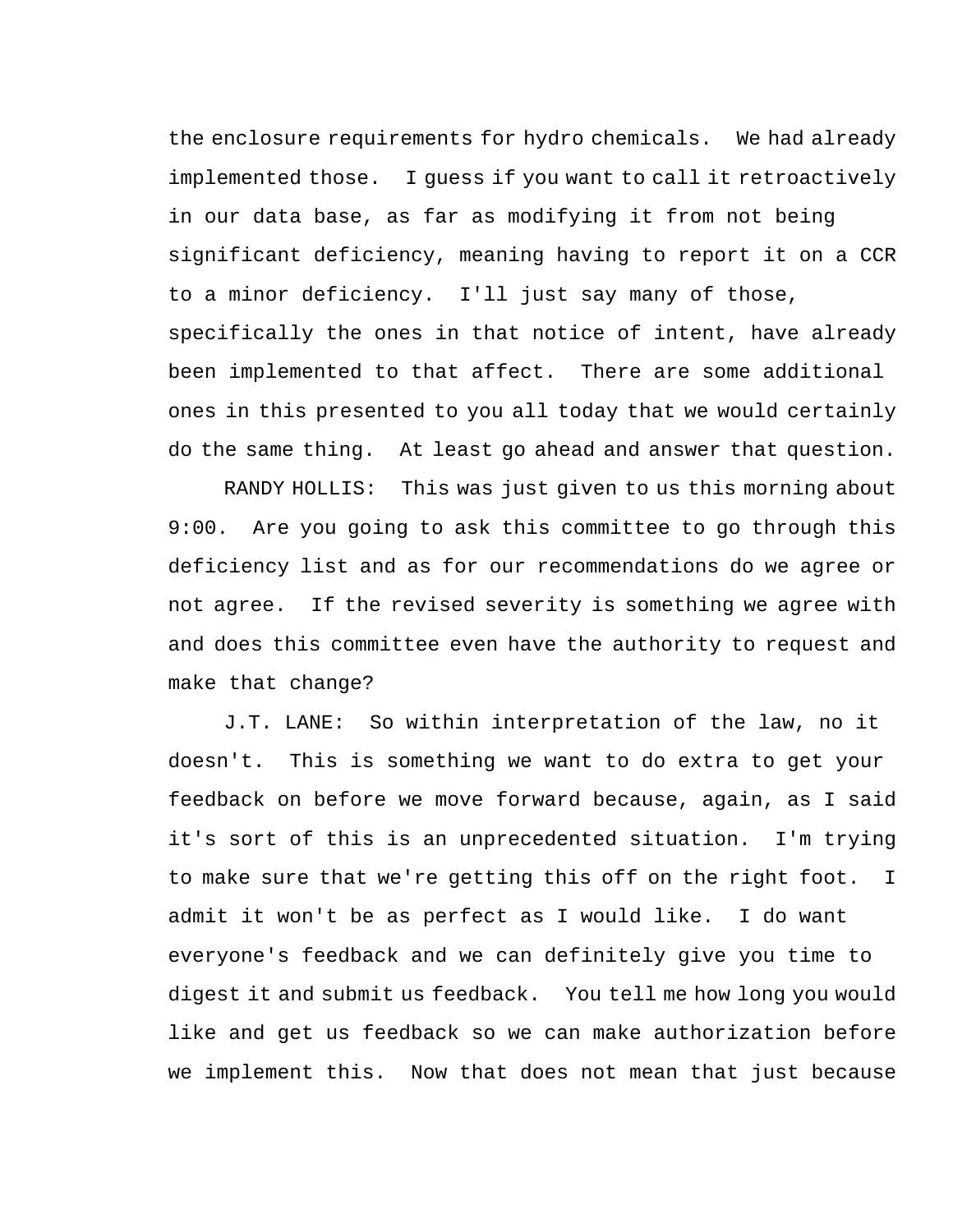we're adopting this as policy the way we do our job that there will still not be no response. It won't be, I guess, written in stone. Again, as I told Jake and Dr. Guidry, I think that we need to-- you guys all need to understand this is a huge move for the state, a huge opportunity for the state and that with any major reform is going to take up a lot of our time. I don't anticipate that changing and we're going to be responsive and anybody in the committee, any of you in the audience are certainly welcome to call me anytime you need anything. There will be situations where we will have to work through, no doubt about it. I definitely want your feedback so we can make sure that informs what we ultimately decide in the interim because we do have a responsibility to continue to do something. It's going to be different and we want to make sure y'all agree with the science and rational behind it.

RICK NOWLIN: Mr. Chairman prior to ACT 292 I understand that most, if not all, of the violations found in surveys to the ten state standards were considered significant deficiencies and what you're saying here today, is it correct, that that will no longer be the case? That whether something is of significant deficiency would actually be based on the severity of the impact on the water quality?

J.T. LANE: Absolutely. That is what we went through and looked at. There's, again, you have a list of 551 and when I asked the team we all got together and we needed to go through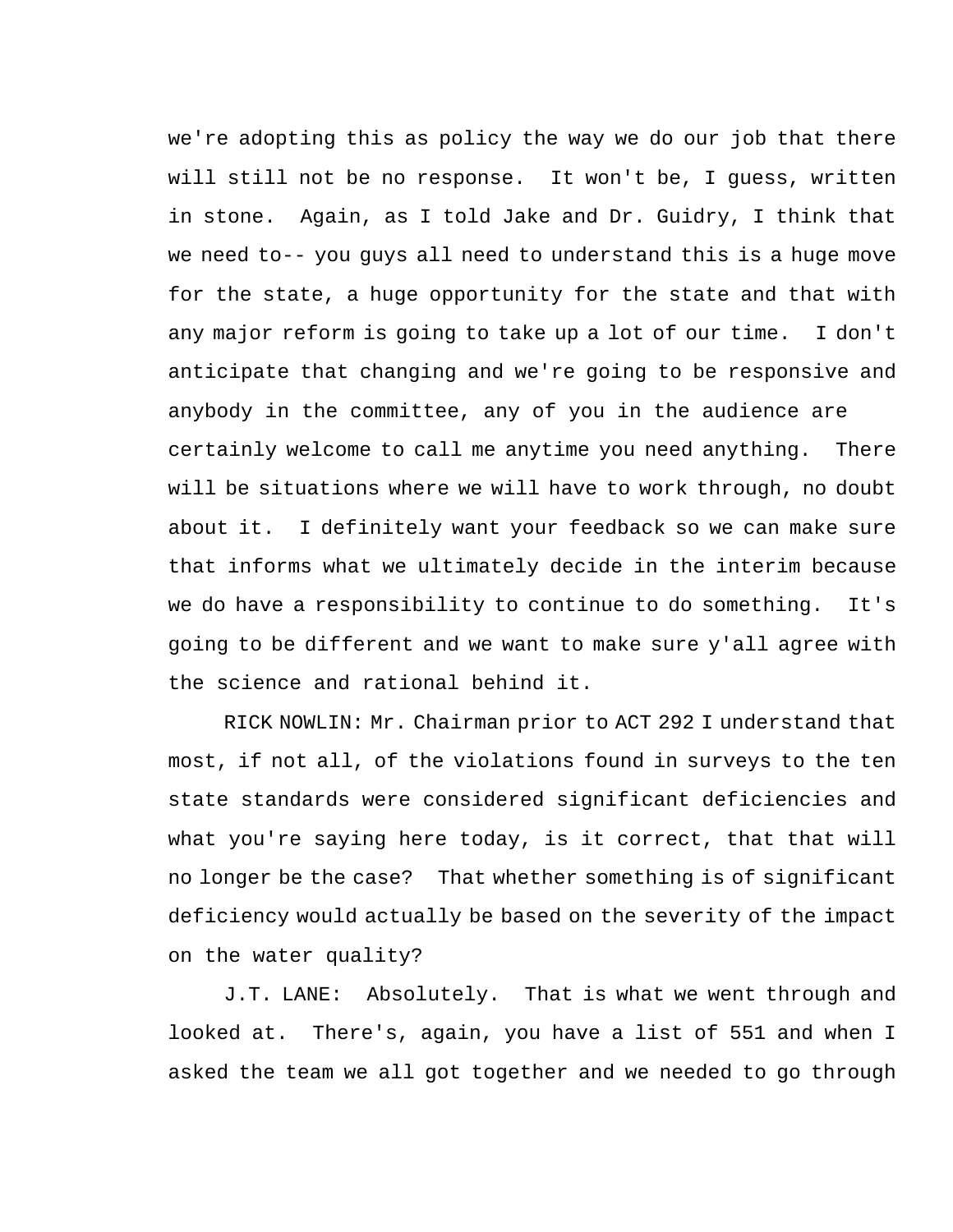each one. Again, the first was short term verses long term. This is something that really will have a long term impact. Can we at least downgrade for now if it's not something that's really, really major and that's exactly what we did. It was based on the impact on water quality initially. We cut the significant deficiencies. Out of 551, 493 were classified as significant. We downgraded that by 375. And then the rest of them we increase the number of water deficiencies. We increase from 7 percent to 19 percent the number of deficiencies that were on the books that are now recommendations. I think a really good point to make as we went through this of the 551 only a 191 had ever actually been cited. So I think the other opportunity here for us as we move forward in designing and laying out and developing the new regulations is to figure out of that difference what needs to remain and what is going to have an impact short term and long term. I would imagine too that some of these, everyone will agree, some need to go back to significant as a permanent way of doing things. There are going to be a lot of changes and then some that we recommended as minor may need to stay that way, I guess, for a year and a half.

RICK NOWLIN: Thank you and I appreciate that. Some of the ones changing to minor might go back to significant. Is there a procedure in place whereby after this is done, if a water system operator is of the opinion that their violation or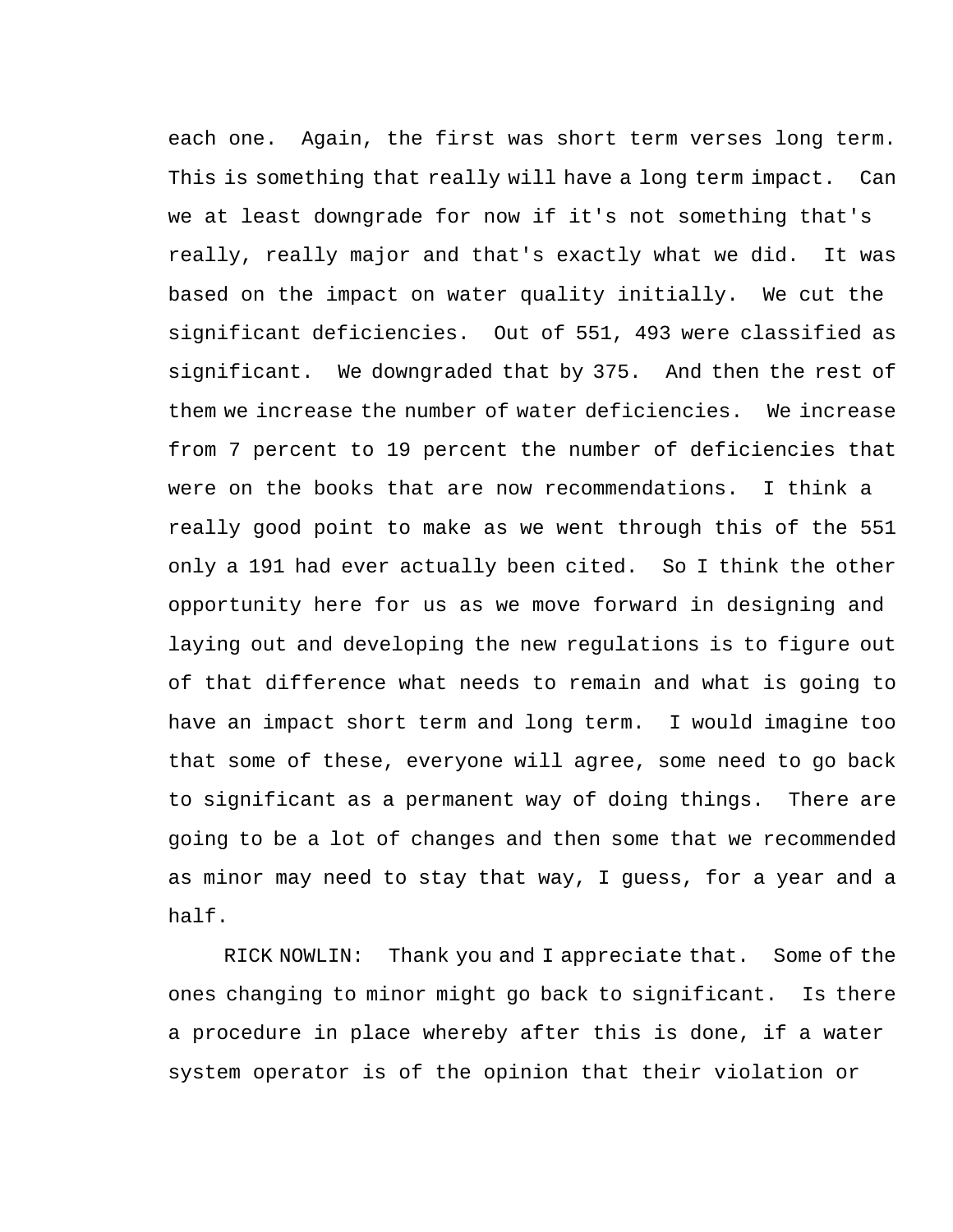deficiency should be minor, but has not been downgraded bring that to your attention and be resolved, or at least discussed.

J.T. LANE: Absolutely. We will discuss that. That is going to be the approach for quite a few and in some cases we will be able to help and in some cases we won't. It's a really good question because I think what has happened, even nationally, as we're getting ready to start this I talked to other southern states too that might have similar conditions to ours. I think sometimes when government gets in the process of just passing laws and making statues and regulations that we sometimes, you know, if we have decades or possibly centuries between the last time. You know as a former law maker the laws are made at one time and it takes a while before people realize may be it needs to be updated or done away with. And I think that's sort of where we are and I think it's returning back to the science and the engineering that first led to the development of these standards.

RICK NOWLIN: One final question I want to add. During several of the meetings we've had over the last year the question has arisen regarding the water quality verses updated systems and equipment and it sometimes appeared the systems and equipment and not the actual result of the process or the water quality. Is it correct to understand that water quality will and public safety will be the primary focus and not necessarily the type or the age of the equipment being used?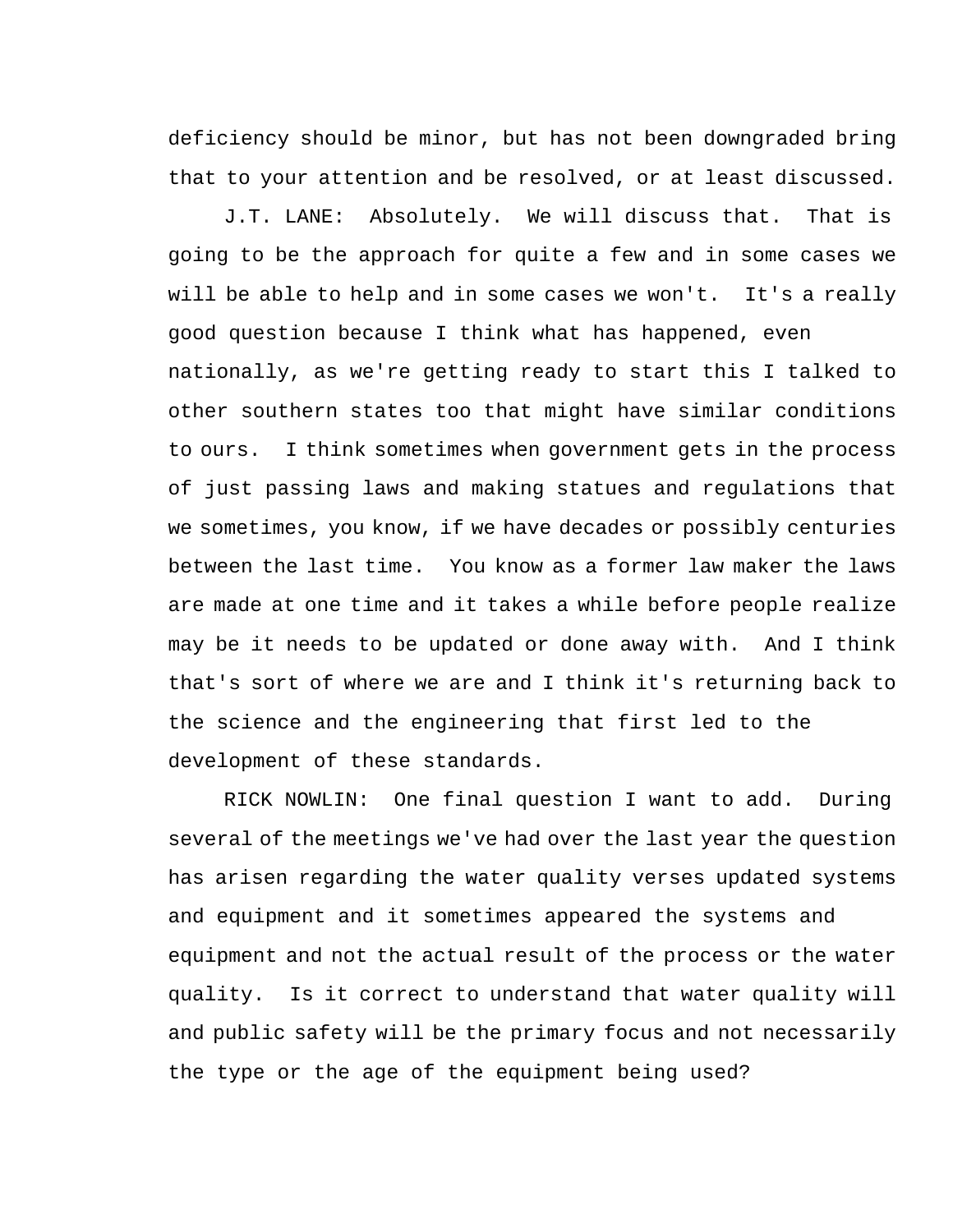J.T. LANE: I think both will be considered and continue to be that because, again, it's more about we're not surveying every day. We're surveying once every three years and there are legitimate cases where equipment, condition of equipment and infrastructure there is a high potential. It's documented in lots of studies that we can talk more about later and information needs that y'all may have that do point to-- again this is highly situational. Everybody in this room knows every system is different. I think that both have played a significant role. Now I think your perception today might be that was the primary focus and I think that we can find a way to more effectively integrate both.

PATRICK KERR: Just curious to know how it is that we can cite the ten state standards at all in this document when 292 specifically says 'used only for plan review and modifications'. I know we have cited in each of them where we see in various forms. These are blanket associations primary drinking water standards. There's not a specific prevision in these ten state standards are tied to. All of these ten state standards violations I think 292. I would love to know how we are getting around that.

J.T. LANE: I guess you missed the first part of the discussion and Dave and Jake I'll ask y'all to jump in in a second. My understanding is that as long as we are having overriding concern for public health that those are the things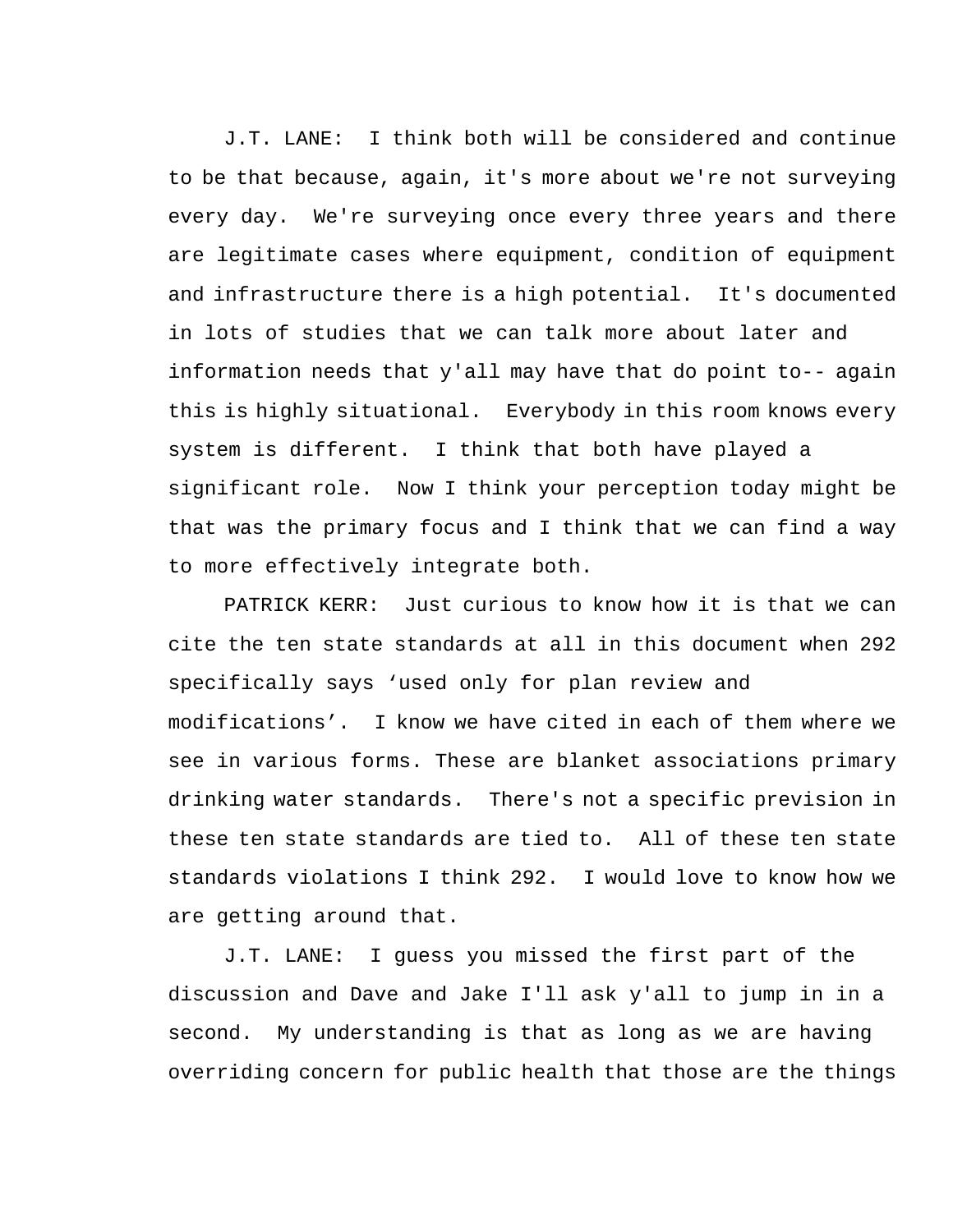we should focus on, which is what I asked when we developed this list that was what we focused on. And again, as I said we want to give y'all time to digest and look at it for yourselves and ask questions. Obviously, I need to give-- I would like to give-- I'm personally having all staff meetings with Jake, with all of the engineering staff across the state- one hundred percent of them. If you are an engineer, a clerk, or an admin, whoever, we had all staff meetings a couple weeks ago. We had their input on this and they will need to be retrained after we decide what to do so that they are doing their jobs across the state so that hopefully y'all realize the difference. And I'm sure I will not hear from you and I want to. But that was the lens through which we developed this list. And again, as I said, I'm happy to admit it was a tough thing to decide. How do we do our job as we are deliberating this? What is the most effective way for us to do that? How do we maintain responsibility for over site? We still are legally responsible for making sure that everyone is safe and so this was our attempt to try and sort of meet halfway and do that, but also change the way we're doing things in the interim and as we are deciding what the long term solution is. We are open to everyone's feedback and input. Just like anything, doctors disagree on a diagnosis and prognosis and I am sure engineers do as well and water experts. I'm very interested to get everyone's feedback on that so that we can decide what we do need to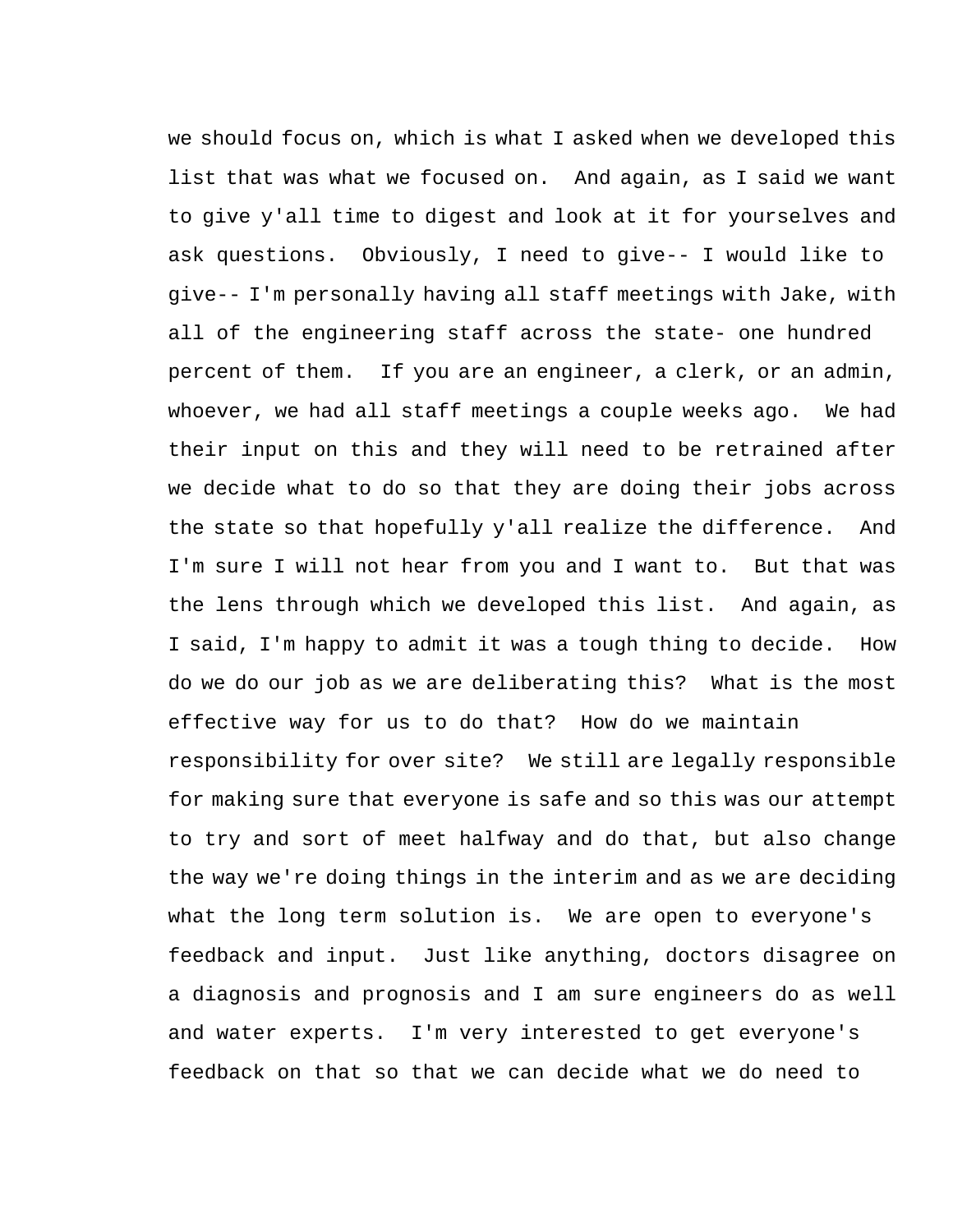implement. There still is a level of confusion out there that I'm not comfortable with and I want to be able to quickly give everyone a very clear picture of what we're going to do for the next possibly 12 to 16 months. Any public comments?

CLARENCE BEEBE: Clarence Beebe with the town of Hornbeck and I want to try to clear up something I'm probably a little confused with. You talked about 500 some odd violations, but I think y'all have only written a 191, is that correct? We operate two water systems and if y'all only use 191 of them we hadn't been written up since 1994 we have been written up three times. I think we have a very good water system. We've updated it tremendously and very proud. Won awards from LMA and LRWA. So I'm just saying if and when this committee, and I'm proud to see this committee, when y'all come up with some rules and regulations let's do an education seminar to let these systems like ours-- we knew nothing till we were written up. We need to try to be fair with these systems. Thank y'all for being here.

J.T. LANE: Thank you. I couldn't agree more.

JAY: Good afternoon. Jay for St. Tammany Parish. Using a risk based approach to the regulatory seems most reasonable. One of the things that we're running into is once the dust settles from this committee who will have ultimate authority. Right now we're running into an issue with our new water plant. We're being told the gas commission we're having not to enclose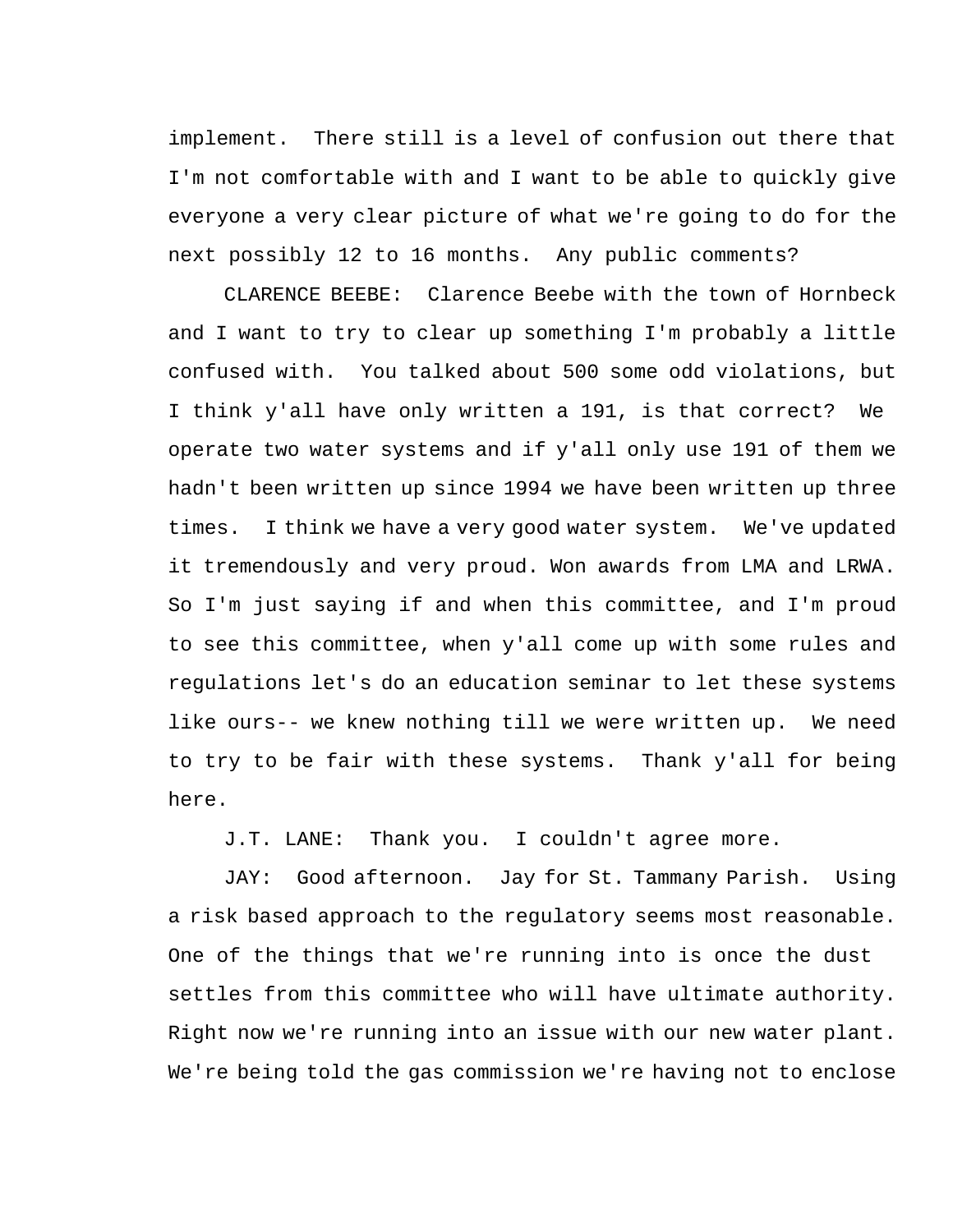and at the state someone to enclose it. Someone has to overrule the other, we don't know who yet. The other issue that's coming up is the local fire department and our first responders well trained in STPAs and chlorine, but yet the state is telling us we have to train our men. Our men are in place. What I'm trying to get at sooner or later the question who has ultimate authority to overrule and I don't know if this has been addressed by this committee yet. Thank you.

J.T. LANE: David any input on that?

DAVID MCCAY: I would like to know the specific facts before I address that. I don't want to try to address that without knowing the exact facts.

SPEAKER: I think I know what you're getting at. A lot of issues that we have, I think the water regulations stray away from the protection of the water system and they bring in other entities like fire, like the systems there's no reason for that to be governed in water code to address public safety for water. Now the agency has to address safety and chlorine and buildings and I think it would be best for us to stick to water.

J.T. LANE: What we'll do is send these documents to all of you for your feedback and we'll digest it and I just will ask if you would rather readdress this at the next meeting or get your feedback so we can move forward. I would like to move as thoughtfully and quickly as possible so there is less confusion out there so we can be clear on what we're going to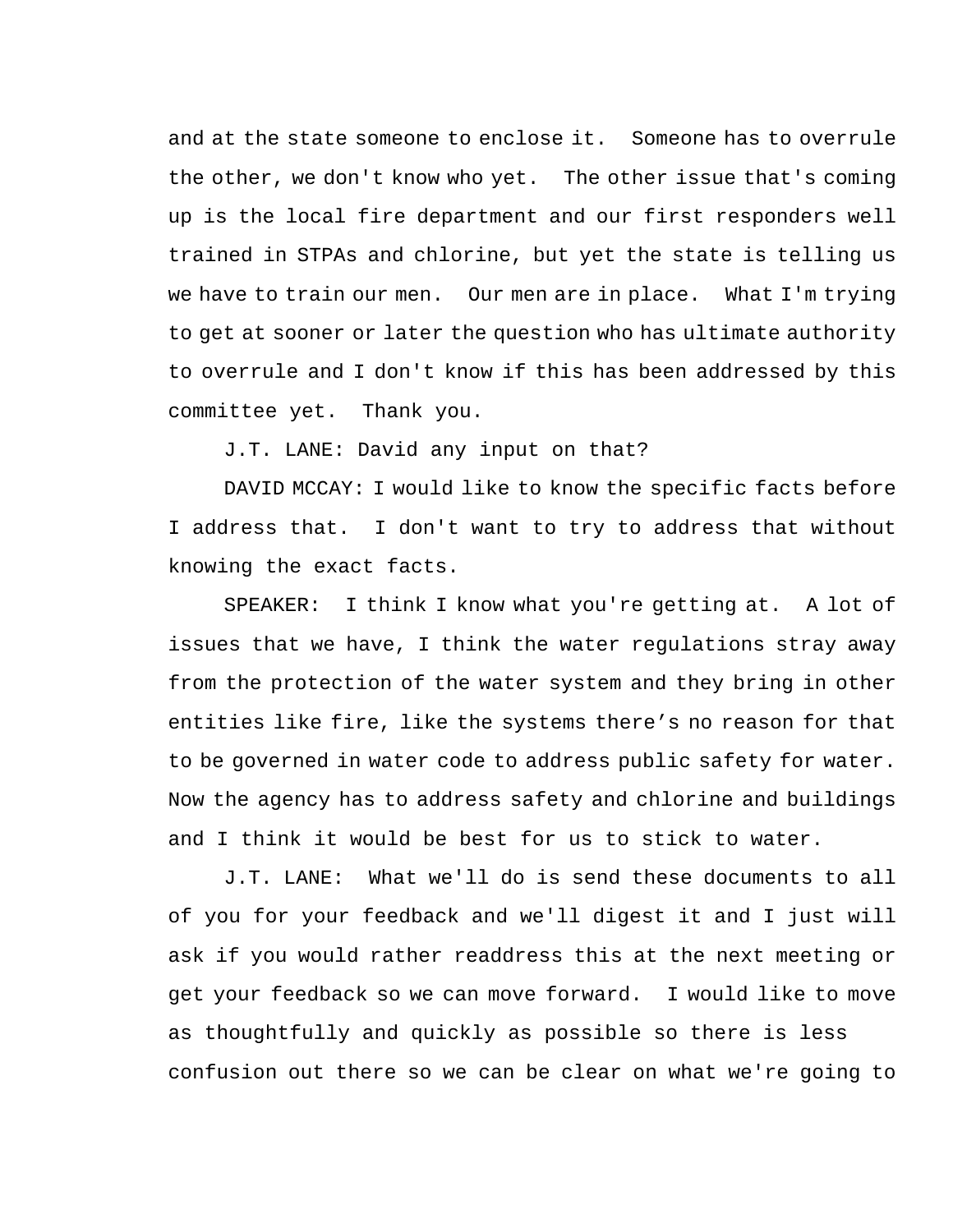be doing for the next 16 months. So the next item up is really getting to the nuts and bolts of how we're going to do our work. Which is, I would say, possibly the most important item on the agenda. We have a pretty big task ahead of us. Going to take quite a bit of work and so this is what I anticipate we might spend the most amount of time on today. And so we had one suggestion and I mean suggestion. It would be to have a series of subcommittees and Jake if you would read from one on what that looks like so we can start the conversation. And I'm serious, if anybody has-- I'm sure some of you may have given thought to this as well. Anybody has any ideas on how we can proceed to undertake this I really would love to hear that.

JAKE CAUSEY: Well, so we were really just, I think even prior to this meeting, a lot of talk about subcommittees doing a lot of the heavy lifting and bringing a lot of the information here. I guess just as one thought process looking at that then the question is how do you break down the subcommittees etc. As you all know, as far as survey components, look at sewer treatment, storage distribution and some previous conversations talking about subcommittees may be to look at cross connection control as well. May be just as a separate issue. There were some folks interested in that. Those where were basic high level, I guess, sort of categories or consideration. Obviously, treatment being equal to the other five combined, or possibly taking a different approach. If you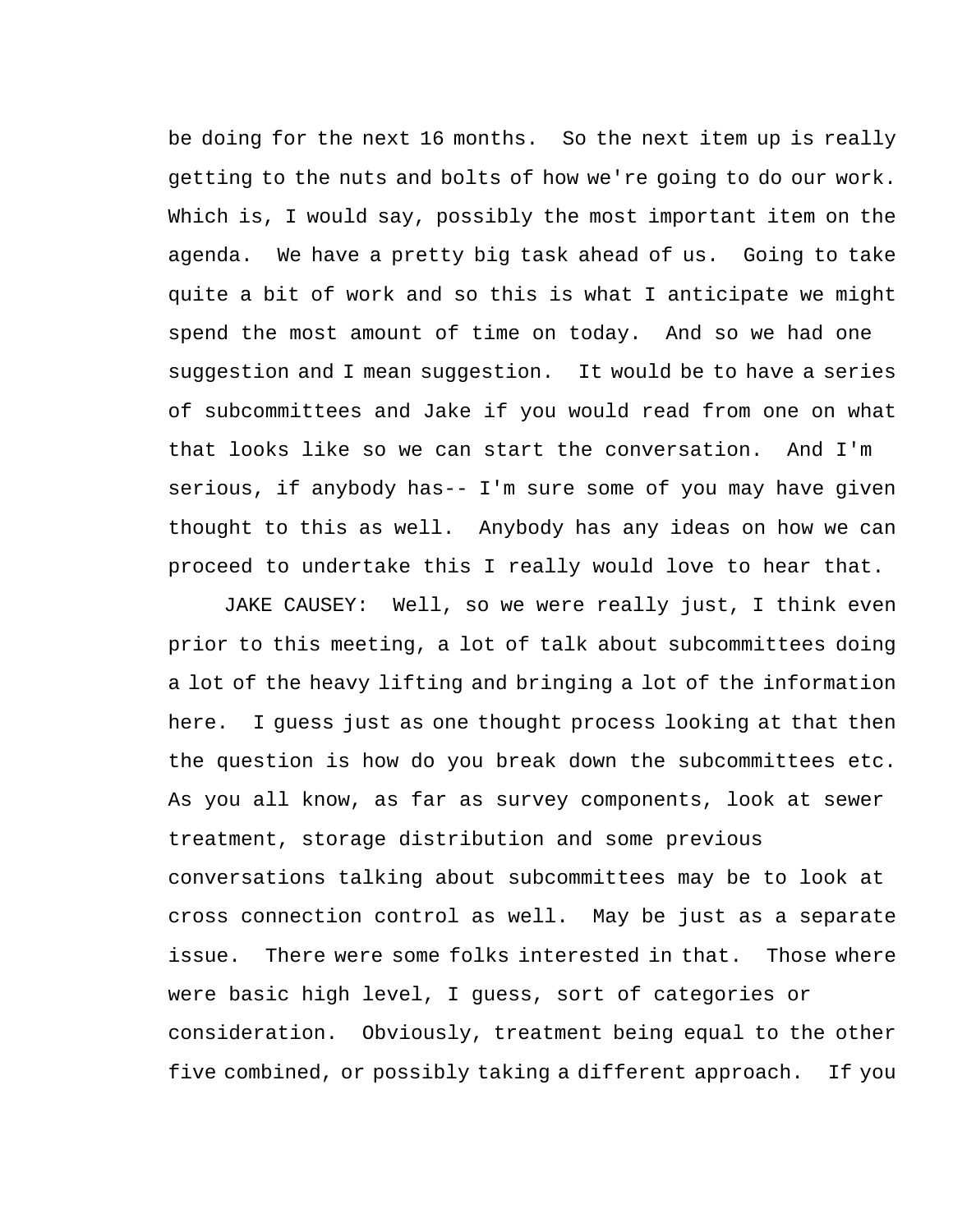think we're going to get bogged down too long trying to go through all of this sort of line by line in subcommittees. And then I'll say I think the other question was the subcommittee make up. Did that have to be the members from the whole committee, and if so, looking at being subject to the open meetings law as well, verses this is a workgroup made up of non-committee members that may not be subject to open meetings law. We're trying to work through that to determine the most efficient way to move forward. Again, sort of the high level categories which are just one thought and approach.

J.T. LANE: I'll piggyback on the subcommittee idea. If we did decide to go that route each subcommittee shared by a member of the committee and then after that if everyone was-- we've all got lots of day jobs so that we might find other constituents, plenty of people here that may want to participate as members of a subcommittee if everyone was open to that. That may be a next conversation, but overall how does everyone feel about that approach? Do you have alternative ideas? Should we have a strategic planning session around this? Really, what does everyone think?

RANDY HOLLIS: If I could go back and ask one question. I think we need to delineate the scope of the committee of where do we physically end with regulations. Do we stop at the meter, the water main and we do nothing on private property such covered by the plumbing code, and does this committee get involved in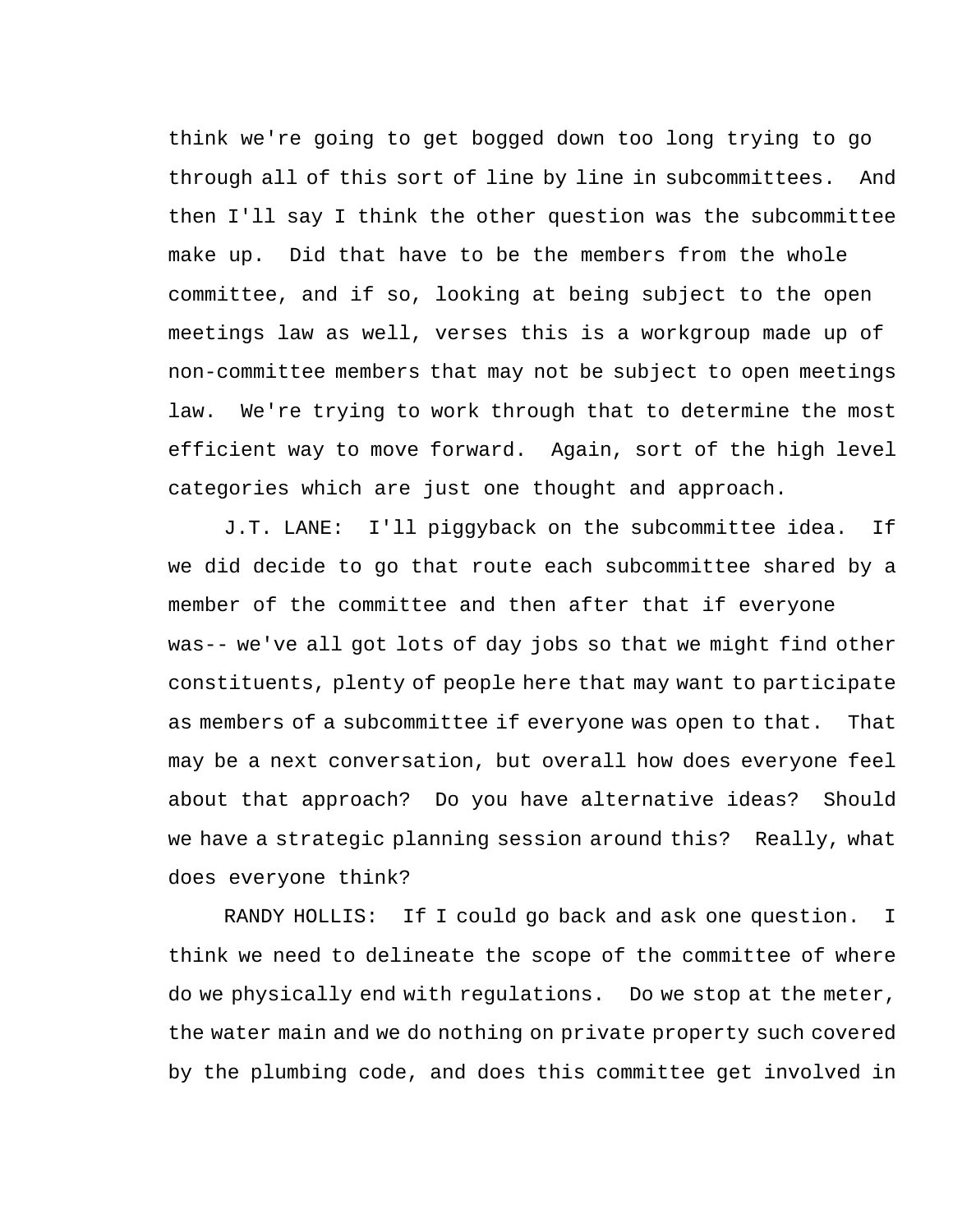plumbing code or not? Two separate issues, or all inclusive?

J.T. LANE: Generally speaking, I'll ask Dave to talk about the scope of the law. What is contained in that, but as far as the plumbing code, I think definitely if we're going to get into that we need to consult other groups as well and make sure of their input and have a part in that role.

RANDY HOLLIS: I did not think this committee's responsibility was going to get into the plumbing code, but I think we need to delineate that.

DAVID MCCAY: Here again I don't know if I have a ready answer to that. I guess as an attorney I try to hedge on questions, or even duck them entirely some might say. ACT 292 lays out what the purpose of the committee is. Shall be created with Department of Health and Hospital developed standards to be placed in the state's sanitary code for water works, construction, operation and maintenance. I don't think the plumbing code, obviously, is within the view. I don't think the committee is to start amending and tinkering with the plumbing code. That's a separate issue. I'm not sure and I don't know if I have enough expertise to know that this before the meter after the meter dichotomy is one that makes sense in all instances, and I guess I'm thinking of the ever present backflow control issues. I don't know if some might say, and Jake can speak to this better than I could or some of the other people here who are subject matter experts, that the sum of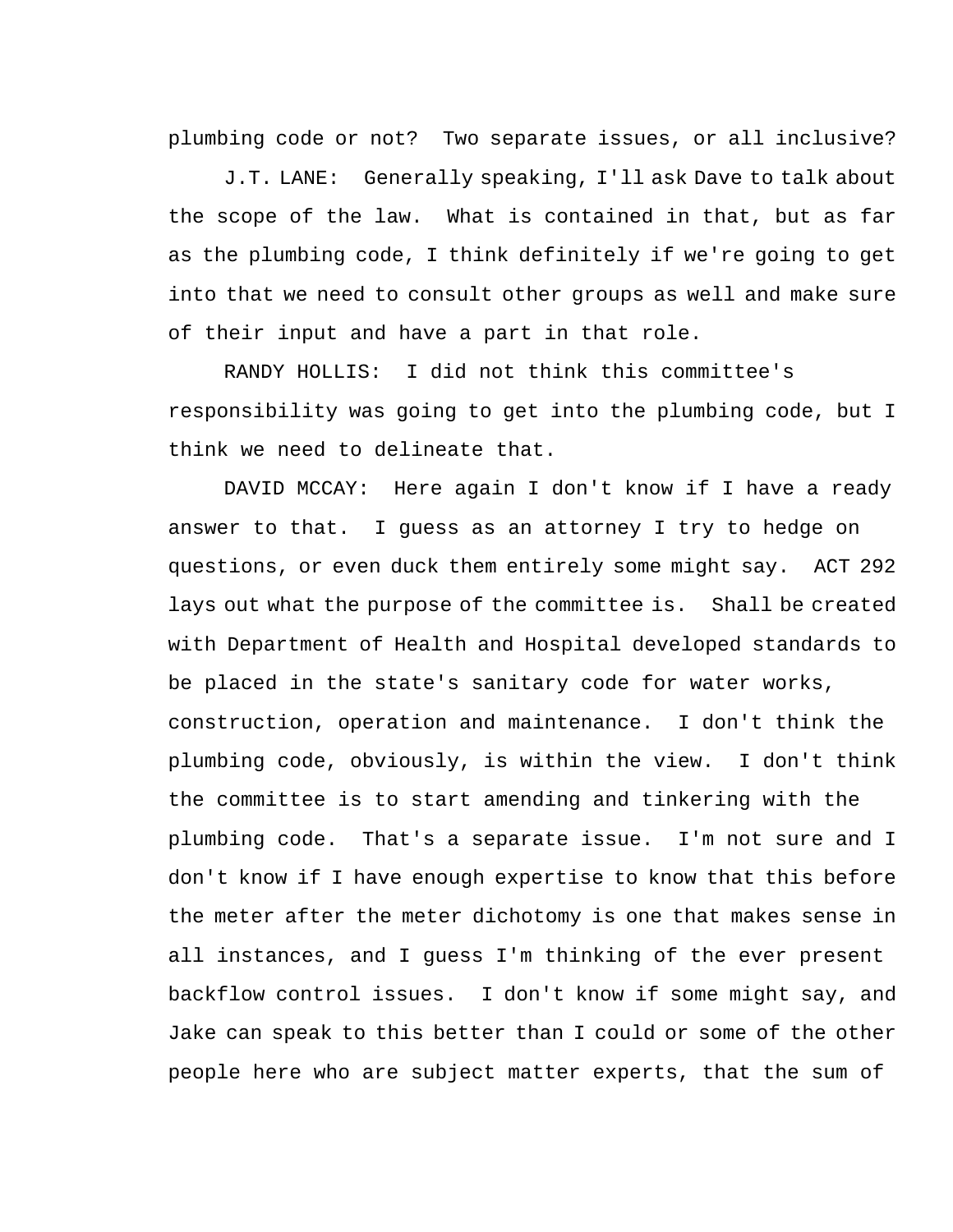what's in this might have affects. I don't know that go to beyond on the other side of the meter, the customer side of the meter. I think the best answer I can give, I don't think it's within the purview to tinker with or amend the plumbing code, rather just the water works part, but I don't know if that means there can't be rules ultimately by the committee that don't have some beyond the customer's meter affect or application. I just don't know. I will be interested in Jake's thoughts and he's probably thinking now he's trying to pawn this off on me. Let's hear what he has to say.

J.T. LANE: One second Jake. This is a good enough discussion because I think we ought to be-- again, this goes back to I didn't want us to make that decision. I think these are a lot of decisions that we have questions about that are very natural and that we need to discuss and iron that out as long as it falls within, quote unquote, legal.

JAKE CAUSEY: I guess, certainly from my prospective, water suppliers do have a responsibility to insure the protection of their system and that doesn't-- I guess it means in many cases based on current regulations the water purveyor acting as a enforcement entity to ensure their system is being protected from unsafe plumbing installations. Certainly in that instance and circumstance there's some responsibilities there, and I guess frankly within the sanitary code some of those requirements are written certainly in both part 14 plumbing and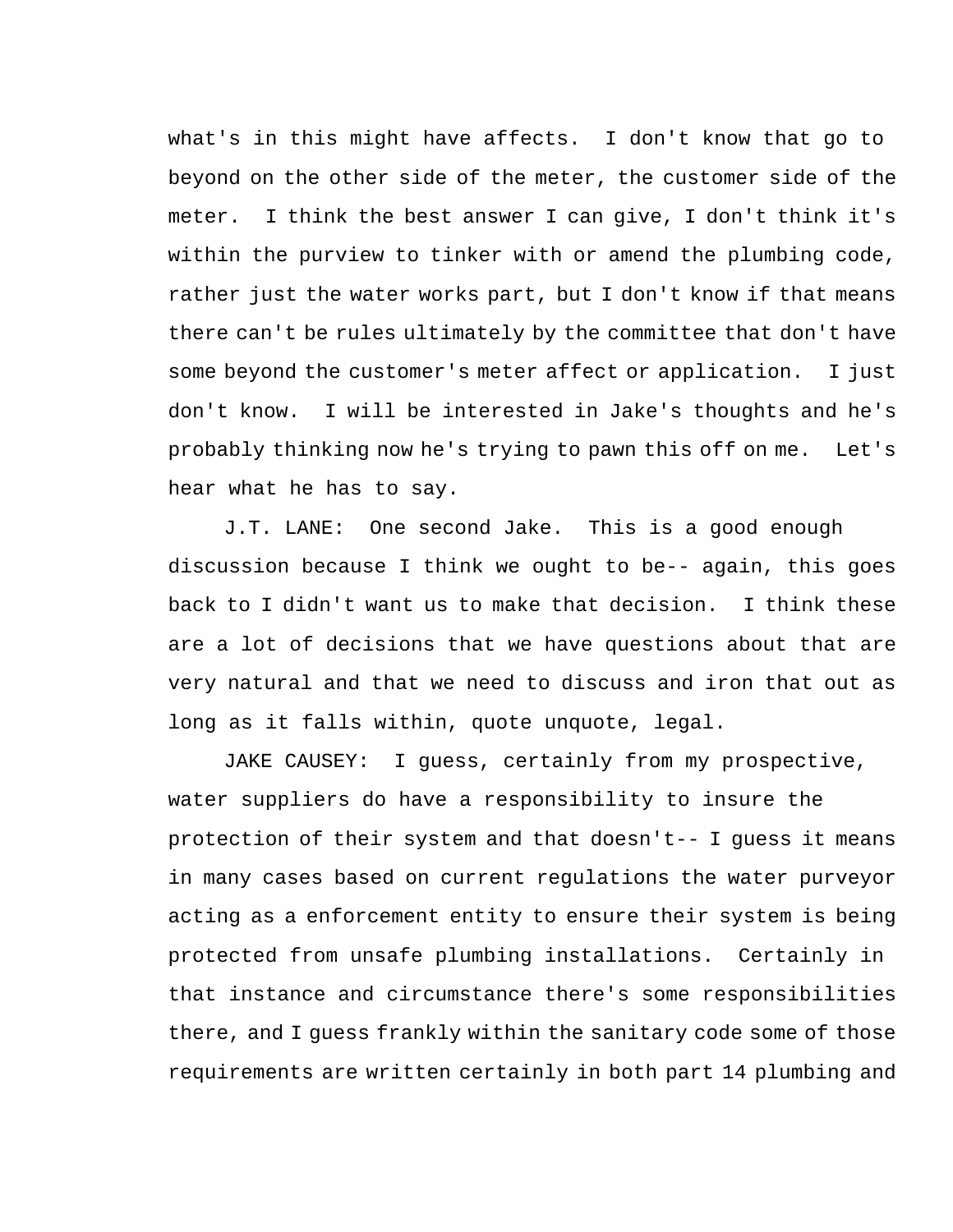part 12 water supplies. I'm pretty sure that we have a section in part 12 that references part 14 with that respect, but I don't see-- to me that's really just kind of the top level issue. Not necessarily going into and regulating plumbing code as far as who needs what etc. The water supplier's responsibility really does stop at the meter so long as their system is protecting from backflow. We certainly don't have any expectations or requirement in our water purveyor to go beyond the meter onto someone's property. It could be beneficial, in many cases, especially for the property owner, but it's certainly not mandatory. I don't know where that really puts us. I'm not aware of the cross connection control concern being the issue. And the former committee that kind of led to this committee being an issue or topic or concern that really got us here. Even with respect to our interim measure J.T. suggested you are the water community. I guess anybody can discuss anything.

RANDY HOLLIS: Jake, the reason for my question was and I guess most of us in this industry we like a clear delineation. I think if you look under the definition under the plumbing code it's very clear. It's either at the main if there is no meter. If there is a meter it's on the back side of the meter and it is nothing on private property. So I guess is this committee-- I'm just trying to say are we going to stop with that definition so that we don't go any further because that's covered by the plumbing code and we're not going to get into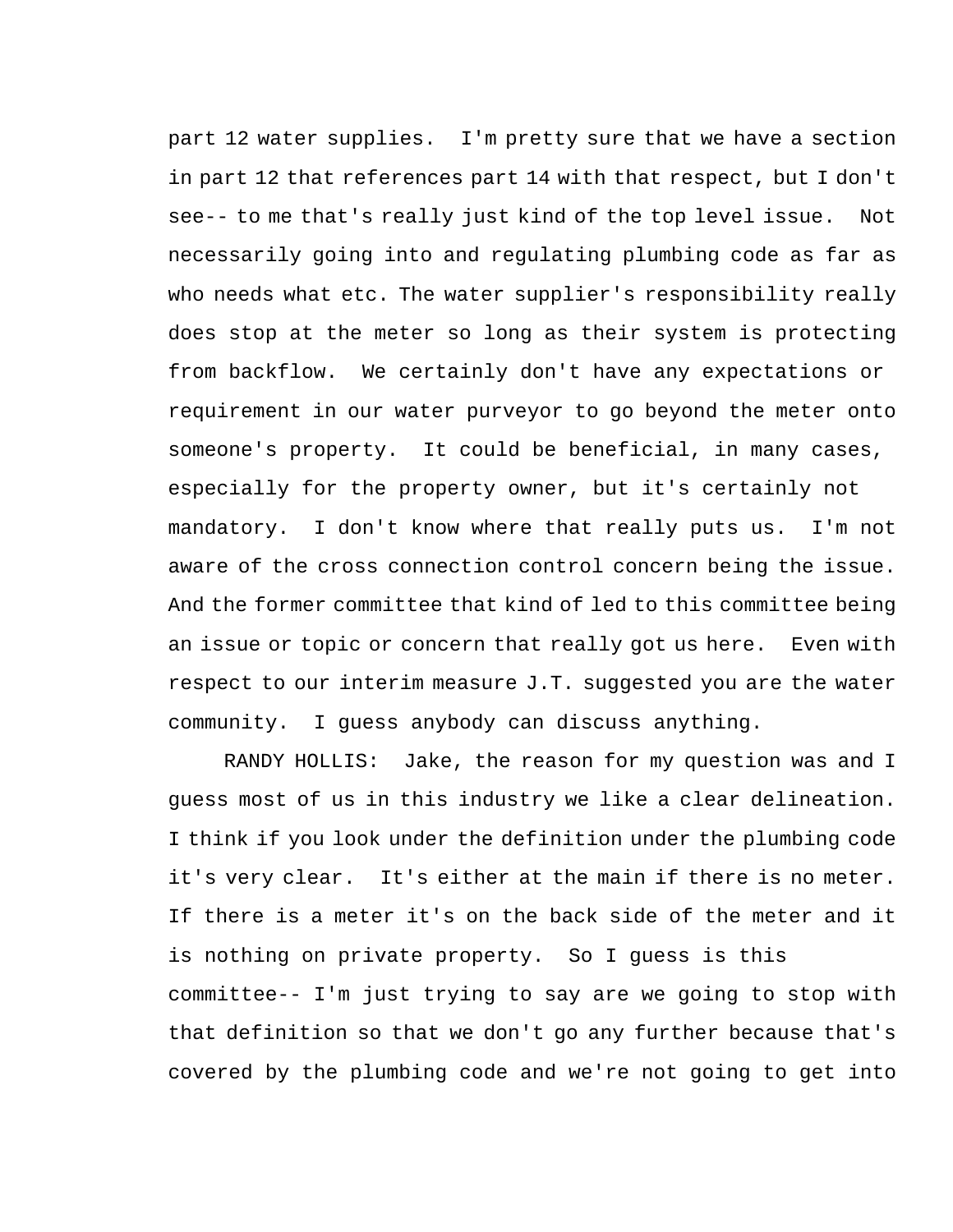the plumbing code?

PATRICK KERR: The delineation points always been very gray. I don't know whether you would take this as a form of a motion, but I would move that the backflow preventer, if one is required, would be the delineation point and this committee needs to address backflow prevention requirements, and we need to move that forward in this state. We work in unison with the plumbers on a lot of this, but it is covered on 12 and 14 and it probably ought to stay in the sanitary water works as a part of how we operate. How we deal with customers and how-- I don't want to say coerce, probably not the right word, and we don't have the right to enforce, but how we require a condition of service that they prevent flow of their water back into our system once they purchase it through the meter it's theirs and we don't want it back for a lot of reasons. I think we do need to address backflow prevention in this committee. It might be the delineation point is the main, if there's no meter, and no backflow preventative meter, if there's no backflow preventer if it's required. So that we do not go on the customer's property what we might want to address whether we can require that they have a backflow preventer and then we don't have to go on their property. Therefore, they can have water service. If they don't have one then they shouldn't be allowed to connect to our system, in my opinion. It's a huge undertaking, but I think it's necessary.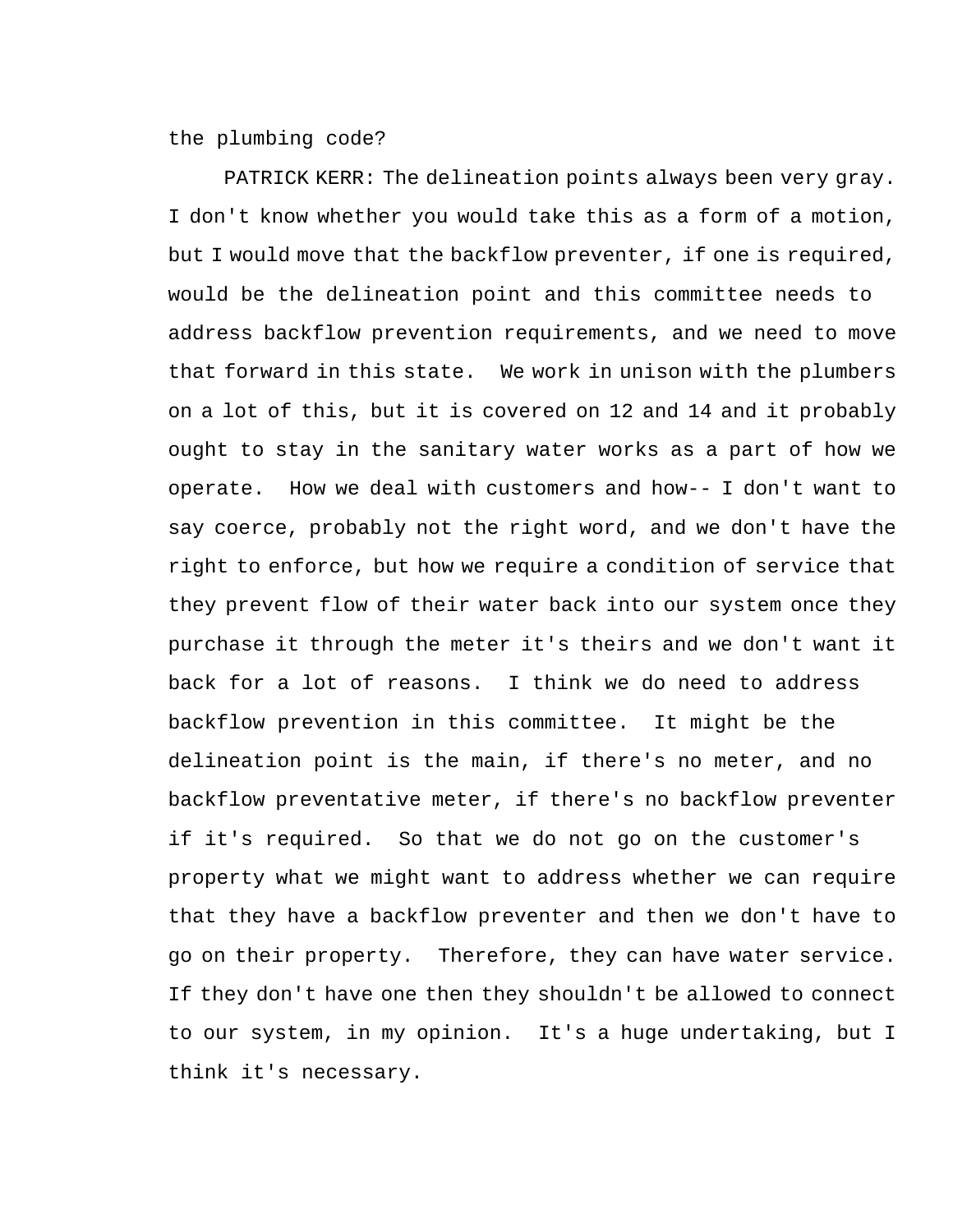J.T. LANE: Before we make a motion I would like to hear comments from the audience. Also, if we could, we know that would be one issue and we will directly deal with it, but in terms of how we are going to commence the work with the committee is everyone in favor of while we may not know the name of the committee, subcommittees, does anyone have operationally another idea outside of subcommittee framework that would be shared by a member of this committee? We appoint other members from other constituent groups and then that committee chair, that subcommittee chair reports back to committee recommendations of that subcommittee.

SPEAKER: Just have a question, how many members of this committee can serve on the subcommittee without it being open to the meeting laws?

DAVID MCCAY: Well, there's a provision in the open meetings law that says, and there's a lot of Attorney General opinions on a lot of the open meetings law statute. Primarily, I guess, because there's not nearly enough cases and because the statute itself or statutes are rather oblique. Hard to understand what they mean. Everyone sort of understands the intent. Anyway, the statute says it covers subcommittees as well. Therein lies the problem. I think the safest approach, especially if you are going to call something a subcommittee it is to assume that whenever it meets it's subject to the open meetings law and meets, as a very broad definition too, that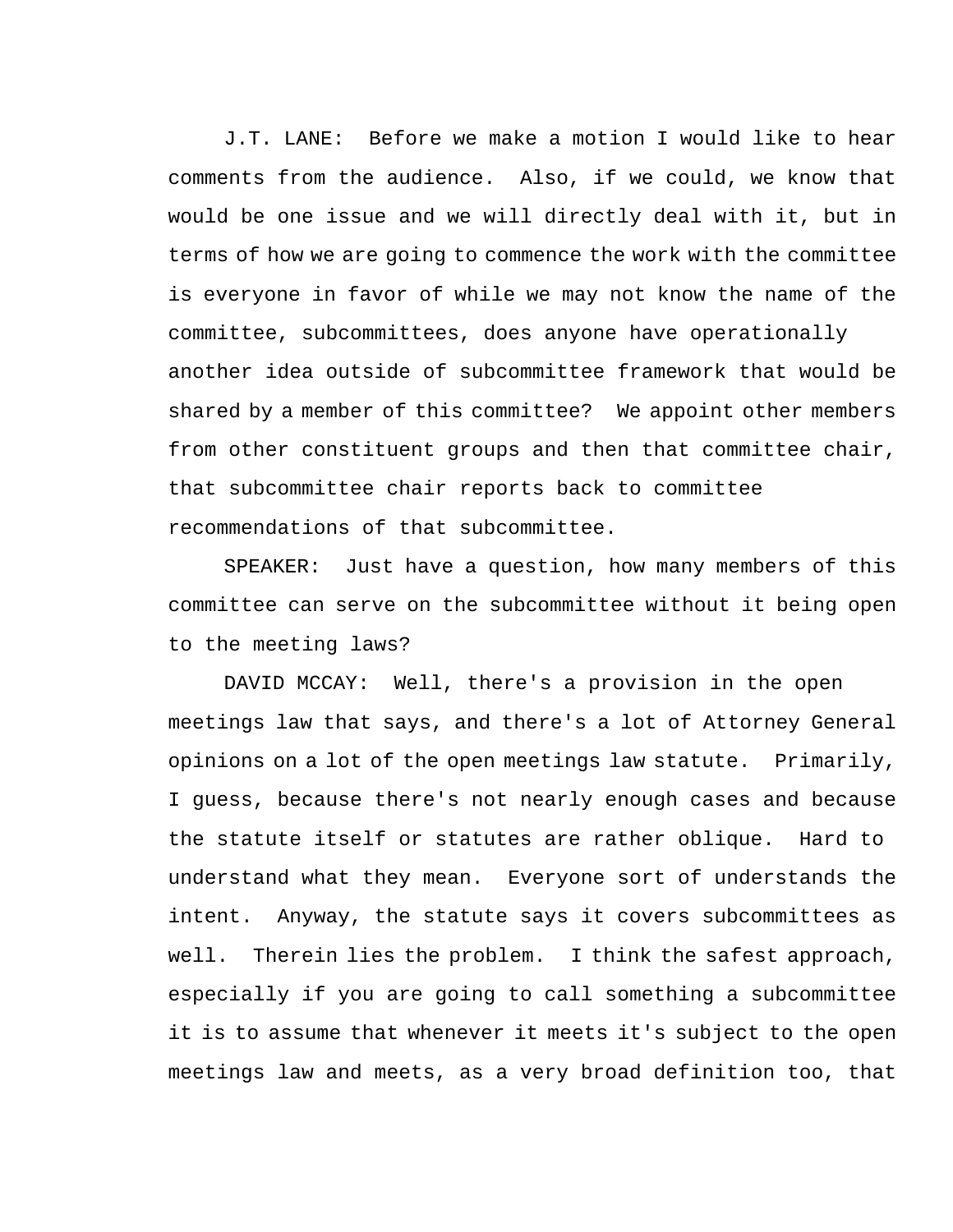just doesn't mean that when you get together as defined by the AG's office. Those are just persuasive, but I think everyone sort of accepts that they got a good handle on the opening meetings law. A meeting can occur in lots of ways other than meeting in person. Emails back and forth between a quorum of the members of a subcommittee, or phone calls back and forth, or even done in a way that sort of daisy chains it where no more than two of them ever speak, but then they all go around and the ones who have spoken speaks to the other. That's a meeting that would be a violation of open meetings law. The open meetings law could be a real impediment to affectively operating in a way that you would want to operate, seems to me, which is folks getting together in a room or individually working on things and then emailing it to the other members of the group for discussion and feedback by email. I think the short answer really is if you're going to call something,

especially-- regardless of whether you've got just one member of this committee on it. If you're going to call it a subcommittee certainly, and I think that's probably what these things are, especially when you have a member verses just having administrative staff work on something like that happens at the legislator. Where any member of the legislator can talk as much as he wants with and to the staff, but if you're going to have a subcommittee and you have at least one member of the committee on it I think then you ought to abide by the open meetings law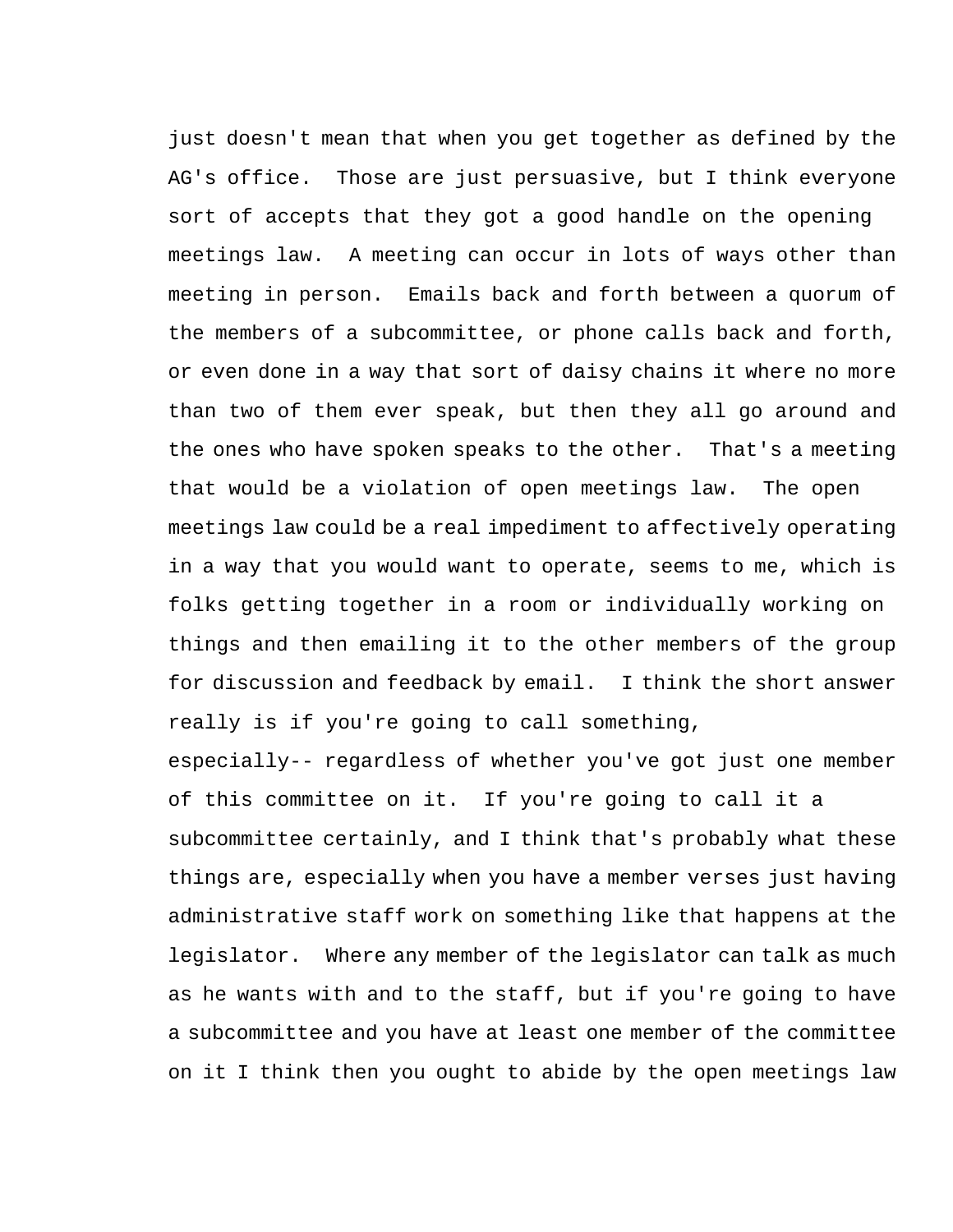and ensure that if a quorum of those people are going to somehow get together in any way to discuss that it be at an open meeting for which notice has been provided.

SPEAKER: So we have to give notice?

DAVID MCCAY: Right. And that's not insurmountable. I just mean you can't do a lot of the things people normally want to do when collaborating on something. You know a group email, hey guys what do you think about this. I drafted up what might be section 201. Let me know what you think. That's impermissible. If that goes to a quorum of the members because you're discussing something and something other than an open meeting. I'm not a huge fan of some of the aspects of open meetings law. There's a lot of stuff in there that I don't quite understand the rational, or at least interpreted. You know a member can't participate by telephone, for instance, here even if all the audience members can hear what they are saying. So there's stuff in there I don't like or necessarily understand or agree with. It could be an impediment to doing things the way people, especially now days would normally want to do things with email and back and forth. But like Mr. Kerr says, if everyone can work on their own stuff or own little section and then come together for a meeting to hash out what you have. It's always the safest approach to assume that you're subject to the open meetings laws. May be one person can contact another person, but don't do some sort of email or various chains of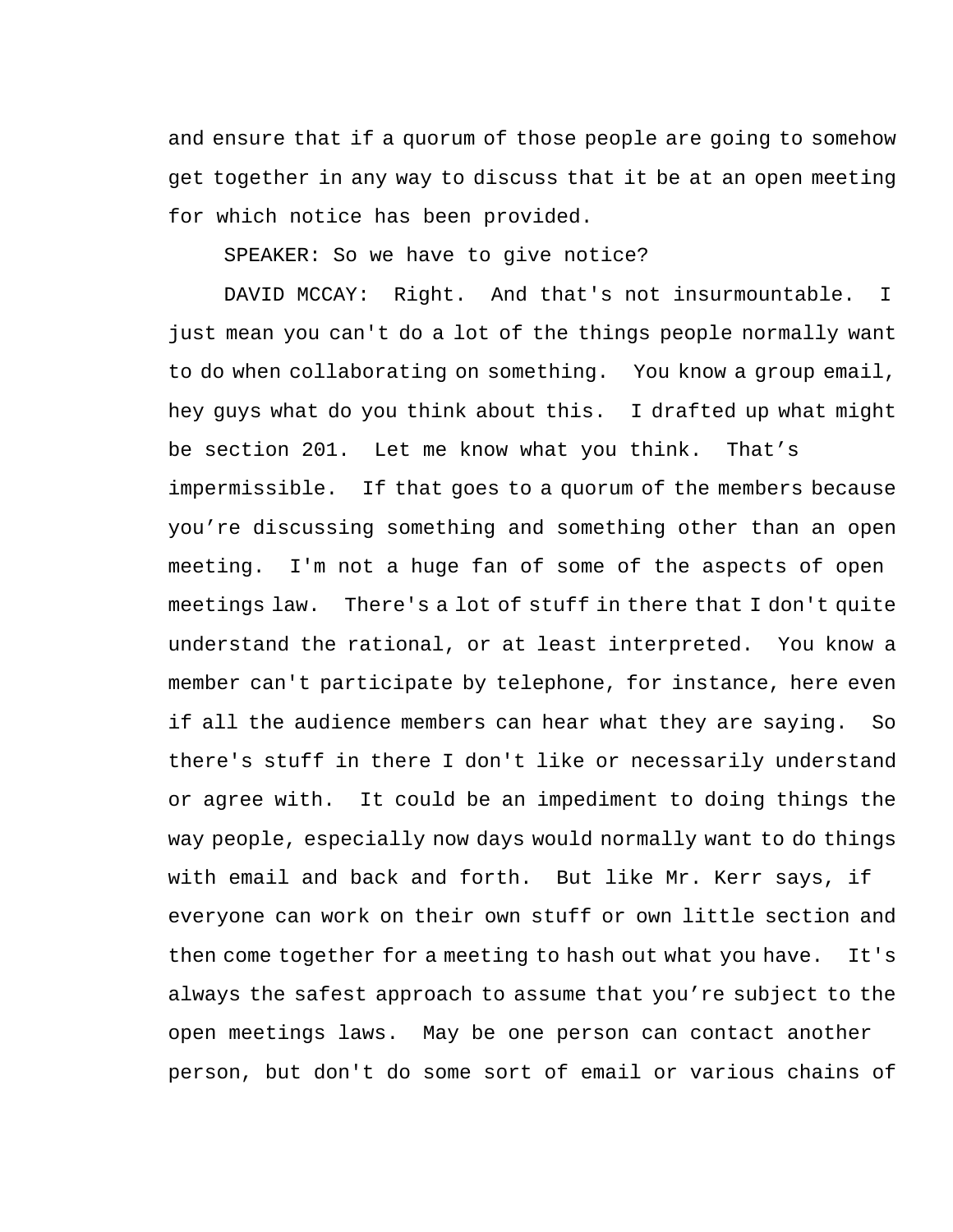emails or communications that would seem to have some sort sub refuge to get around open meetings law.

GREG GORDON: Could we have work groups?

DAVID MCCAY: A rose by any other name smells as sweet. You can pass out information to all the members. If you don't invite feedback, but I think that can be a dangerous route to go down. Just send the stuff and say here it is. I don't think human nature-- people tend to hit reply all and say hey it looks good, but I don't know if I would do section 13 that way. You just got to be careful I think is the main issue.

RICK NOWLIN: Thank you David. I think it's wise to be cautious in this area and you already know I'm not an attorney, although now I have two in my family, but I am adjusting. I understand that there is a section of the law dealing with open meetings and working groups and other subcommittees that loosens the requirements a little bit for those committees in which the members receive no compensation and also doesn't require minutes of the subcommittees to be posted, that sort of thing. I would like to ask that perhaps we can have a clarification of this at the next meeting if that's possible.

DAVID MCCAY: I am not immediately aware of that provision. I'm not saying it doesn't exist. I have some familiarity with it and I did read up in anticipation of the questions that might arise at this meeting, but I can certainly take a look at that. And if you've got some insight on where you think that is in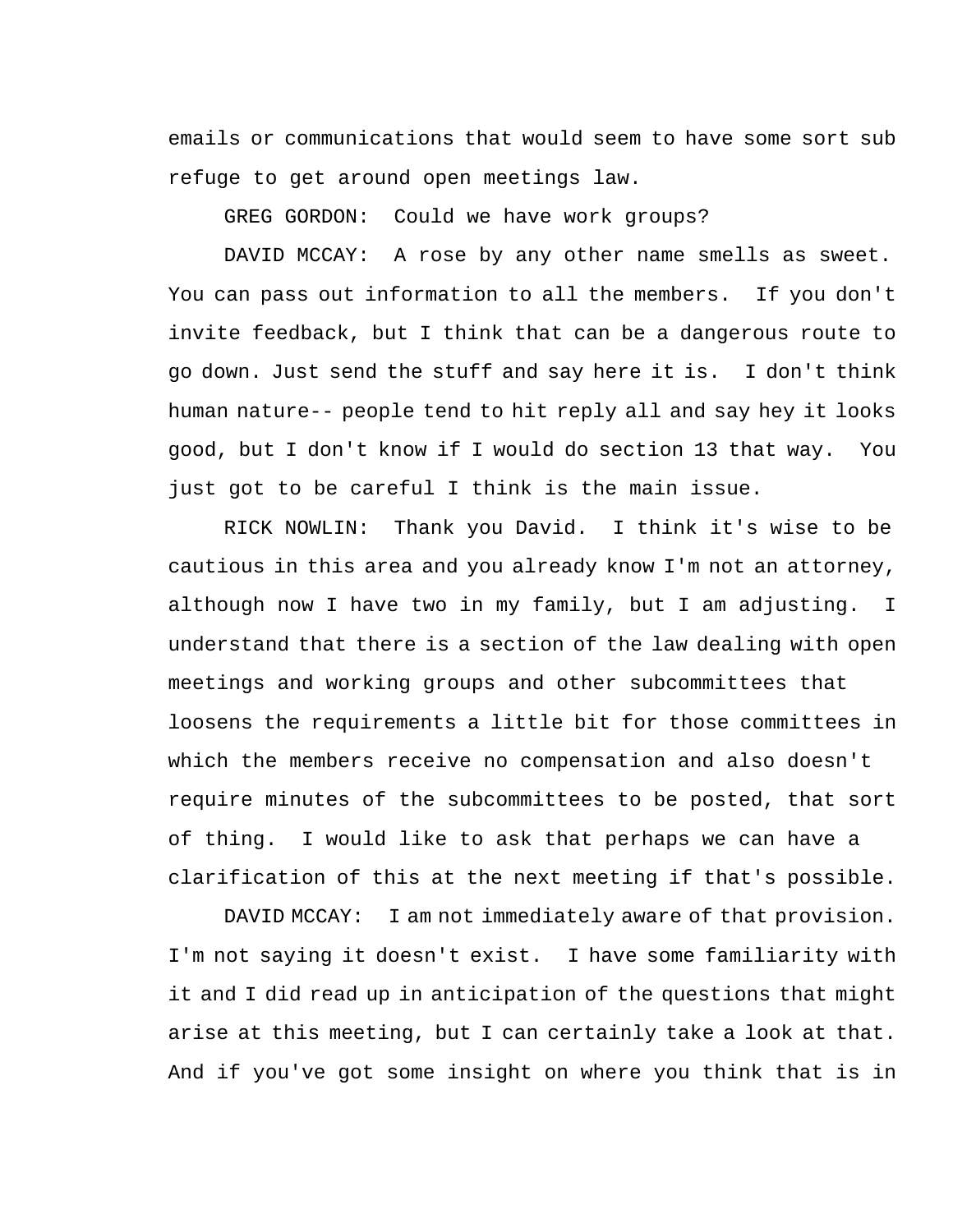open meetings law I would be happy to take a look at it.

RICK NOWLIN: I'll get with you afterwards.

J.T. LANE: We'll get that clarification and get that out to everyone. Anything else regarding the format, anything you want us to explore. This might be a good time also to ask are you guys interested in us coming with more firm proposals that you just have to modify and change and vote on as opposed to keeping it open for discussion? Is that easier? I just don't want to presume anything. We can structure this.

ROBERT BROU: I think initially it is easier if y'all are agreeing to back off on certain things. Let us know and if we agree then we have at least put that behind us and more pretentious things to deal with as we get deeper into it. If y'all have thoughts for or against anything, strongly insist that something needs to stay in there, or agreeable to taking it out. If you present that to us it makes it a lot easier initially. I do think eventually we will get into more pretentious things maybe, but at least we can put a lot of miles behind us before we get into it.

PATRICK KERR: I was just thinking and I'll think out loud now. A called meeting like this I can't imagine there's any reason that we couldn't break down into subcommittees to spend some time discussing issues and then reconvene as a committee of a whole. I don't know that you have a facility here that would allow public access to those meeting rooms, which they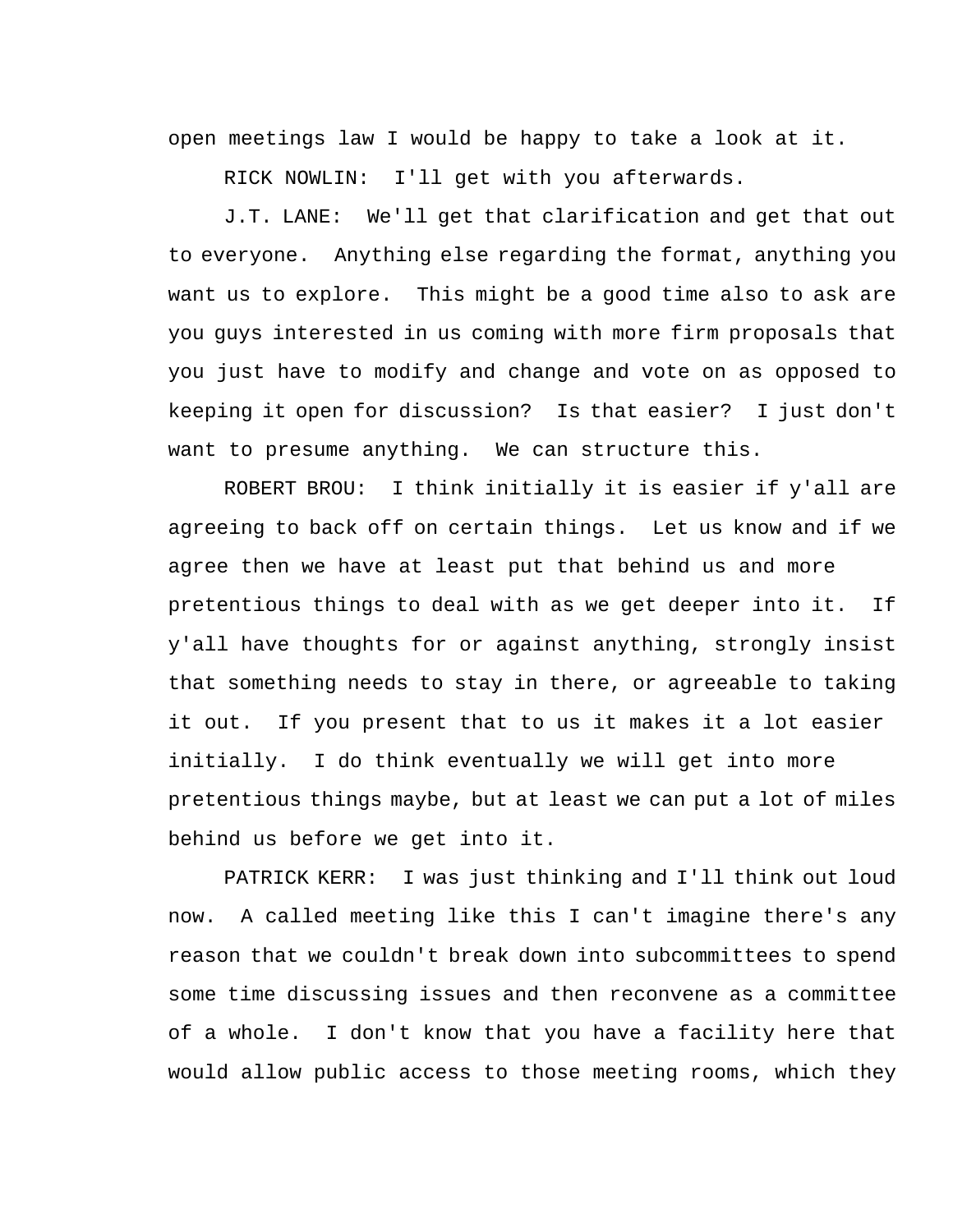would need. But we could certainly spend an hour or two in those subcommittees. Nothing says we need to meet in mass. That might be a solution if that's workable with your facility. I think the other problem here it says the meetings will happen here.

JAKE CAUSEY: I guess following number one Robby had mentioned we did propose that notice of intent had those specific exceptions I guess maybe not necessarily administrative code format maybe, but just as a very basic list that you can readily look at. I guess may be recompile that so it's a shorter version I guess of the specific exceptions that we have affectively come to already for existing systems which I guess any of you may already know. If there are other things that aren't in there that you all know these are the things that for existing systems we need to spend time on and may be you have subcommittees around those things, rather than trying to just take treatment and start talking about treatment. I'm just thinking you might can get more right at what you're really trying to deal with than trying to talk about everything else and talking about that as part of it. We can definitely make a little short sweet summary list of the exceptions for existing systems we've gotten to at this point and then look at expanding that or what have you based on the discussions.

ROBERT BROU: I would actually recommend that you take that whole group of exceptions instead of breaking those into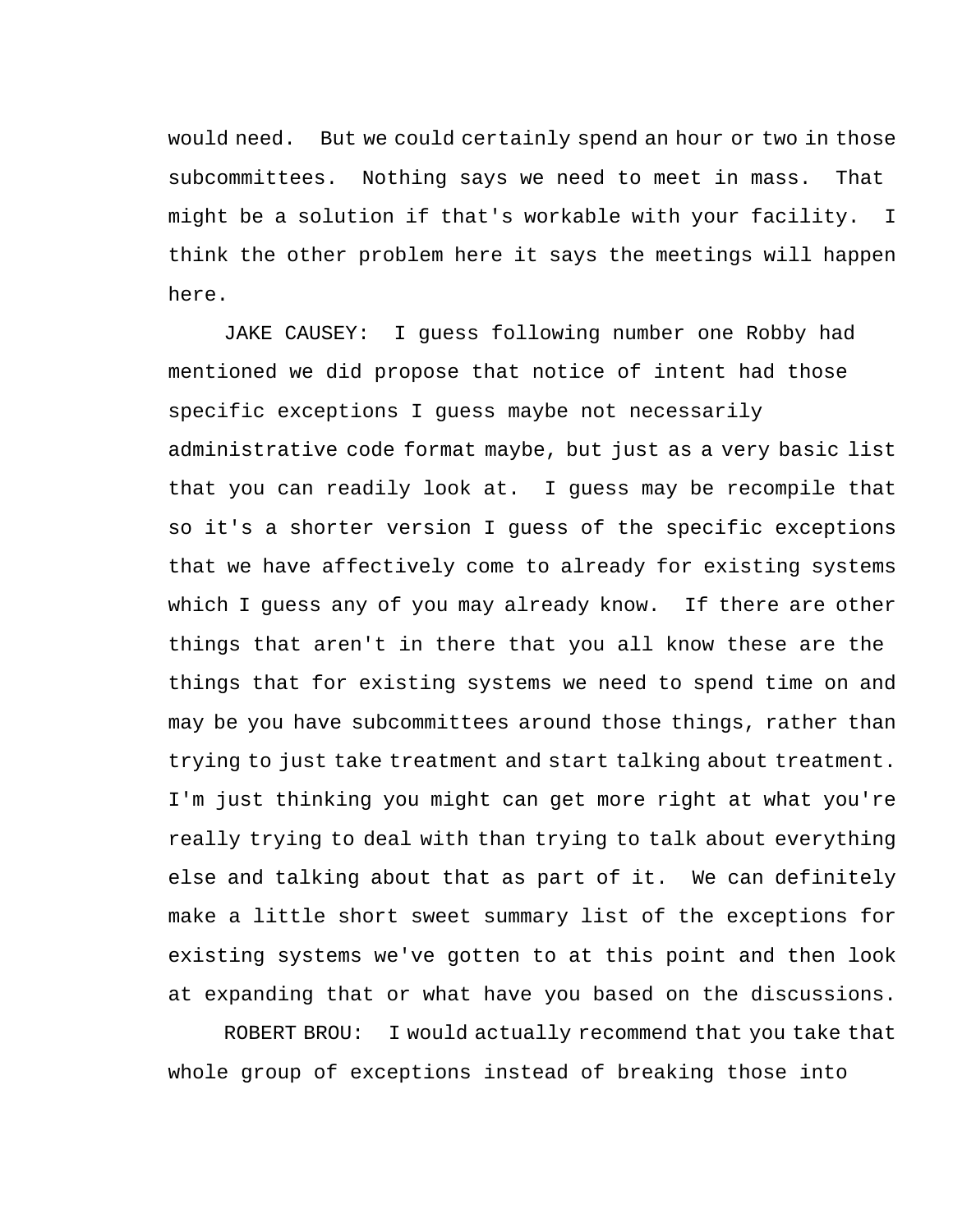subcommittees initially bring that to a whole group because if y'all already agree to it we can come to a quorum agreement we can knock those out quick. Any that are not if there's still disagreement on those then you can refer them to a subcommittee and hammer it out later.

J.T. LANE: So you are suggesting that we start with the regulations we have now and strike and add from that?

ROBERT BROU: The exceptions y'all made in the January notice of intent and as well as this document. Start with a lot of those.

DAVID MCCAY: Can I ask for clarification so I'll follow? The gentleman to my left used the term "in there" and then J.T. you said the regulations we have now. Can someone spell out what those are comprised of. Are we talking about part 12?

ROBERT BROU: The notice of intent from January I think would be the place to start where they came up with exceptions and in there the 551.

DAVID MCCAY: Exceptions for what, just so we're clear? ROBERT BROU: Ten state standards.

DAVID MCCAY: I didn't even want to say ten state standards. Look at part 12 and look at ten state standards and see what if any of that needs to remain, needs to go, or needs to be added. Just so I'll understand what the group is talking about. Not that I need to understand, but I'd like to.

ROBERT BROU: I don't want to speak for the group, but to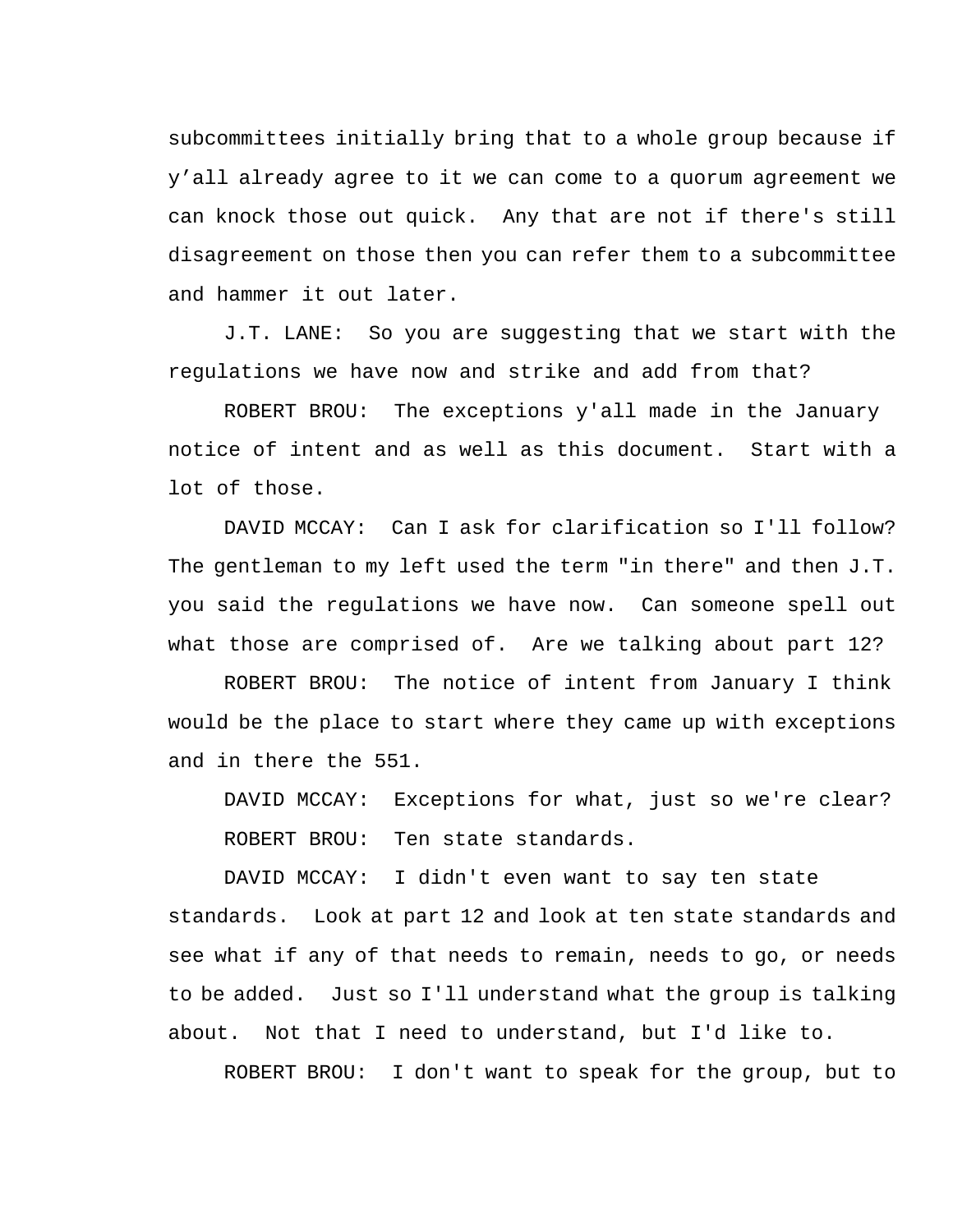me the logical place to start for Louisiana standards is going to be the ten state standards. Going through it and taking out the things that do not make sense for our region, enforcing or even strengthening the things that do make sense for our region. To me it's the most logical thing to do. The reason I'm suggesting starting with the exceptions that we came up with in January of 13 that came out of a number of meetings we had. Still may be some disagreement on some items there, but at least it's a starting point. I think we can get a lot of things put behind us.

CHRIS RICHARD: Yeah, well that was my question talking about the sections before we had a rule to exception two. We shouldn't have exceptions at all because they are not even in code. I agree we should start with ten state standards. I think it's a good starting point, but we were talking about subcommittees and I think we got on a tangent and never resolved how we were going to handle subcommittees and how we're going to approach writing the standards. We talked about exceptions already, may be get back to how we are going to operate the subcommittees and our approach.

J.T. LANE: Our initial idea was if we have to write new regulations than the subcommittees then we would find areas that needed to divide the code or operation maintenance. Whatever the compliance process, everything, and have each subcommittee then be in charge of drafting what was appropriate. You already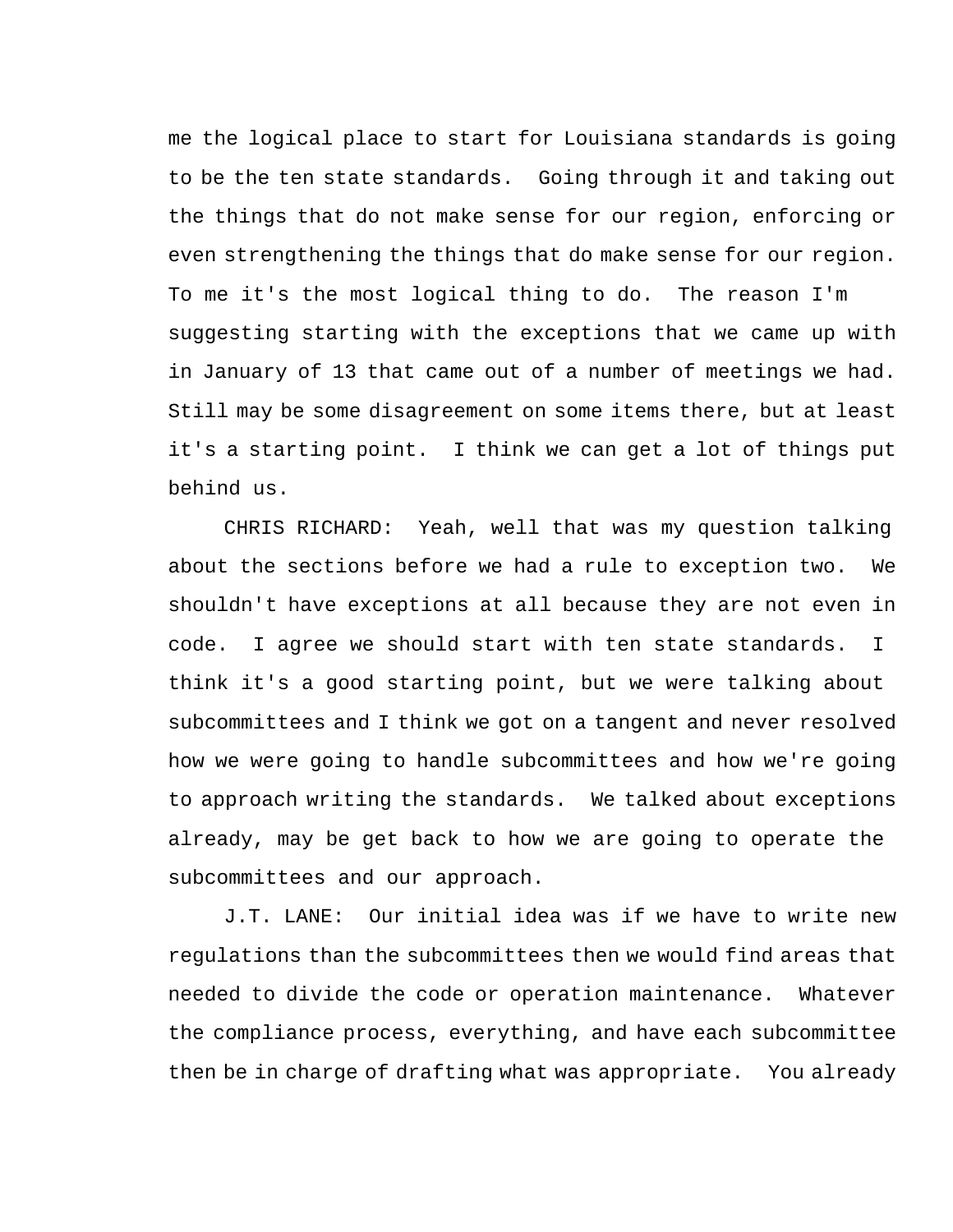have a whole lot of documents out there that say what's important and what's not. That was to I think really thought of that it could really apply to if your tactic is to start with ten state and strike what we don't need and add what we want. That's certainly to me, in my opinion, a more productive use of time, but the only thought was if everyone wanted to start from zero and rebuild. That was that. We still need some subcommittees to make assignments to study certain issues for taking something out or adding anything that would make sense. I guess the general idea then would be to establish a series of subcommittees that could take on questions or places that needed more research before the committee made a decision. I'm hearing you prefer to start with something that we can work from and move forward.

PATRICK KERR: If the subcommittees are making no decisions, none of the subcommittees has a quorum so the committee has to make all the decisions and made in a public setting. I don't understand, I guess, why subcommittees couldn't meet to discuss specific issues. Give proper notice and even send emails back and forth, but they are limited to the committee.

DAVID MCCAY: The open meetings law and the interpretation by the AG's office, even the advisory committees are subject to open meetings. Even if they don't have any authority to make final decisions. Just going to bring advocacy stuff back to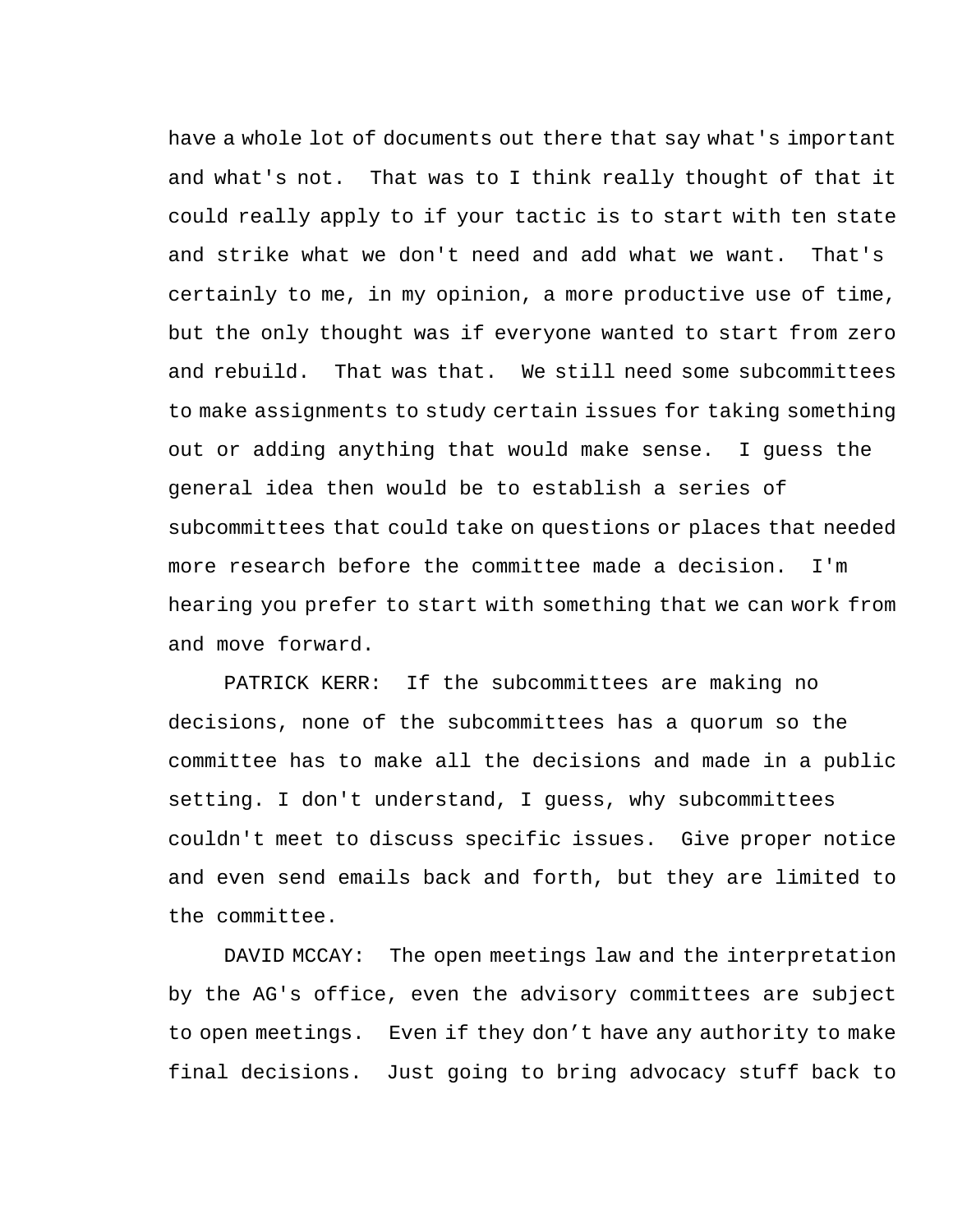the committee, still subject to open meetings law.

PATRICK KERR: Give notice and record, but they can still work by email and do all of the things that we think we might need to do?

DAVID MCCAY: No. I don't think they can work by email, that's the problem.

J.T. LANE: We may need to resolve this after this meeting. I see two people who want to comment on this specifically, or three may be.

JOHN BARKER: Hello Mr. Chairman, committee members, ladies and gentlemen of the audience. My name is John Barker, I'm executive director State Plumbing Board of Louisiana. If I may, Mr. Chairman, may I make a suggestion in regard to the subcommittee that if it's going to be chaired by a member here why not include subject matter experts? And I will use backflow as an example. Without trying to single anybody or make anybody look bad, how many backflow people sit on this committee? People that are certified in backflow? Okay. We have one. How many licensed plumbers on here when we start talking about part 14 in the sanitary code. So my point is you're going to be making uninformed decisions, possibly. So why not include subject matter experts. I know some are here in the audience today. Other people that wanted to serve on this committee voluntarily were not allowed, or didn't have enough room, obviously. Why not be all inclusive and then you get what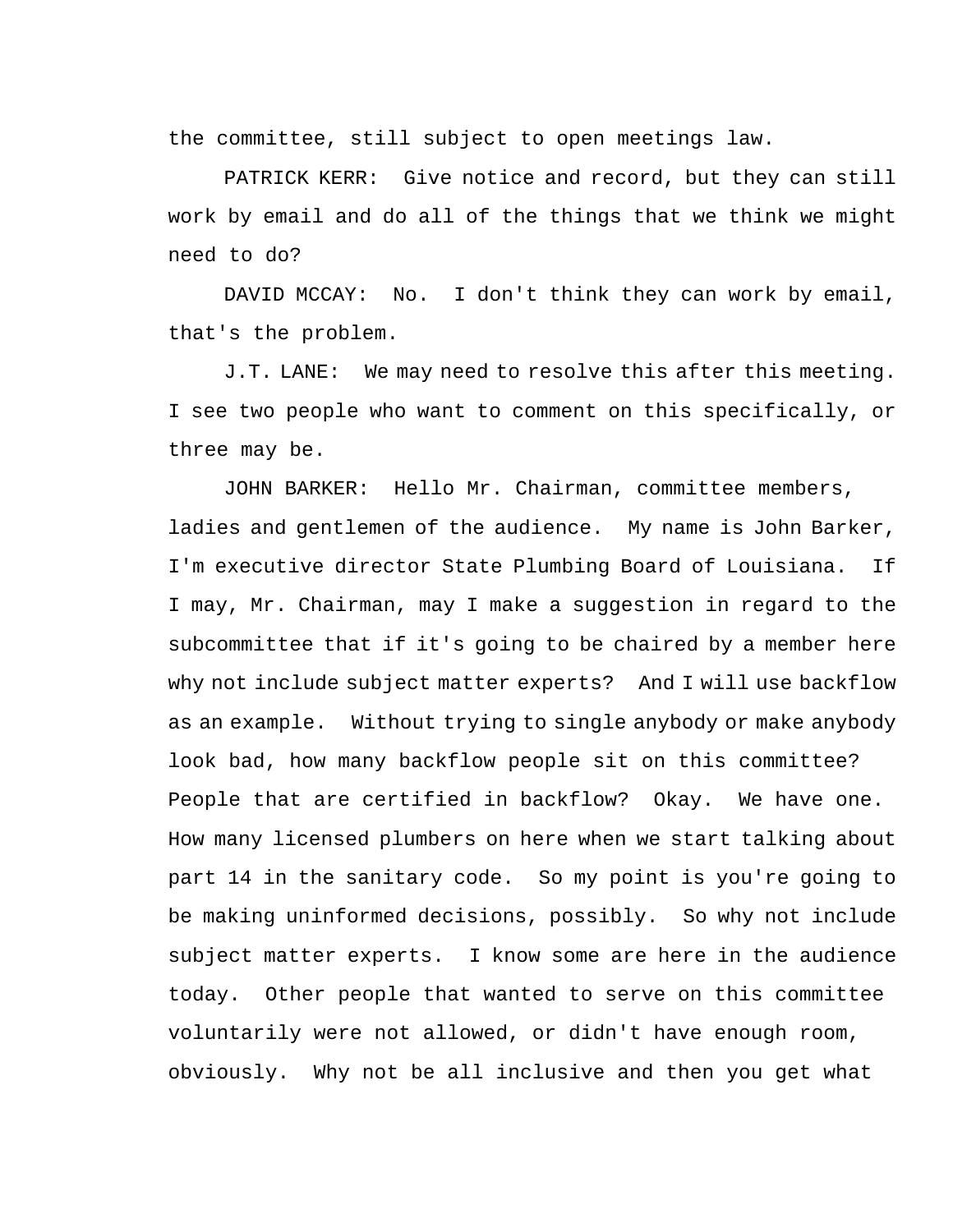you're looking for. At the end of the day you get a better situation for your water suppliers. Also, I am of the opinion this committee is tasked with a whole lot of stuff to do. If you break it down in subcommittees, use backflow for an example, because I have no knowledge of what you guys do, but I certainly have a little bit of knowledge in backflow and plumbing. Let them make recommendations. Like you said, the committee still has to vote yes or no, or up or down, but let the guys have some input, ladies. Just a suggestion and I think you would be well served in doing so, or at least consider it.

J.T. LANE: And that was my original point to make sure we had experts.

SPEAKER: I probably don't even need the microphone. I think part of the public open meeting laws y'all are referencing is revised section 42:17 paragraph D and it says it should not apply to any private citizen's advisory group or a private citizen's advisory committee established by a public body. I do agree with Mr. Kerr. I think as long as we're operating, or subcommittees are operating in an advisory role and advisory role only except for the open meetings law.

J.T. LANE: Thank you for that comment and certainly make sure that we pass that by the department.

RONNIE HARRIS: Ronnie Harris, Louisiana Municipal Association. You have two issues here. Number one, organization of what we're going to do and two what you're going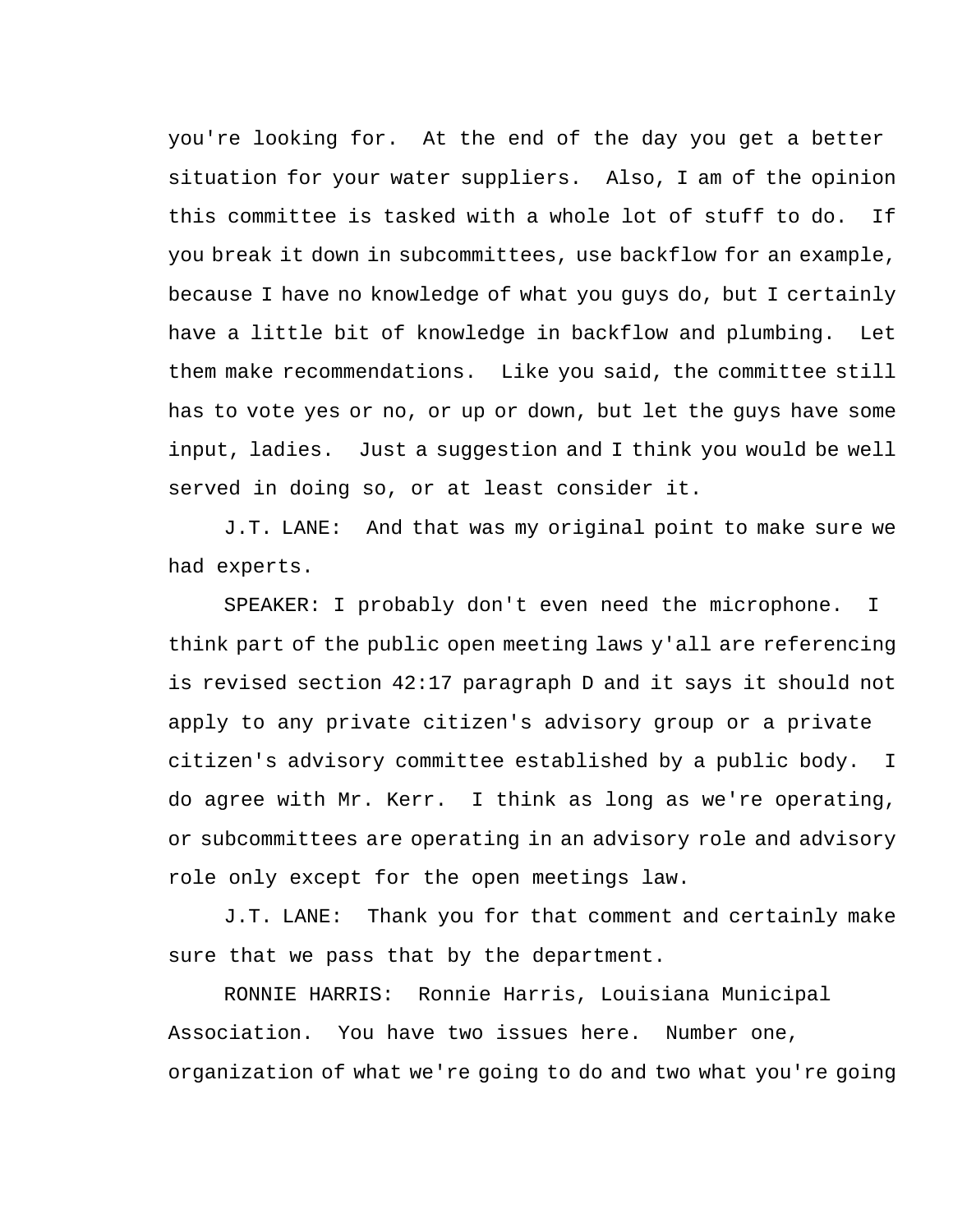to deal with. Number one, organization. I have no clue how many subcommittees you need. Perhaps the department needs to make its recommendation as to which subcommittees you need. I know nothing about the water systems, but I do know a little bit about organization in as much as if you have a subcommittee I will tell you that there are various parts of this code that affect the municipalities of Louisiana. We are very, very afraid that if you would knock out a 191 of the 551 issues that you have here we probably would be cited on the remaining 360. We're concerned about the existing facilities. We have no issues relative to the design standards for new facilities, that's fine. But as Mayor Beebe said for years no violations and suddenly in a very short period of time he got hit with three without any education. So the committee has got to figure out where do you start from. And sir I think you made an excellent point. It's there. What can we live with, what can we not. I have the opportunity to meet with you two gentleman and the secretary this past Monday and I was informed that some of the ten state standards are required relative to federal regulations that some of the state sanitary code and some deal with plumbing code. I think it's the department's obligation to inform the committee of where this comes from. If it's federal I don't think you're going to change it. You may make all the recommendations you want, but it is federal. It probably won't change so you need to give some guidance to the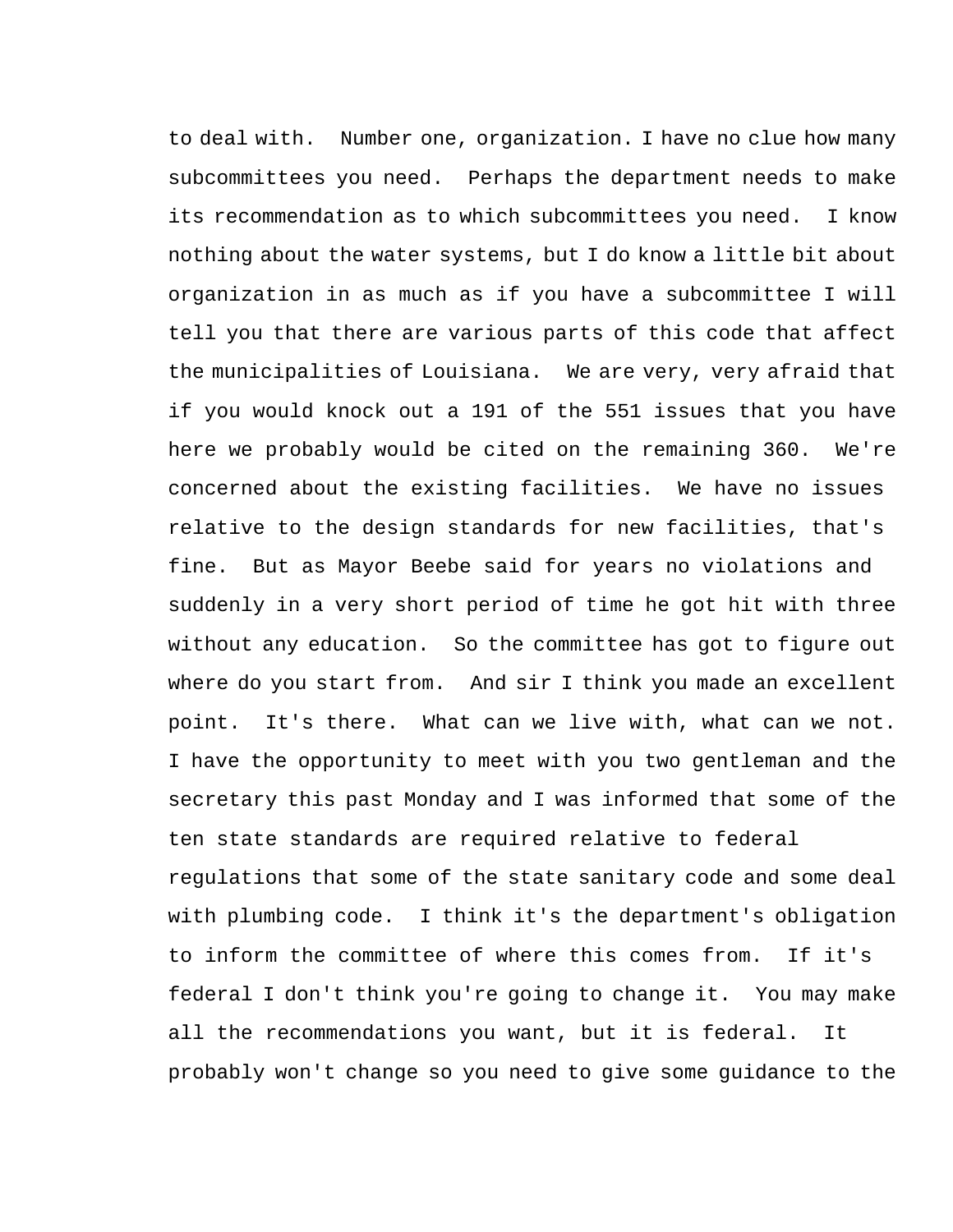committee to make their job a little bit easier as to where in the world is rule number 313 coming from. And so if you can provide that guidance it will cut down on the work of everyone. Not to be too presumptuous, but all of you are appointed to this committee for some reason, a very good reason. You know something about this subject matter. You may not know it all, but some specific area. Out of 551 possibly violations that are listed here, one of them is going to come back and bite us. We didn't know about it, or we didn't talk about it. It may sound very difficult and cruel, but each one of you really are responsible to go over each of those 551 issues. You really have to read them. What does it mean to you? If it means the sky is blue and everybody agrees and it's federal law, check we all agree. Now let's go to the next one that may be a little more controversial relative to a backflow preventer or something like that. That rises to the surface. I can share with you only a procedure that I participated in a grant workshop awarding grants and they had a book full of grant applications and instead-- and we met I think a total of one time. Where as we did our homework we read each grant and we rated it and those that rose to the top as being the best grants, and in this situation the most controversial rule rises to the top and that's where this committee can spend its very, very valuable time. Each one of your organizations have staff so no you may not have to read each of the 551, but your staff can certainly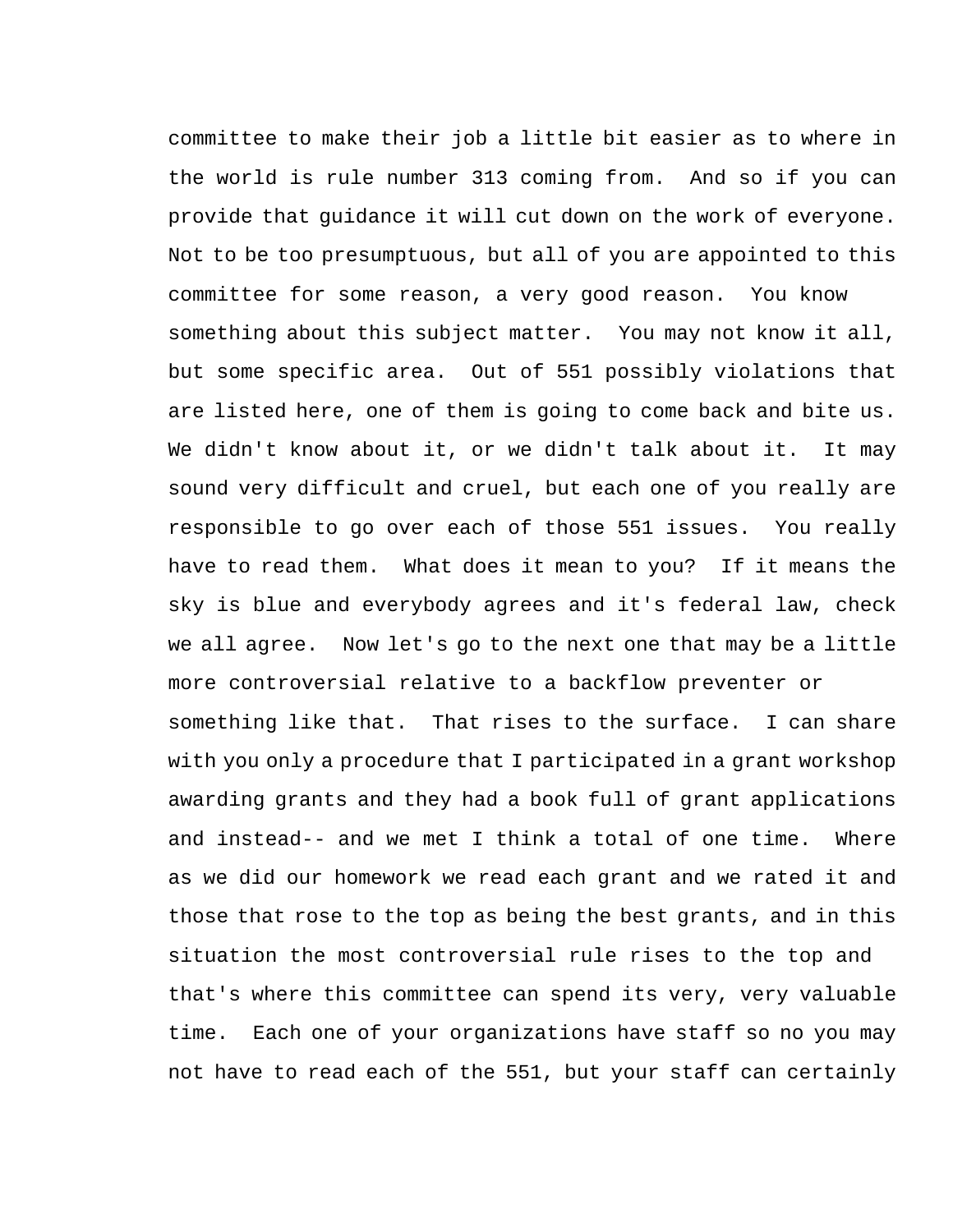make recommendations to you. It's going to take a lot of work. May not get through the 551, but if you can get through half of them that's more than the average. Now once all this is done I know as Mayor I formally was very enthusiastic in enforcement of ordinances only after A, education. Number one, let everybody know what the game is. Two, notification. Hey, you did something wrong. And then for the bad boys who simply don't want to do it at all, citation, education, notification, citation. It's going to take a long time. My concern today is the interim rules that you are about to make, because quite frankly our municipality, the water systems out there simply don't know the rules of the game as you see fit now because it's basically new. We start talking about existing and doing away with grandfathering. We are very, very concerned as to the work of this committee and the work product that you end up with. Your responsibilities are quite large. I'm hoping what I shared with you today, as far as organization I think the department needs to get guidance through the committee. At least get you started as well as do some homework. And after all is said and done educate, notify, and cite. We all want good water for our people. Thank you.

RUSTY REEVES: Rusty Reeves, Louisiana Rural Water. I do think it's going to take some committee work. One thing I wanted to ask Jake and J.T. the meetings have to be in Baton Rouge from what I understand. Do y'all have the meeting space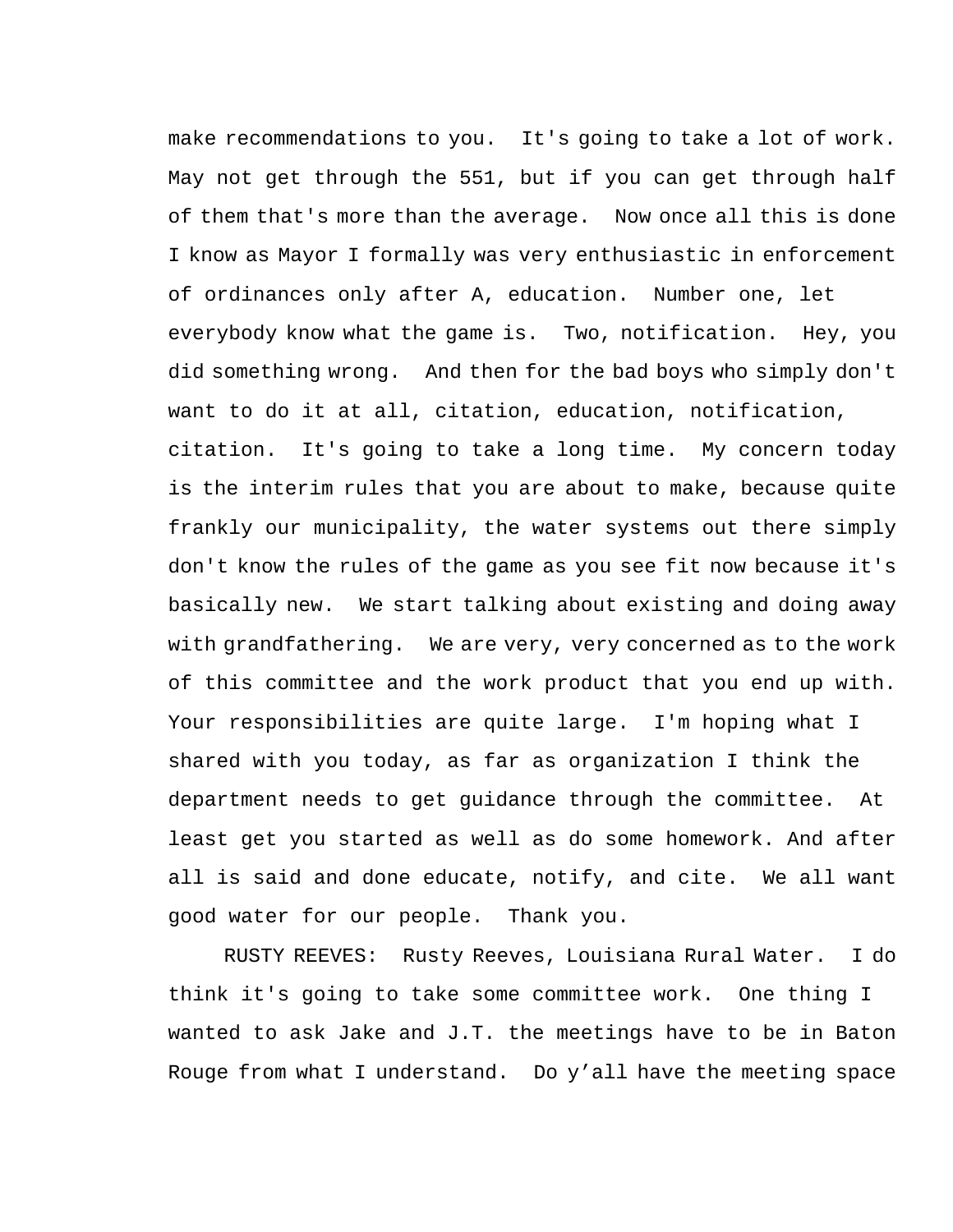that if some committees was formed they could meet in other rooms? Maybe the morning prior to the meeting that afternoon and one trip, or whatever. Maybe meet the evening before. The public knows everything. If that's what we got to do we just have to do it. Some of this stuff is going to be hashed out here, but some hashed out by committee with other experts in the room with us to help us make educated decisions for the best regulations for our state.

J.T. LANE: So we have one other conference room that is publicly accessible on the other side of the building. It's smaller than this. The only other large conference rooms are the building across the street on both sides that have lots of meeting space there. They have at least four or five or six large conference rooms like this in each of those buildings. The law says Bienville though.

RUSTY REEVES: Could you make that an extension of Bienville?

J.T. LANE: I can double check.

SPEAKER: If you look at the law it says the main committee.

J.T. LANE: See, I assume there's other options. And then meet back here for an afternoon meeting.

DAVID MCCAY: Point out a clarification on this citizen's advisory groups. And we'll have to figure out what that means. The gentleman in the back did say 42:17 D which is a correct citation, but they're just except from the requirements of 42:19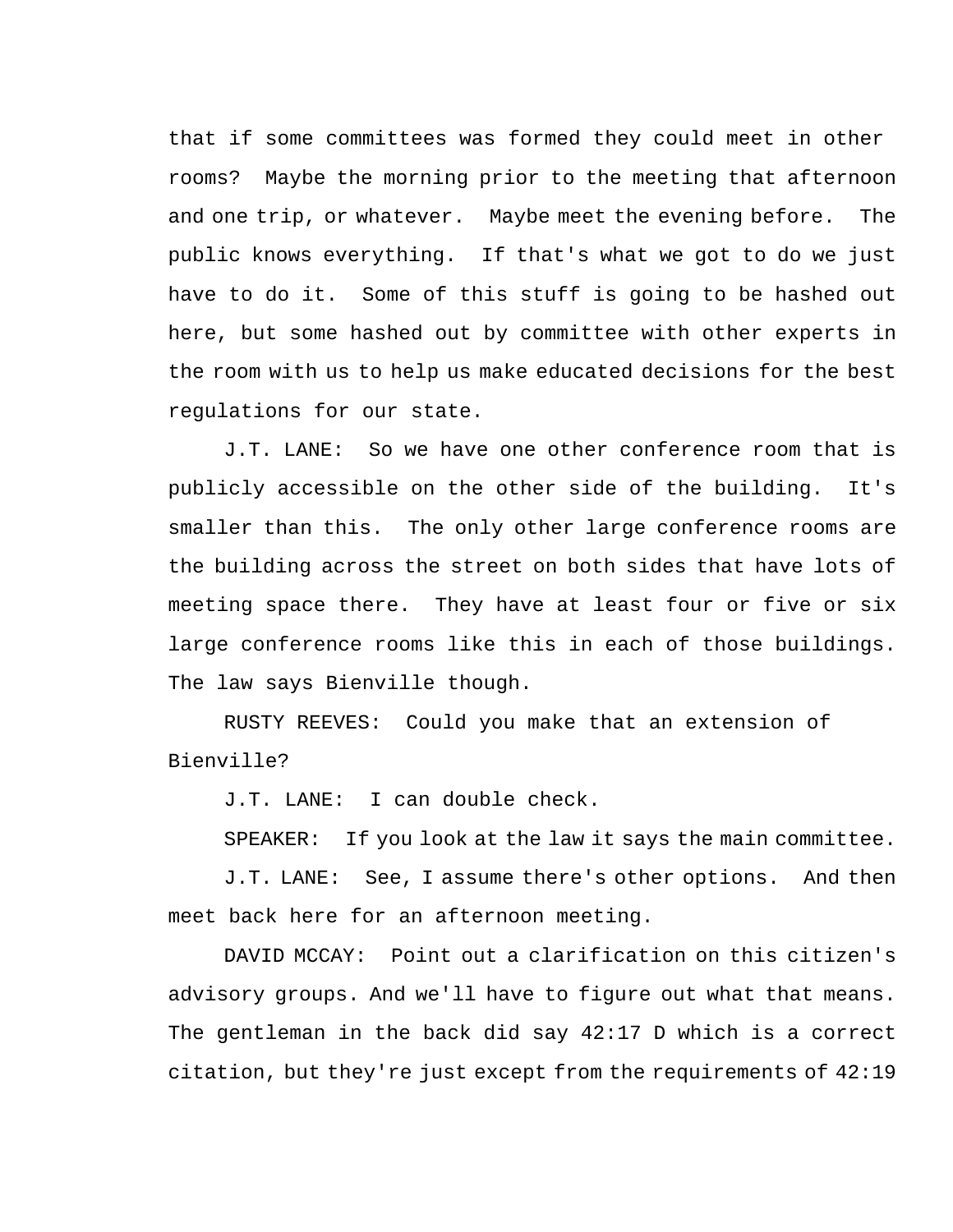42:20. Some of the notice requirements and the minutes requirements. They are not completely exempt from the whole open meetings law. In fact, again I've got some guidance from the Attorney's General Office that speaks to that issue explicitly. Again, not a court case, but the AG's Office says-- and this is not a formal opinion, this is a distillation of their overview of the open meetings law. Citizen's advisory committees which do not receive per diem do not have to give notices of meetings or prepare minutes, however their meetings are subject to open meetings law and apparent public bodies such committees must give the appropriate notices such as committee meetings for posted notices, publication, and public bodies official journal. They are not totally exempt. They are exempt from some of the requirements. The notice requirements and minute requirements.

J.T. LANE: In the interest of time get final resolution on this and let everyone know on this.

DAVID MCCAY: If I could clarify one other thing. Apparently under ordinary rules and parliamentary procedure and including Robert's rules of orders a two thirds vote is required to suspend the rules. Remember earlier I said that it was majority with the caveat that I wasn't sure, but two thirds vote is norm for suspending the rules.

J.T. LANE: So for that we will draft a final approach that we will send out to all of you. Being asked to come up with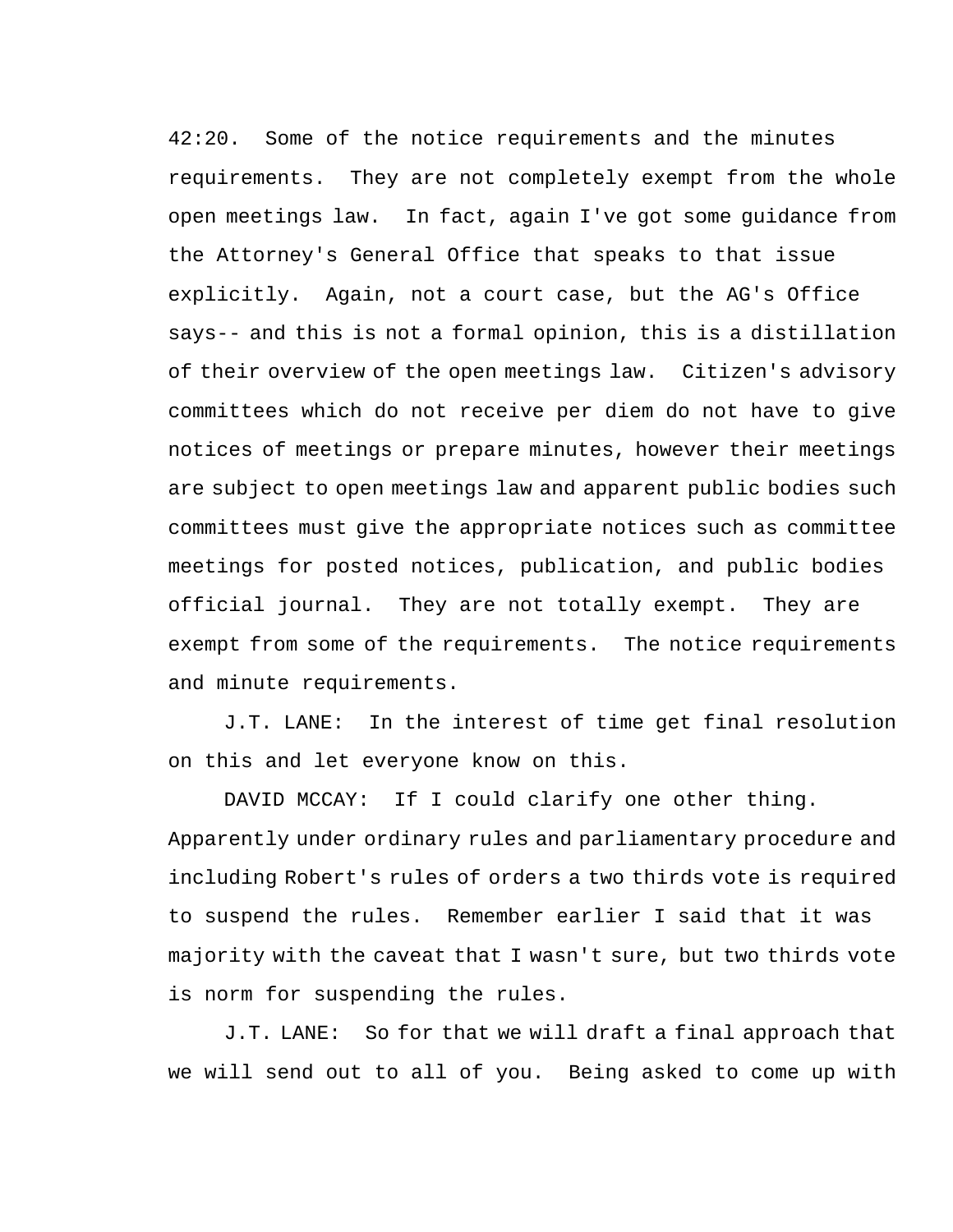specific idea approach we'll send out to all the committee members to consider and then we'll vote on it in the next meeting and then get started with that.

DAVID MCCAY: Let me jump in again. I just want to give a little caution to what I was talking about earlier. If you send it out to everybody I think you can, as someone pointed out, you can send out and disseminate information, but don't invite comment and people shouldn't be going back and forth. I like this or I make a notion for that. Just provide information and let it stop there so we don't want to have an open meetings violation that way.

J.T. LANE: On that topic, any other non-open meetings law comments that anyone wants to share on this? Thank you. Moving on to the next item and before we get to meeting dates I would like to ask the committee as we are about to proceed, and we knew this first meeting was going to be a lot of housekeeping and discussion around that. The next meeting is going to be important to really jump in and get going. Are there information needs you have? Are there reports you want? Is there research we need to do for you to assist in any of your deliberations, thinking? Anything you can think of?

KEITH SHACKELFORD: Can you give us a point of contact that we can email a request if you think of something after the fact?

J.T. LANE: That would be Sheree and you have her email from the last communication with you.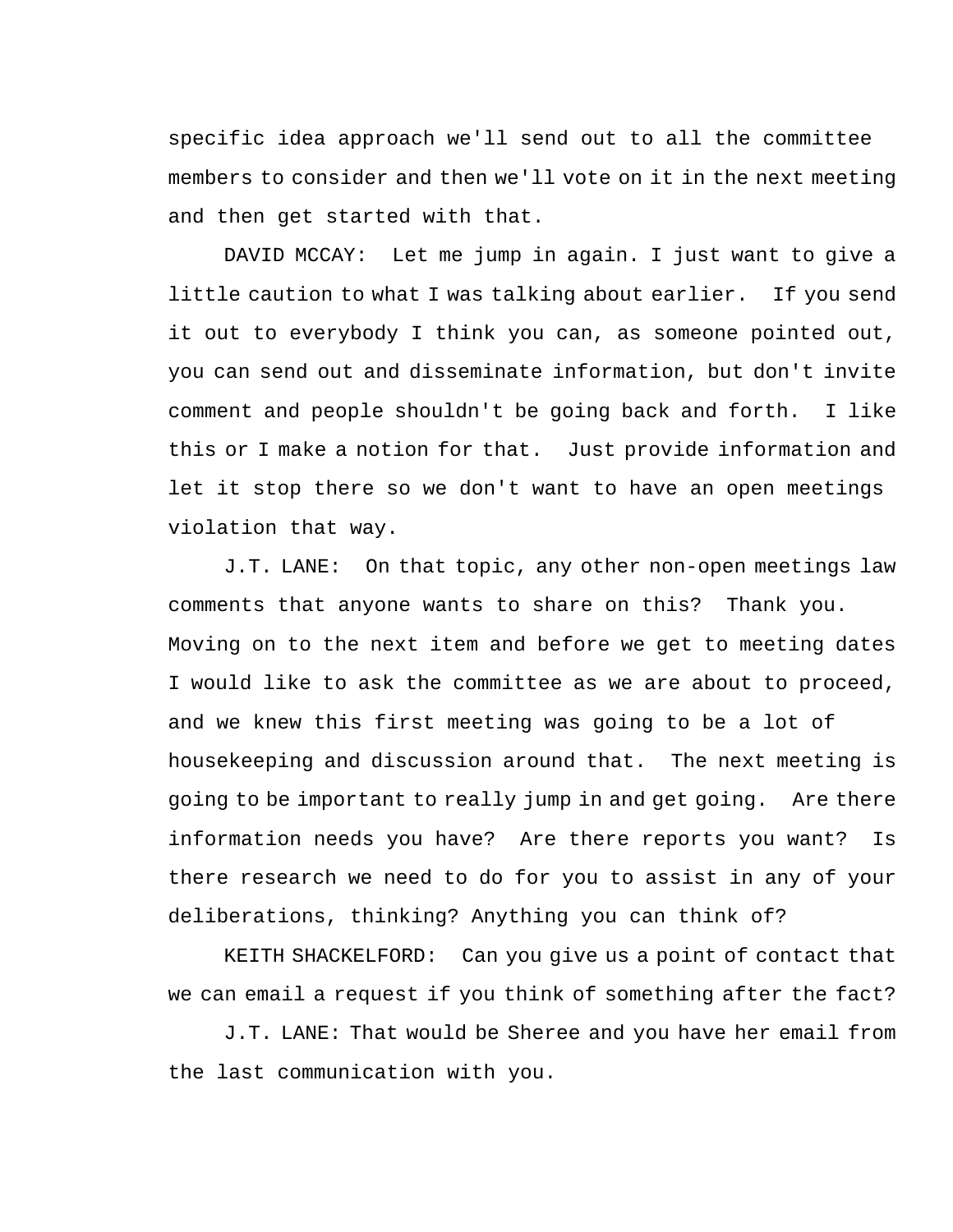GREG GORDON: And I'm wondering in terms of subcommittees of what we kind of decided is that before those subcommittees work, or however we go about doing the work we will be given some, after we go through this first portion, provided basic outline of that information that DHH has relative to that committee's work and that committee will start going through those items with some DHH recommendations at that point.

J.T. LANE: We will give you all that before the next meeting and cover all that so we can discuss it then.

GREG GORDON: And at the next committee we'll also talk about the actual specific subcommittee, because I think y'all mentioned treatment, cross connection, storage distribution. I think you mentioned J.T., which I thought was good, enforcement and operations and maintenance. Mr. Harris mentioned something about education. I don't know if that would be post work or not and then the backflow device, unless that's going to be within one of the other subcommittees. I just want to make sure somehow you got all those because I was trying to write them down. I didn't want to them to be forgotten.

J.T. LANE: As far as information, anyone have any comments from the audience? For future meeting dates what we were going to do to make this, I guess, quick and democratic as possible and maximize attendance, for each month going forward till next September going to select three dates in which we could find that this room was available, because it is the largest in the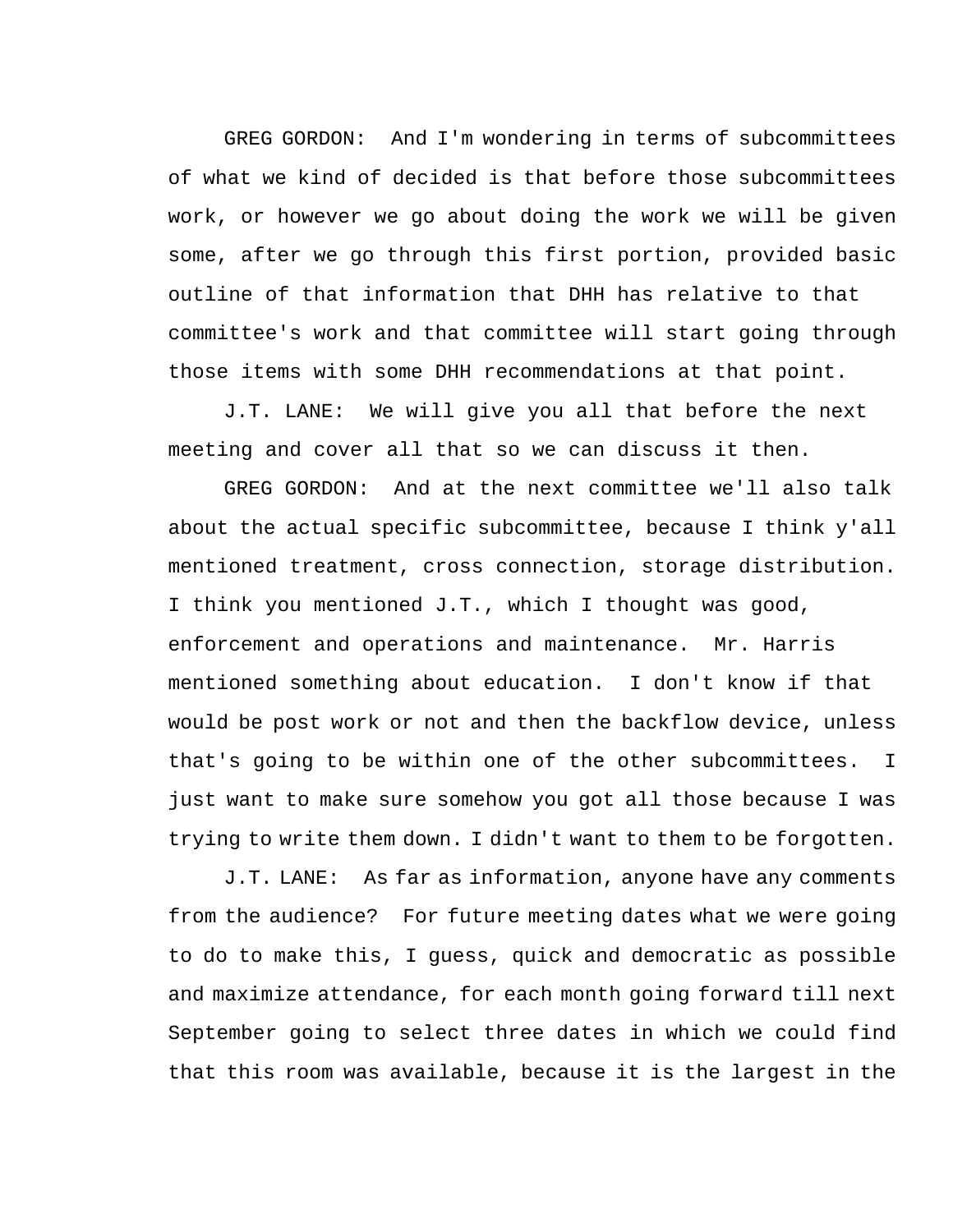department, and we were going to find three dates per month that it was available for that time period go ahead and block it off. Do that for every month and send all of you a survey monkey link and everybody can vote on what they prefer. Does that sound good? Do I have a motion to accept that?

SHEREE TAILLON: We will vote to see if the future meeting dates will be sent out via survey monkey. We had to ask for public comments first. Any objections to survey monkey?

J.T. LANE: Any other comments on that?

SHEREE TAILLON: Any opposition? It's official. I'll be sending out a survey monkey.

J.T. LANE: I just wanted to, open up the second to last agenda item to see any other miscellaneous comments, anything anybody wanted to say. Any comments or tips that you want us to take into account to make the meeting flow?

RICK NOWLIN: Thank you Mr. Chairman. I want to offer my thanks to you and your department for putting this thing together and looking forward to working with you. And I think all the other members of the committee I would suggest when we do our subcommittees that we authorize either the chair designated to be a member of each subcommittee to make sure the department is represented.

PATRICK KERR: A specific comment about the citations on these ten state standards deficiencies on the list. My specific comment is that I don't think that 141403 has any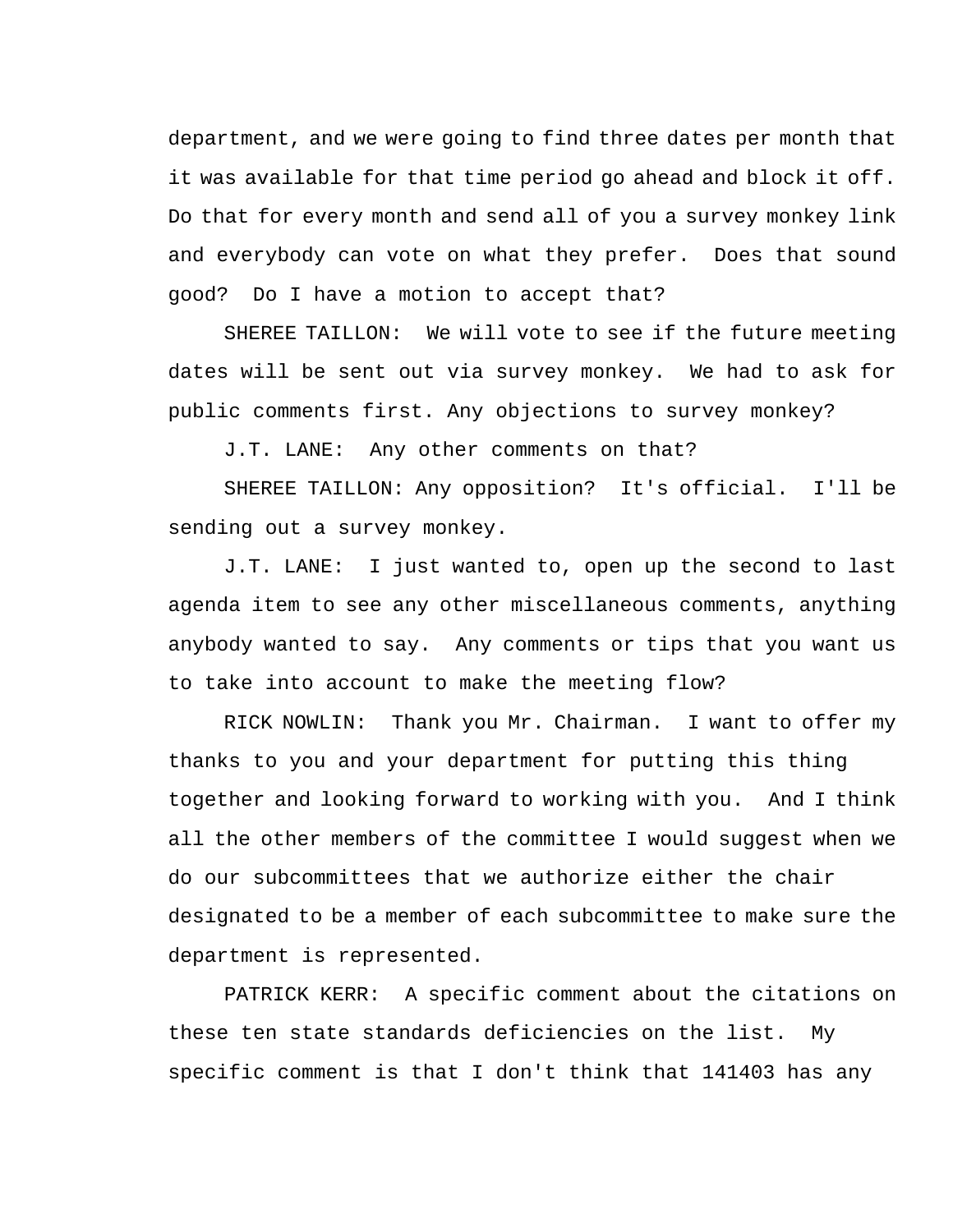language similar to the language that we're putting in here. Basically what we've done is said the ten state standards say this and 141103, correction 141403 which is a paragraph about treatment techniques, requirements for ground water systems is the title of that section says that the state health officer can establish requirements. We're saying the federal law requires that we do it, but we have this kind of infinite loop going on because the way this is written it says ten state standards say you have to do it we think as a health department that they have to a be done and therefore we're going to cite the federal regulation which says the state health officer can do what he wants. That's not what this says. I don't think these citations are adequate for us. When I look at these 500 and some odd deficiencies and I look at ten state standards I will find very, very few of them that are addressed specifically in 141403. I think we need to do some more work. If there's good reason for them to be protective of public health then we ought to know what that reason is before we delve into whether or not they should be significant deficiencies in the new code.

J.T. LANE: Can you be more specific?

PATRICK KERR: Sure I can. The first one I can find on the list cites the ten state standards, or anybody else can pick it, and I will tell you there's nothing in 41403 that has language similar to that. Intake structures, I see the first one: surface or intake structures. Ten state standards 3141A.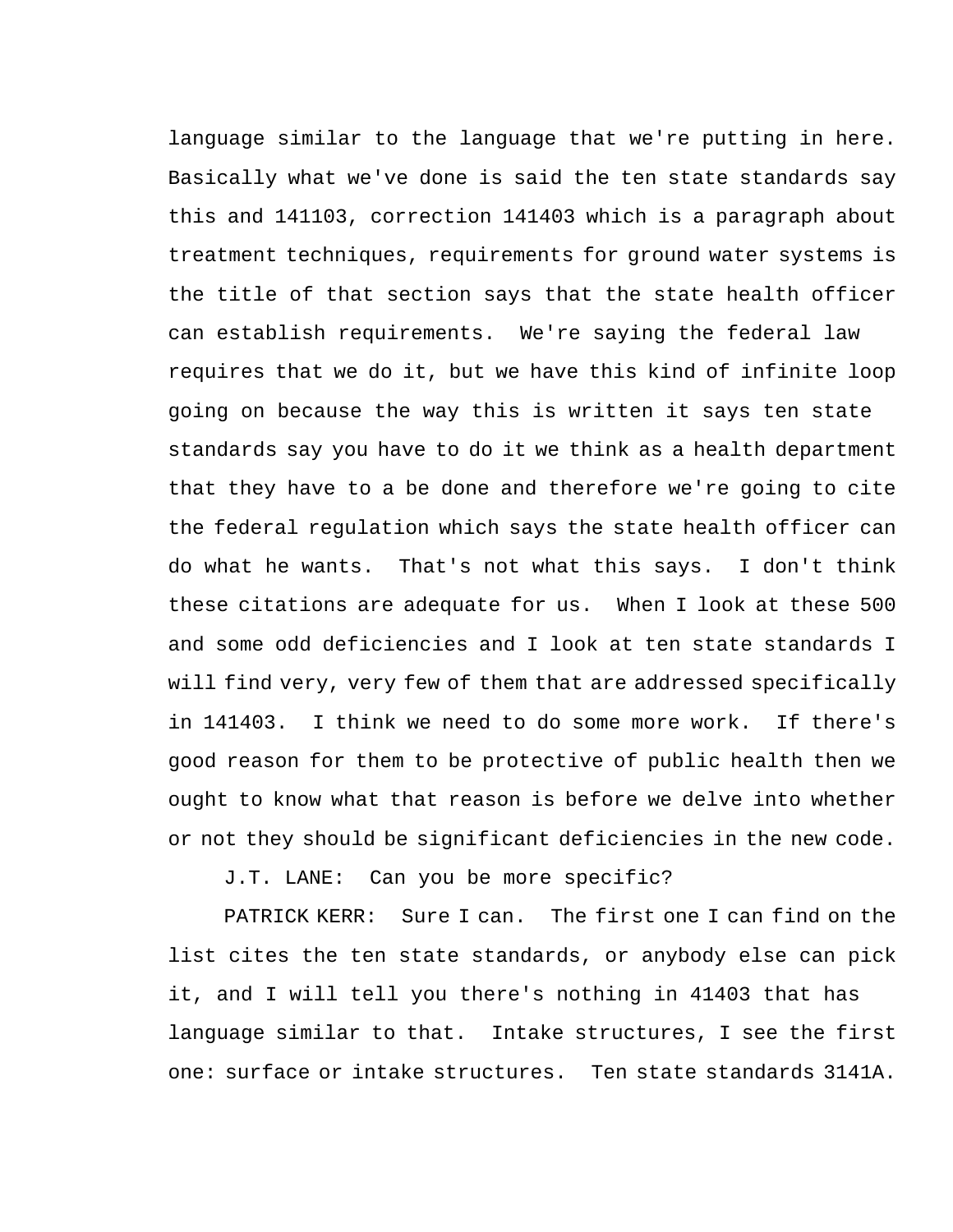I think SW means surface water and then it says the federal citation given 40CFR141403 and I pull that up and it says 41403 applies to ground water systems that failed to meet monitoring of the code form rule. So I think the citations are broken and I don't think it should be up the committee to find all of those citations so we can make an educated decision about what should and shouldn't be included. I think what 292 says is that if there's something that Dr. Guidry after due process, I can't remember the term that was used, but basically after people have had input it's decided it's important we do this to protect public health then regardless of what this committee says, that could be included in the code. I think this committee is part of the due process though. We're getting into what should and shouldn't be said. But 41403, I guess my point is simply these citations what this comes from, in my belief, is that two years ago plus the state was citing water systems for ten state standards violations. Some of those systems pushed back and said there's nothing in the code that requires that we do this. So a federal cite was added to give it teeth. And I'm telling you that's not a valid citation. All I can find is 41403. Is there something else in here? And I know 41403 is a page and a half long. There's no way it could have all this language in it. It was said earlier if the feds say we got to do it we got to do it. I'm telling you the feds don't say it in 41403. I would like to know where they do before I tell you okay we'll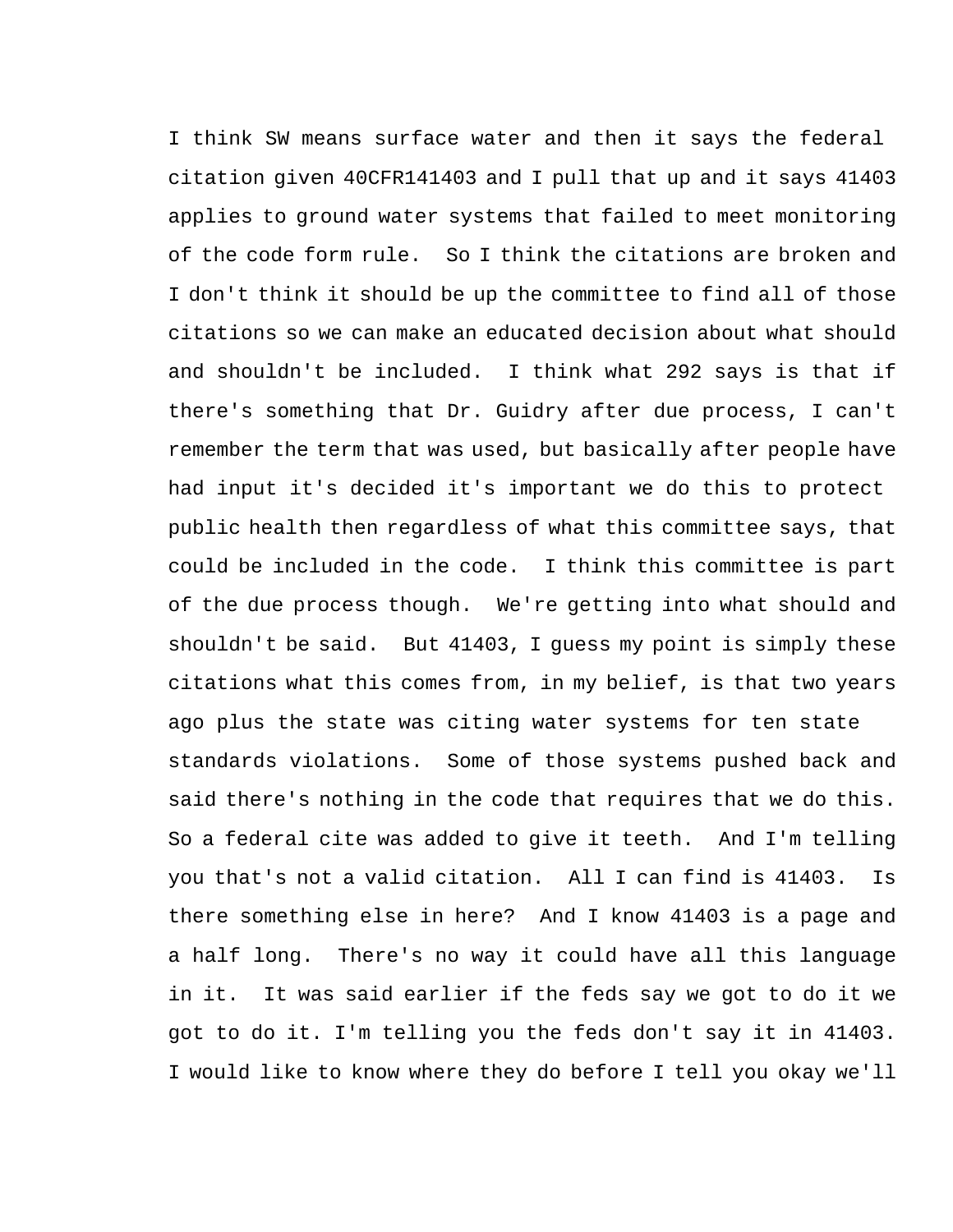do it.

J.T. LANE: So it seems for each item we are recommending we need to find another point of citation, or whether or not we have to run by Dr. Guidry to make sure there is federal presence. We're here to develop a future. What I'm talking about is an interim approach. What I'm asking you though for the interim-- does anybody not agree? We don't need an interim approach? Everyone seems to agree that we can't not do something for a year and a half. What we're trying to do is find the best way to move forward. Let us still do our job of protection and so it seems like is it just your point that we're quoting the wrong legal?

PATRICK KERR: Very contentious issues here. Day tanks, chlorination rooms are in this list. If we're planning to enforce those in the interim I think we are making a mistake because that is exactly what we are here to discuss. Day tanks are in here.

JAKE CAUSEY: We're not.

PATRICK KERR: I think the interim is what is necessary to protect public health and all the contentious issues that may or may not, shouldn't be in interim regulation.

J.T. LANE: I hear what you're saying and so what I'm trying to figure out though that's going to mean that every time we do a survey we're going to have to then elevate that to Jake and Dr. Guidry to make a decision. And that's not doable. So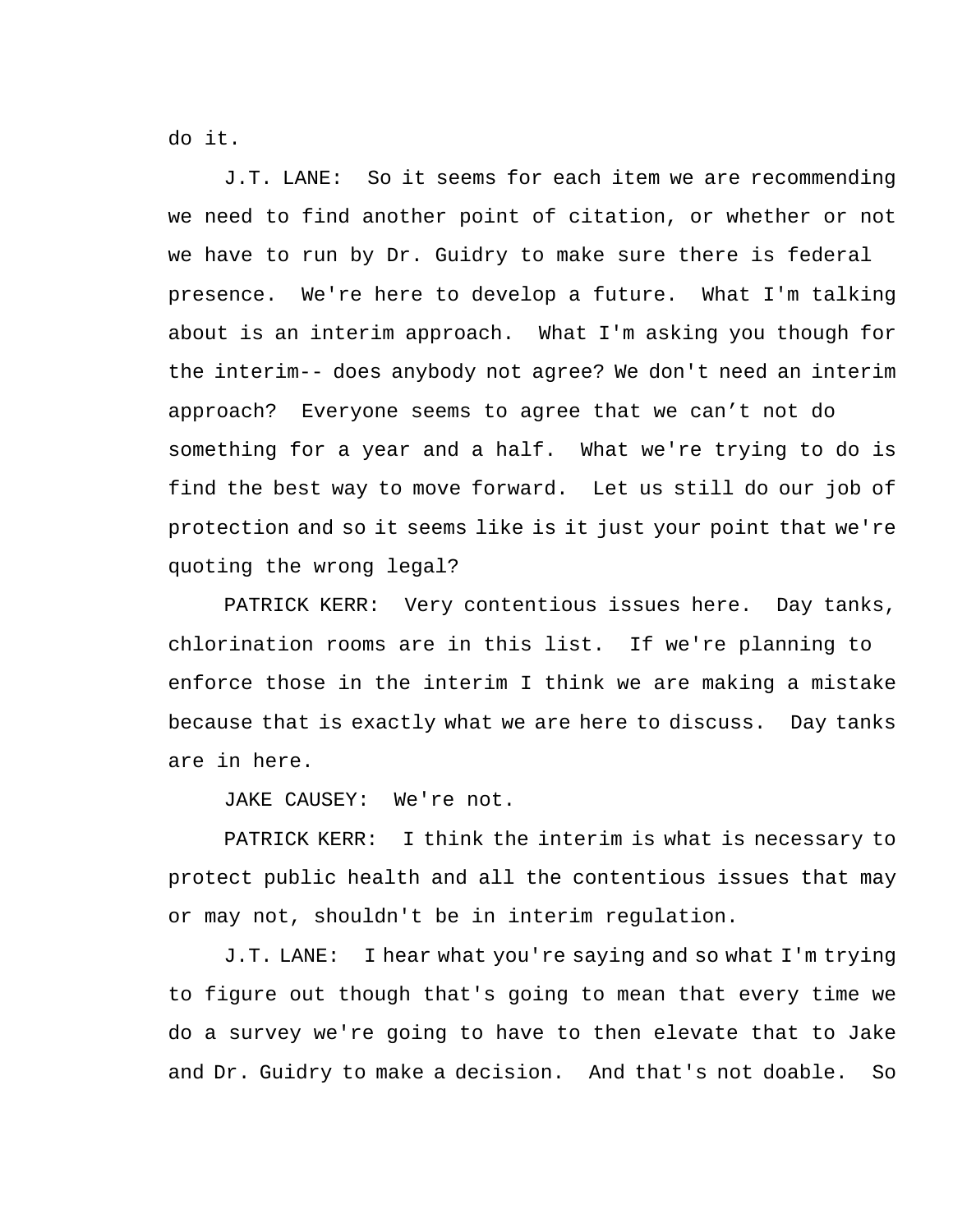I'm trying to find some guidance. If anybody has any ideas I'm open. What are the restraints and constraints that we give the field?

JIMMY GUIDRY: How would you like to explain to the public why they got sick because some law was passed and you can't regulate because people don't like you telling them what to do. This is what it feels like. I'm a state health officer and I have to wait for something bad to have happen and then I can fix it. We don't have a broken system. We have people like-- you made a good case. People don't know what they are expected to do. They get cited. Nobody likes a bad report and I certainly don't want to get graded, I'm not going to do well. You come up with something new, or the feds come up with something new, and all of a sudden somebody comes cite me for it and you're like I had a perfect record. Why the hell am I getting cited for it and now I have a citation. So to me we have to fix what's aggravating people. We're regulators. We're always going to aggravate people. Nobody wants to spend the money and be told what to do. What is the heartburn? What is the real heartburn? Ten state standards is just a name that's become the heartburn. We use so much of it. Parts of it that are very good and we really want. Parts of it that are stupid. Probably should have never made it. We try to figure out what's stupid, what we don't need and what makes sense. Not an easy job because we have to rewrite history that's been with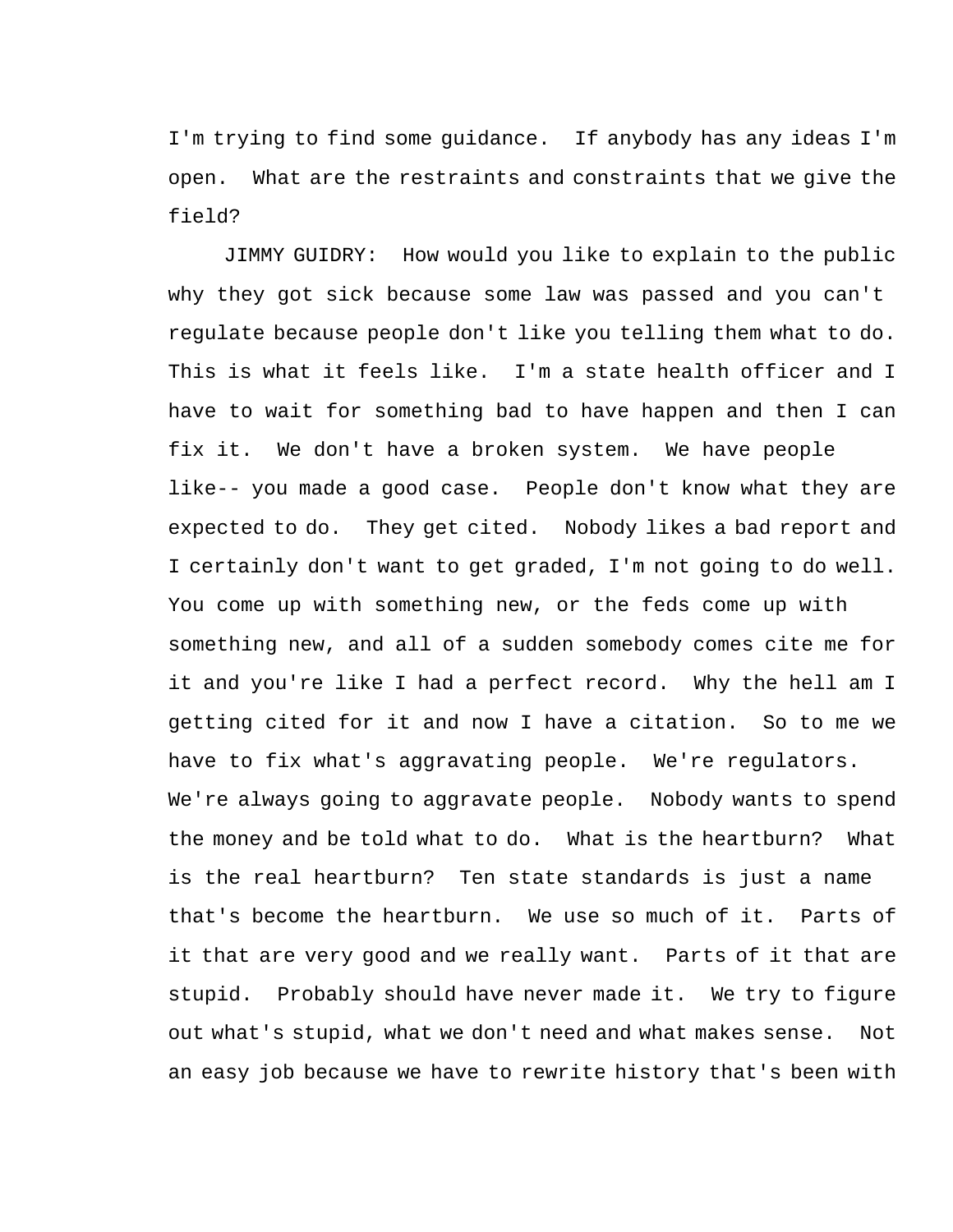us since 1974 or 78. It's been written over years and years and I couldn't even tell you where some of these where they came from. I feel the heartburn, but I have to tell you I'm uncomfortable because if you just throw all the bath water and all the babies in you just killed the baby. You have to really make sense what it is that we are going to throw away. Now what we did because we didn't want to say-- right now people saying I got a new law I don't have to do any of this stuff. That ain't good for none of us and it sure ain't good for the public. And I can tell you right now if somebody takes that attitude and we had a citation and they decided to ignore it and I said it was important because it protects health, the public is going to find out pretty quick who screwed up. So really what we have to do is start making some sense. Five hundred something citations, a 191 of those probably aggravate people because they are the ones people got cited for. Start with the ones really hitting home. We're not going to try to enforce a whole bunch of new citations unless the feds come up with something. We're going to try to figure out how to rewrite this. We tried at the beginning of the year by saying- hey tell us what you don't like. Tell us what didn't make sense. We didn't have time. This takes a lot of work and a lot of time. It means going back to each one of these citations and saying does it make sense to protect your water? Does it make any sense? I bet it's going to be-- I know we don't have enough experts to figure out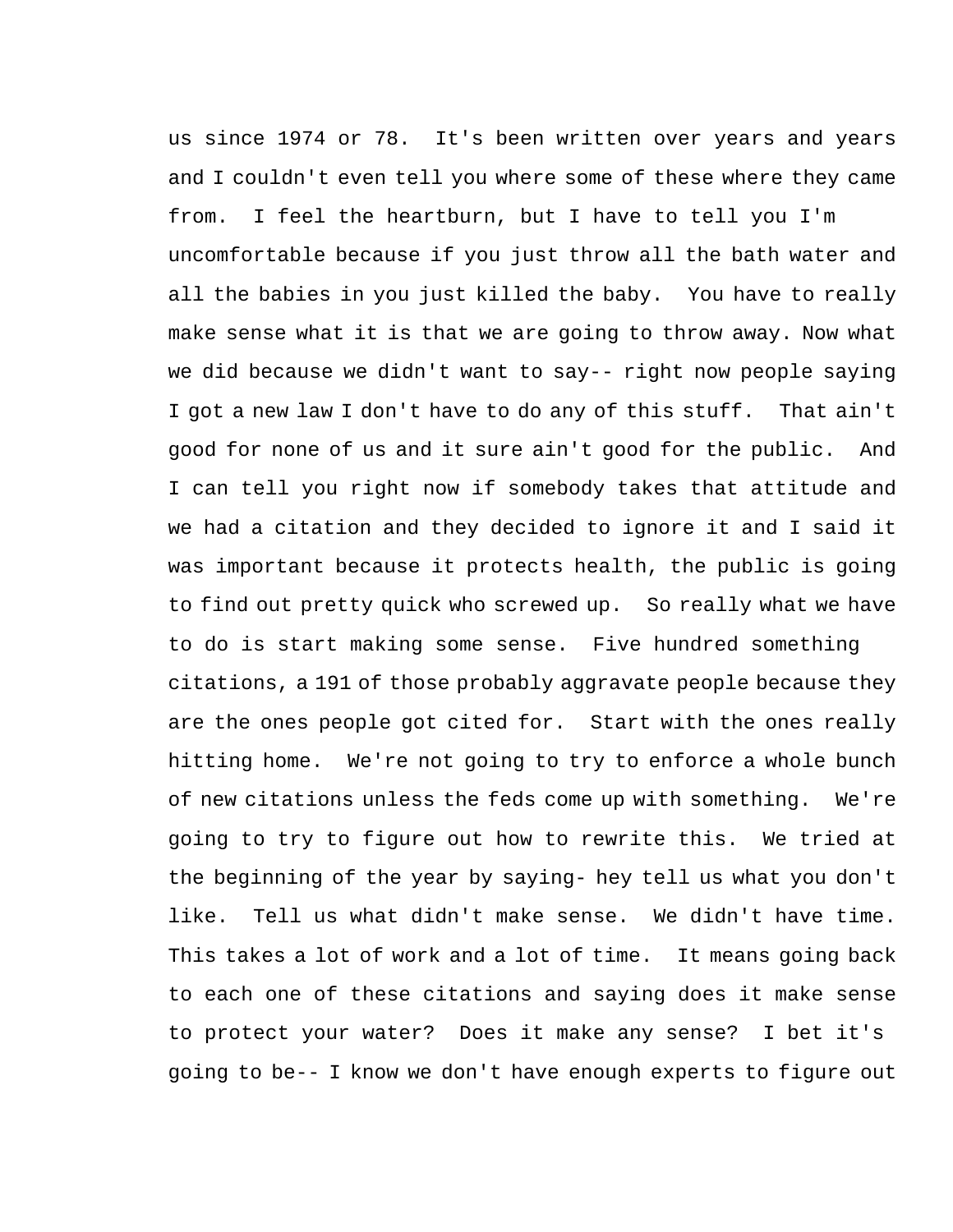why we came up with this stuff. I know there's some stuff that was very important. I can tell you I hear it enough from people when people are out there doing their work every day doing the best they can and nobody's getting sick. They don't want to be cited and have to report to their customers being cited when they don't even know what it means. Can't understand, that doesn't make sense. As we educate ourselves about what makes sense we are going to have to educate the people that have to make sense of this. When a survey goes out you know what it's going to be looking for and why. I can tell you some of these standards that have been used for years. I don't know who came up with it, I can't explain it and I'm not knowledgeable enough about the system to try to explain it. What's starting to happen already, which is what needs to happen, let's figure out what the big heartburn is. Let's show people we're working on the big heartburn. We have a year to try to address most of it- one piece at a time. And if people think they are out there and we're not going to enforce anything and look another way for another year till the new codes are written that ain't happening. I have to sign off people aren't going to get sick. But somebody's got a lot of heartburn because it's an expense and they can't afford it and it doesn't make sense then we need to talk. Need to talk why it doesn't make sense to them. Why it cost so much. A lot of the stuff as we went back to ten state standards it was an interpretation of the laws. Interpretation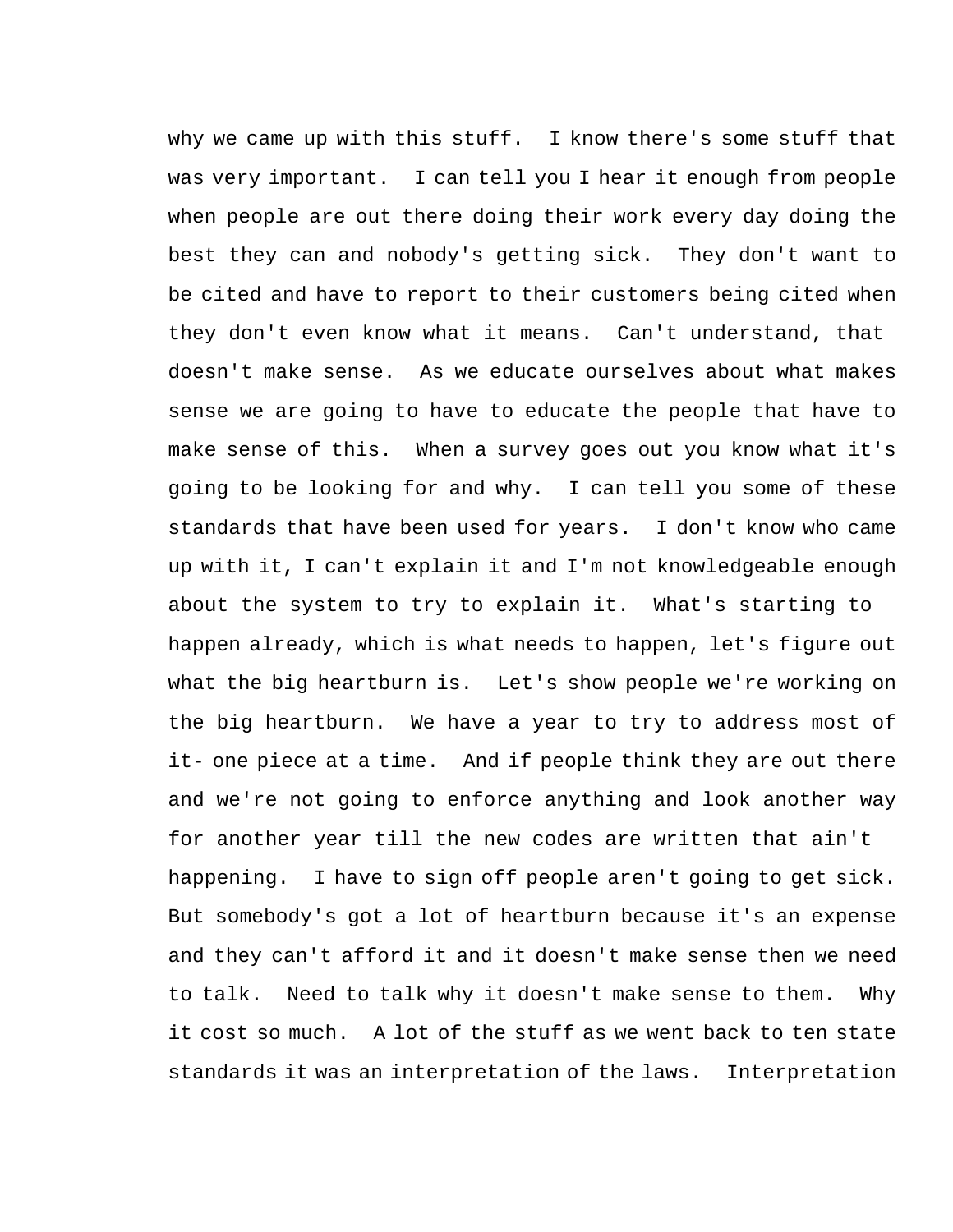of what was being required that was confusing to people. That was aggravating everybody. It wasn't the actual decision that we're making over here, it was actually on site citing you for something and somebody trying to get half a million dollars to put enclosures when you don't have that kind of money. First thing we do is big ticket items because we thought that would get the most attention, but what is getting most attention now is citation. I don't think anybody has heartburn for not being cited. Let's focus on citations that are giving everybody heartburn and let's focus on the ones that really give the heartburn. I think it's a short list. I really don't think it's a long list. As I talked to water systems around the state I'm not hearing a whole lot of heartburn with what's going on through the years. Heartburn is in more and more rules, less and less money, more and more citations. So let's focus on that. It's going to be a lot of work, no doubt in my mind. A lot of work. I'm meeting with people right now, I thought I was king of sewage and I'm king of water. Really they are both important and shouldn't mix. That's really critical. I'm trying to bring levity to this. I can tell you this is serious stuff. Not that people are getting sick, it's that systems are getting old and money is getting tight and most of the water systems actually are accidents. People breaking a main, people digging somewhere, or somebody's putting too much chemical in the water. Not a huge lot of problems out there. Let's make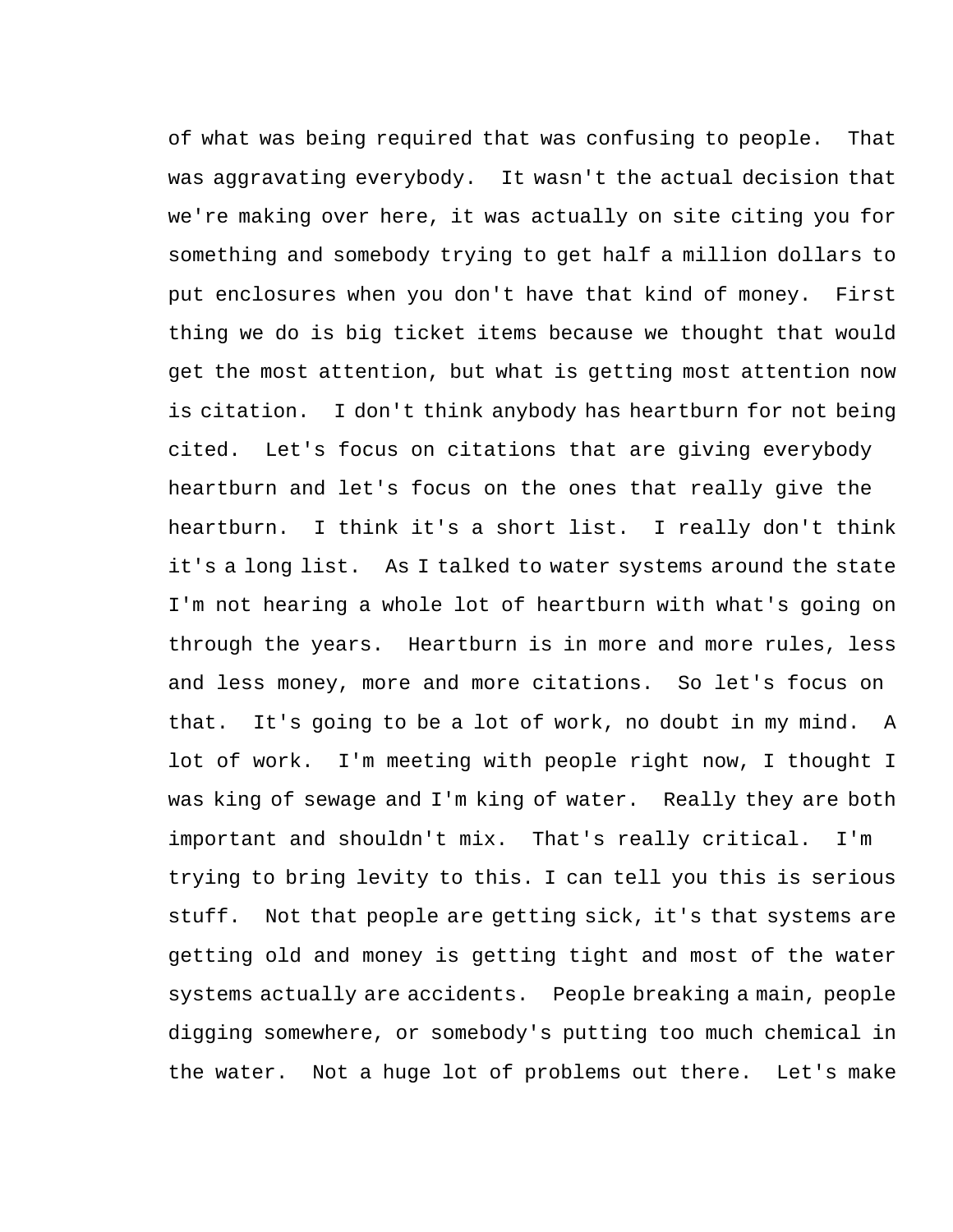this easier by focusing and making work easier. Focus on those things that are getting people sick. Everyone wants to do the right thing. They just don't want to spend millions of dollars and they don't want to do if it's stupid. Sometimes stupid is because we don't understand why. I can tell you the feds keep tightening up more and more. Used to be you could have a little arsenic. They don't want that arsenic in there. Used to be you could have a little lead. No more lead in there. Well, it's not possible. Louisiana has natural occurring. It has lead in a lot of its soil. Literally, people don't understand that if we're going to fix it, spend all your money trying to work so hard to keep, on just paying for eliminating these substances in our soil and in your water. I do hear you Pat and I do hear your heartburn. Let's turn that into energy that says maybe it's there and maybe we cited the wrong thing, but if it's there for a good reason I don't care where the citation came from. It's important to protect health. You have to convince me it ain't and you probably will. But the problem is we have to cite something. The feds don't give you a lot of direction. Pretty much say you need to protect the public on these issues. States you decide what that is. Then we decide and then we give it to the locals and the locals have their rules and the locals can't have rules that are less than the state, and state can't have rules less than the feds. But sometimes we go too far and that's burning everybody. Keep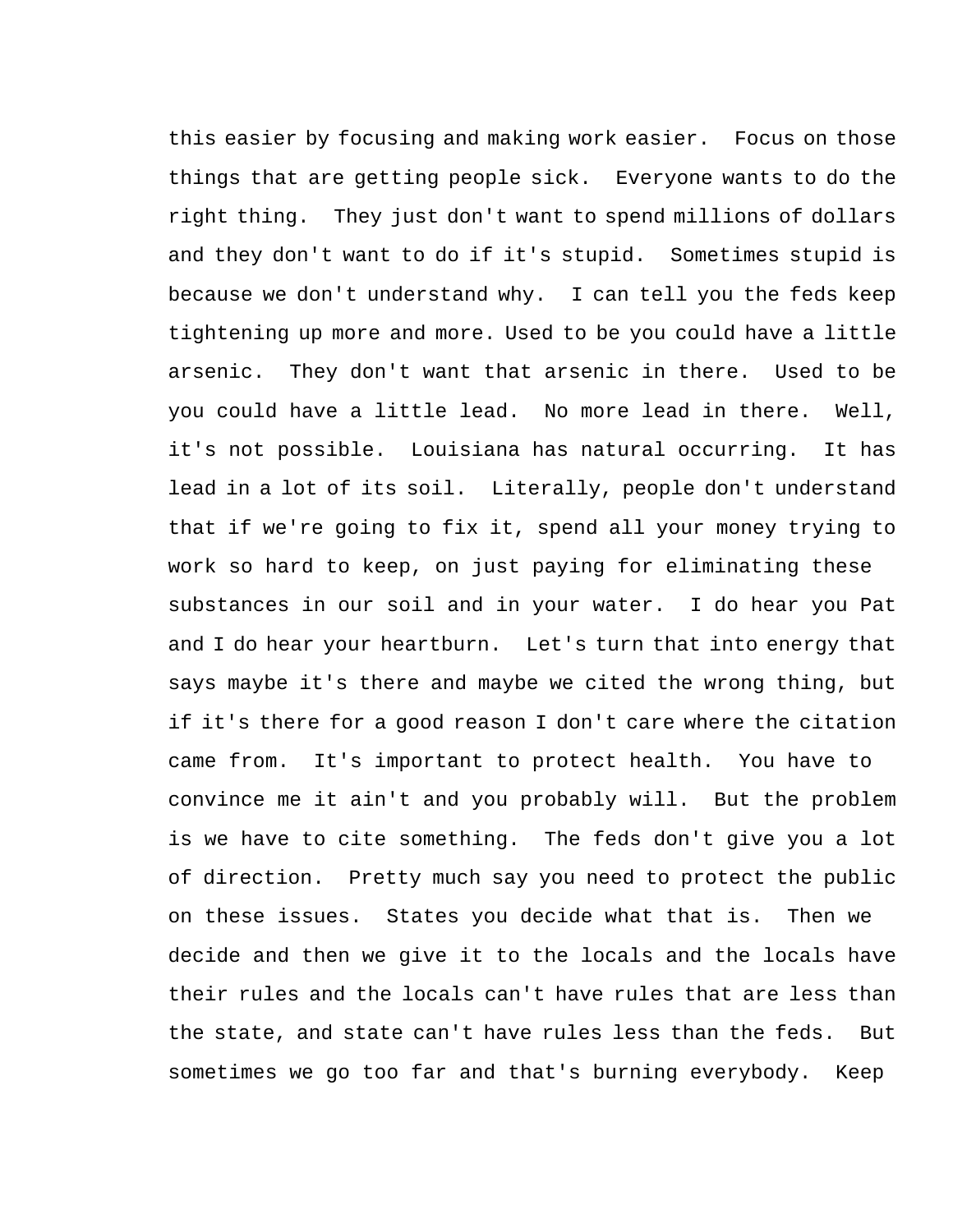changing the rules and we go too far. This is an education as I go through it we're going to share it with you. Not an issue on drinking water or all the things that we worry about, but I think we do a fantastic job. Not lose site of the fact people are not getting sick. We do a great job. Let's figure out what's a waste of money and a waste of time.

J.T. LANE: I think that what y'all have is our first heartfelt way to try to do that differently. If there are any other ideas then we are very, very open to that. This, again, was why we gave it to you for your feedback. We didn't want to move forward with it. If there are other mechanisms, other ideas you have please share them with us. This is not written in stone. Going back to the education component, communication component we do want to let everyone know what's happening in the meantime so that we can clear up the confusion. We can get out there and tell everyone. If there are no more questions or comments from the committee, we'll go ahead and go into public comment.

RANDY HOLLIS: With the open meetings law are we allowed to come back on this? You have given it to us, do you want comments back on that open meeting decision?

J.T. LANE: I'm going to verify with Russo. A similar process when we went through Medicaid reform and managed care and so there was a lot of back and forth communication. It was then shared publicly after the committee. We tweaked documents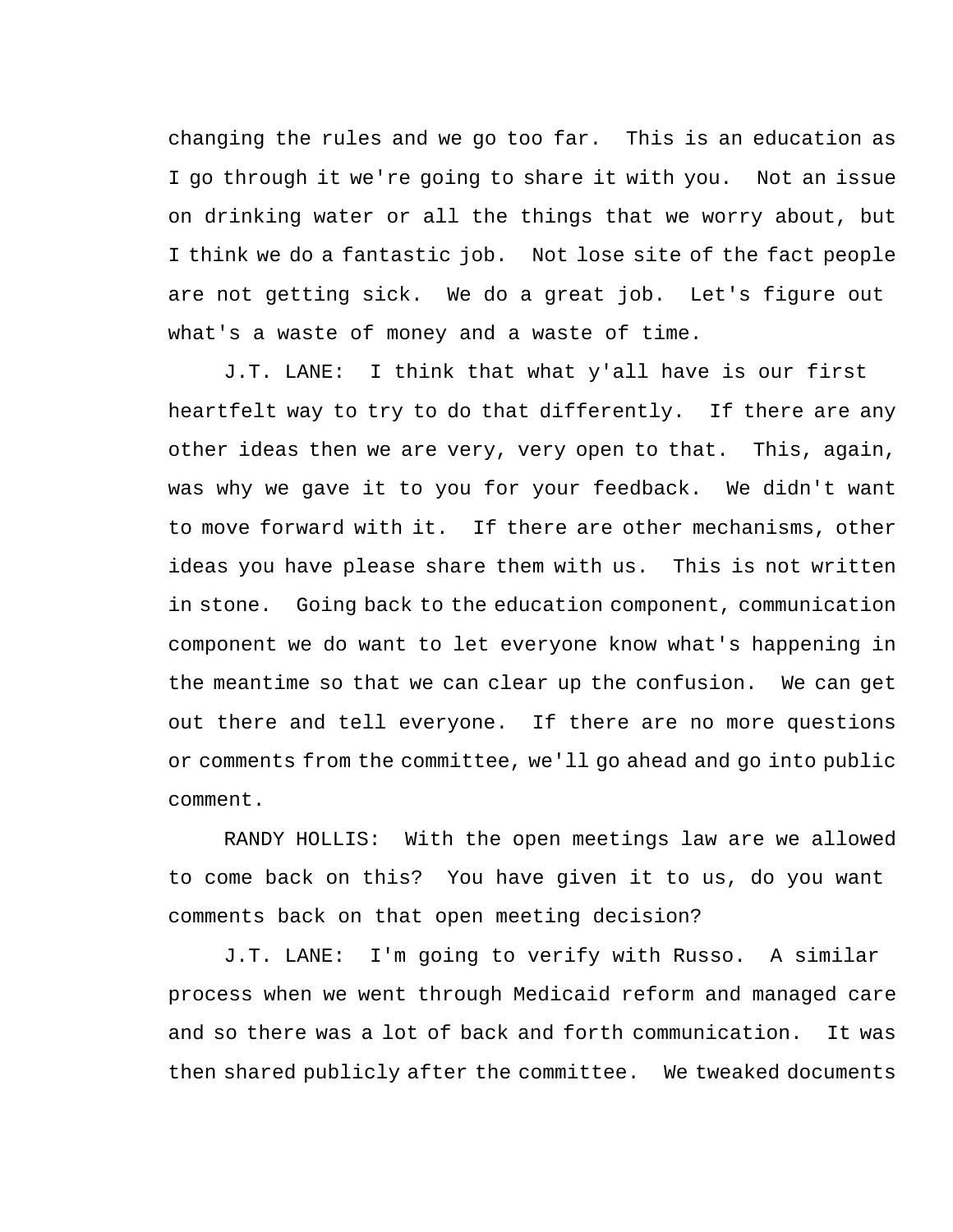and made changes. I do think that's doable because I don't think if we have to have one meeting a month for a year that will really slow us down. We have to find a way to really make a lot of progress and keep that flow moving. We'll move to public comment period.

CLARENCE BEEBE: Thank you sir. Dr. Guidry I want to say thank you. As I talked to some of these, I guess you call them sanitarian, or whatever the people who contact us about our violations. I feel sorry for them many times having to enforce something they, quite frankly, they feel-- I have been calling it insanity because my mom told me not to call somebody stupid. But that's exactly what it's being. One thing I didn't make clear of the three violations we were cited for, out of I assume 191 none affected quality of water. That's the problem we're having. I don't think anybody in this room could come to you and say hey I need help with this violation if we affected quality of water. We want these frivolous citations dismissed. I know you got to do something, but let's don't focus on this frivolous stuff in this interim we're talking about. Let's work together to move this thing forward, get rules established and then educate the people on them. And I thank y'all for your time.

HENRY HEIER: Mr. Chairman, members of the committee, the public. I just want to thank the Department of Health and Hospitals, State of Louisiana and all you folks who volunteered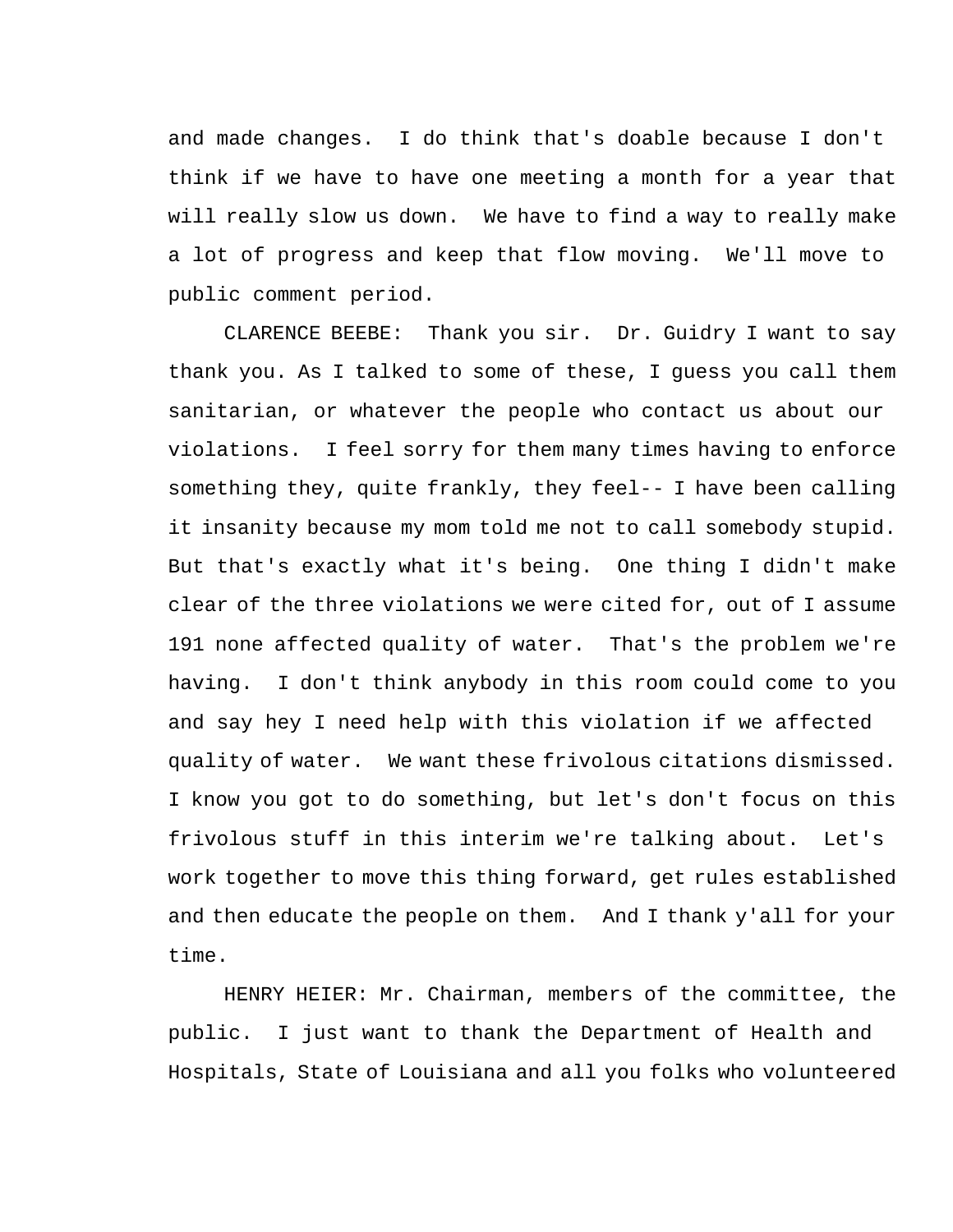your time. Whether you're a public official, or government employee, serve on this committee, or engineer, whoever you are. My name is Henry Heier. I'm executive director of Mechanical Contractors Association of Louisiana. We represent public works contactors, utility contractors, private industry contractors that are primarily piping and plumbing contractors. Myself, I hold a master plumbers license number I120. Believe strongly in the credence that licensed and master plumbers work with water purveyors and the Department of Health and Hospitals and local governmental entities to protect the health and safety of the public. With that our organization is committed through the legislative process which brings us here. Bill 171 which was a much wider piece of legislation what became act 292 brought us to this issue. As people who install, maintain, service, repair backflow prevention and cross connection control systems we're here to volunteer any of our subject matter of expertise in the future however this commission decides to create subcommittees. The department knows how to get in touch with me, as well as several municipalities that are represented here. Mr. Harris I know from a prior life and certainly through his representative on this board we can certainly be reached. We have some of our subject matter experts here with us today and who are volunteers, as well as some other organizations like the Plumbing, Heating, Cooling Contractors Association who together work with us in what we call the for sanitary alliance.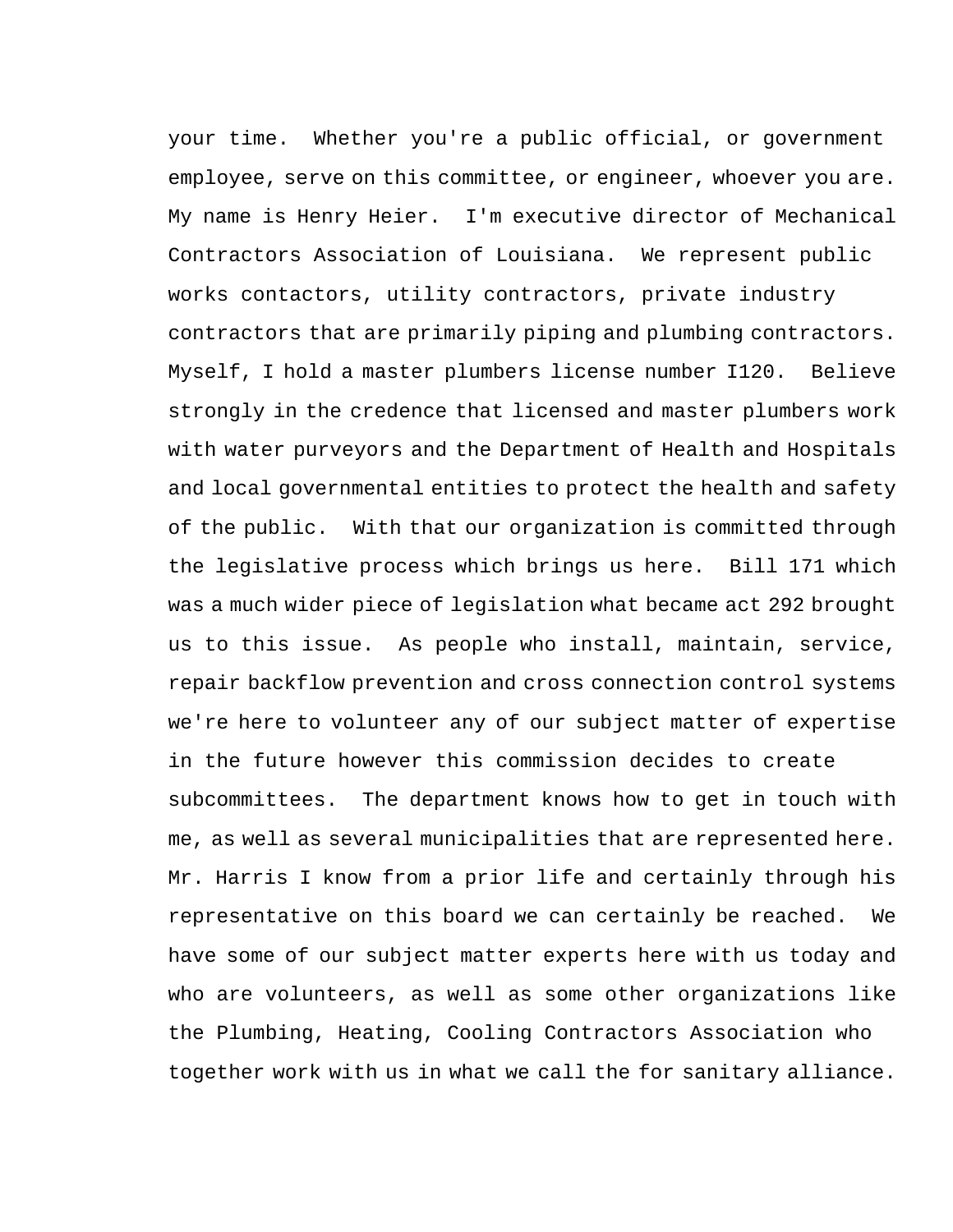We think people shouldn't be getting sick from bad water or unsanitary conditions just as the gentleman said over here. Dr. Guidry you really encapsulated. Everybody's had great comments, people on both sides of the issue. It was very civil conversation and this is about science and protecting health and safety of the public. I thank you for the opportunity and we look forward to working with this commission.

SPEAKER: Will the department have a website to post information from the committee and will the persons who attend who signed the notice get an email notification of other meetings?

J.T. LANE: Yes, sir. The website is www.dhh.louisiana.gov/watercommittee. It's up already and it's got some of today's material posted, but we will be adding stuff as we share more information in this meeting and as we move forward. Posting all that on the website and yes your email address will be added to the list where you will get notification.

TERRY SMITH: My name is Terry Smith representing Louisiana Plumbing Heating Cooling Contactors Association. All we ask if you do have subgroup related to backflow preventers, cross connection we would like to have a seat at the table. Thank you very much.

J.T. LANE: All right. If that concludes comments I want to thank you all for coming and participating. And certainly